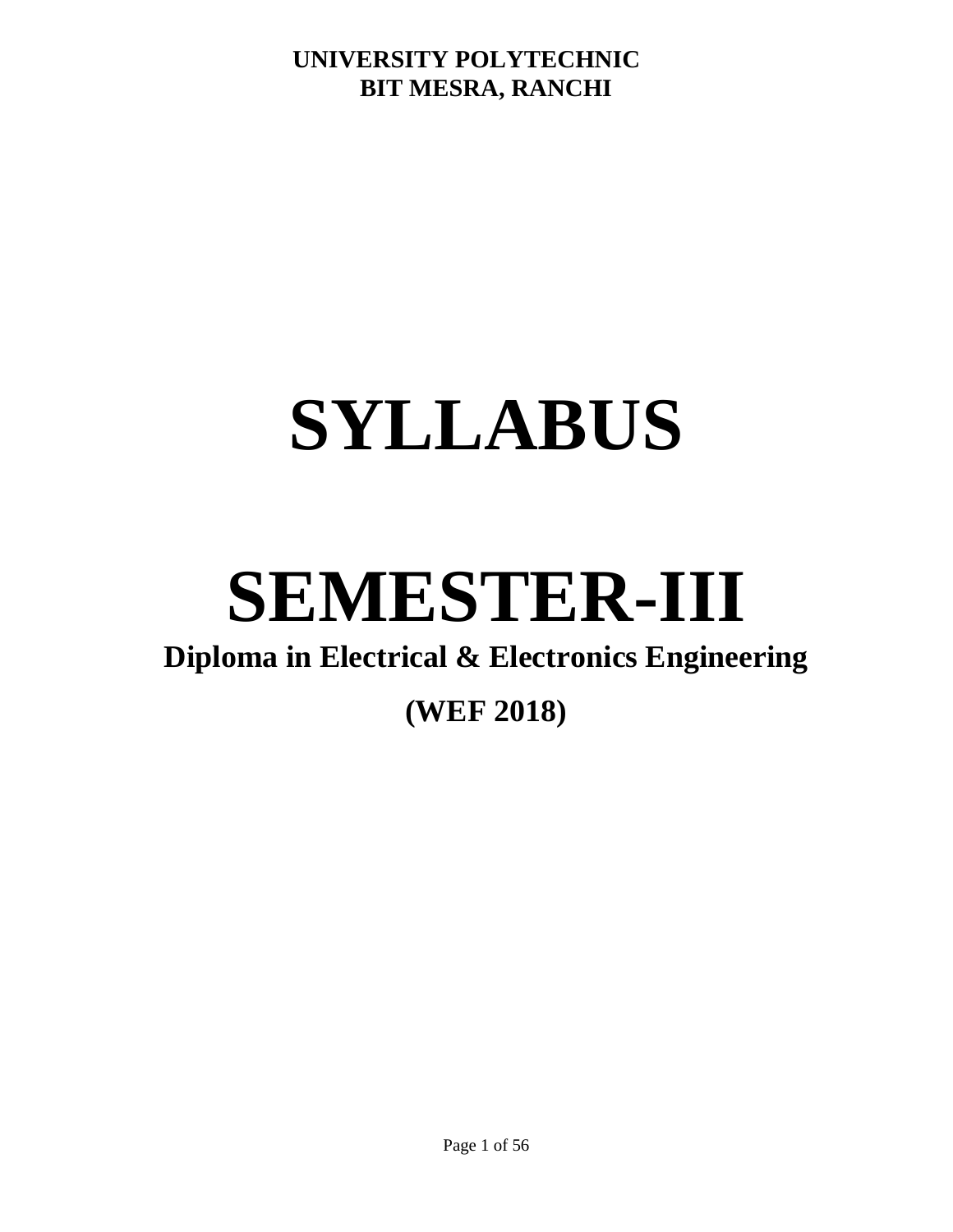# **Course Structure Diploma in Electrical & Electronics Engineering**

# **Third Semester**

| <b>Subject Code</b> | <b>Subject</b>                   | <b>Theory</b> | <b>Tutorial</b> | Lab.                        | <b>Credit</b> |
|---------------------|----------------------------------|---------------|-----------------|-----------------------------|---------------|
| <b>DMA 3201</b>     | <b>Applied Mathematics</b>       | 3             |                 | $\Omega$                    | 3             |
| <b>DEE 3005</b>     | Analog Electronics               | 3             |                 | $\Omega$                    |               |
| <b>DCS 3001</b>     | C Programming                    | 3             |                 | $\theta$                    | 4             |
| <b>DEE 3003</b>     | Transformer & DC Machine         | 3             | $\Omega$        | $\Omega$                    | 3             |
| <b>DEC 3003</b>     | Digital Electronics              | 3             | $\Omega$        | $\Omega$                    | 3             |
| <b>DCS 3002</b>     | C Programming Lab.               | 0             | $\Omega$        | $\mathcal{D}_{\mathcal{L}}$ |               |
| <b>DEE 3006</b>     | Analog Electronics Lab.          | 0             | $\Omega$        | $\overline{2}$              |               |
| <b>DEE 3004</b>     | Transformer & DC Machine Lab     | 0             | $\Omega$        | $\overline{2}$              |               |
| <b>DEC 3004</b>     | Digital Electronics Lab.         | 0             | $\Omega$        | $\overline{2}$              |               |
| <b>DHU 3002</b>     | <b>Professional Practices-II</b> | $\Omega$      | $\Omega$        | $\overline{2}$              |               |
| DGA3002/04/06/08    | PT and Games/NSS/NCC/CA          | $\theta$      | $\theta$        | $\overline{2}$              |               |
|                     | Periods per week                 | 15            | 3               | 12                          |               |
|                     | <b>Total credits</b>             |               |                 |                             | 23            |
|                     | <b>Total Periods per week</b>    |               |                 |                             | 35            |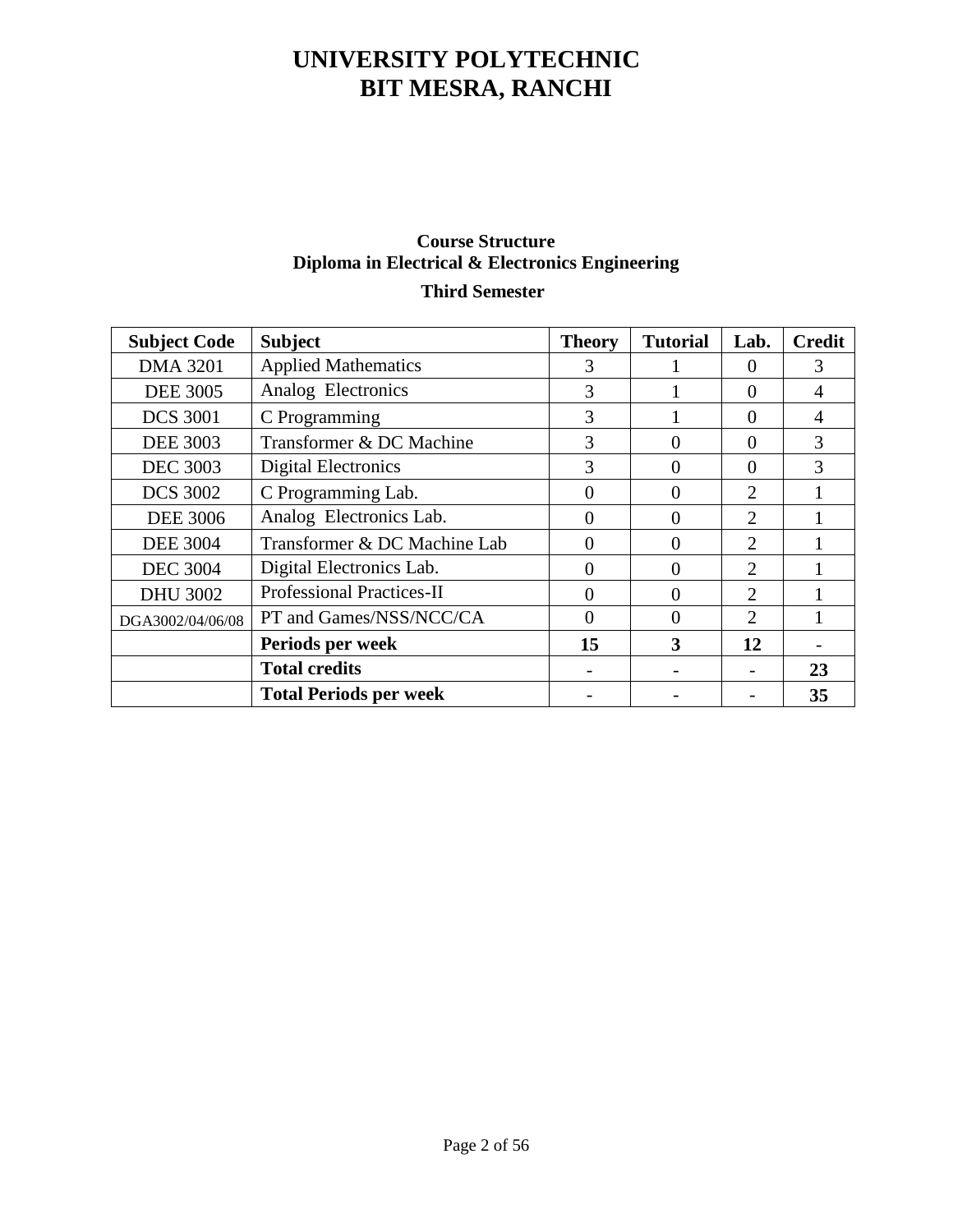# **Diploma in Electrical & Electronics Engineering(Semester-III)**

#### **DMA 3201 APPLIED MATHEMATICS**

Objective: Students will be able to

- 1. Develop the essential skills for using Matrices and Determinant to solve system of linear equations.
- 2. Learn to use First order ODEs necessary for modelling engineering problems.
- 3. Acquire necessary ability to use Second or Higher Order ODEs to design engineering models.
- 4. Learn and appreciate Partial Differentiation and its applications.
- 5. Learn and apply Vector Calculus to solve technical problems.

## **Module-I:**

## **Determinant and Matrices with Solution of System Linear Equations**

Definition of a matrix of order *m* x *n* and types of matrices. Algebra of matrices such as equality, addition, subtraction, scalar multiplication, and transpose of a matrix.

Definition and expansion of determinants of order 2 and 3. Minor, cofactor of an element in a matrix, adjoint of matrix and inverse of matrix by adjoint method.

Solution of simultaneous equations containing 2 and 3 unknowns with applications.

## **Module-II:**

## **Ordinary Differential Equations (ODE) of First Order**

Definitions of ODE and meaning of solution of ODE. Formation of ODE.

Solution of ODE of first order and first degree: Variable separable method, Homogenous equations, Equations reducible to homogenous form, Exact equations, Linear equations, Bernoulli equations.

## **Module-III:**

## **Linear Differential Equations of Second and Higher Order**

Definition of linear ODE. The operator 'D'. Auxiliary Equations (A.E.) and rules of finding Complementary Function (C.F.).

The inverse Operator  $\frac{1}{f(D)}$ . Rules for finding the Particular Integral (P.E.).

## **Module-IV:**

## **Partial Differentiation and Multiple Integrals**

Functions of two or more variables. Partial derivatives of first and higher order.

Differentiation of composite functions. Jacobians and its properties.

Evaluation of double integral. Change of order of integration.

Finding area and volume using double integration. Change of variables from Cartesian to polar.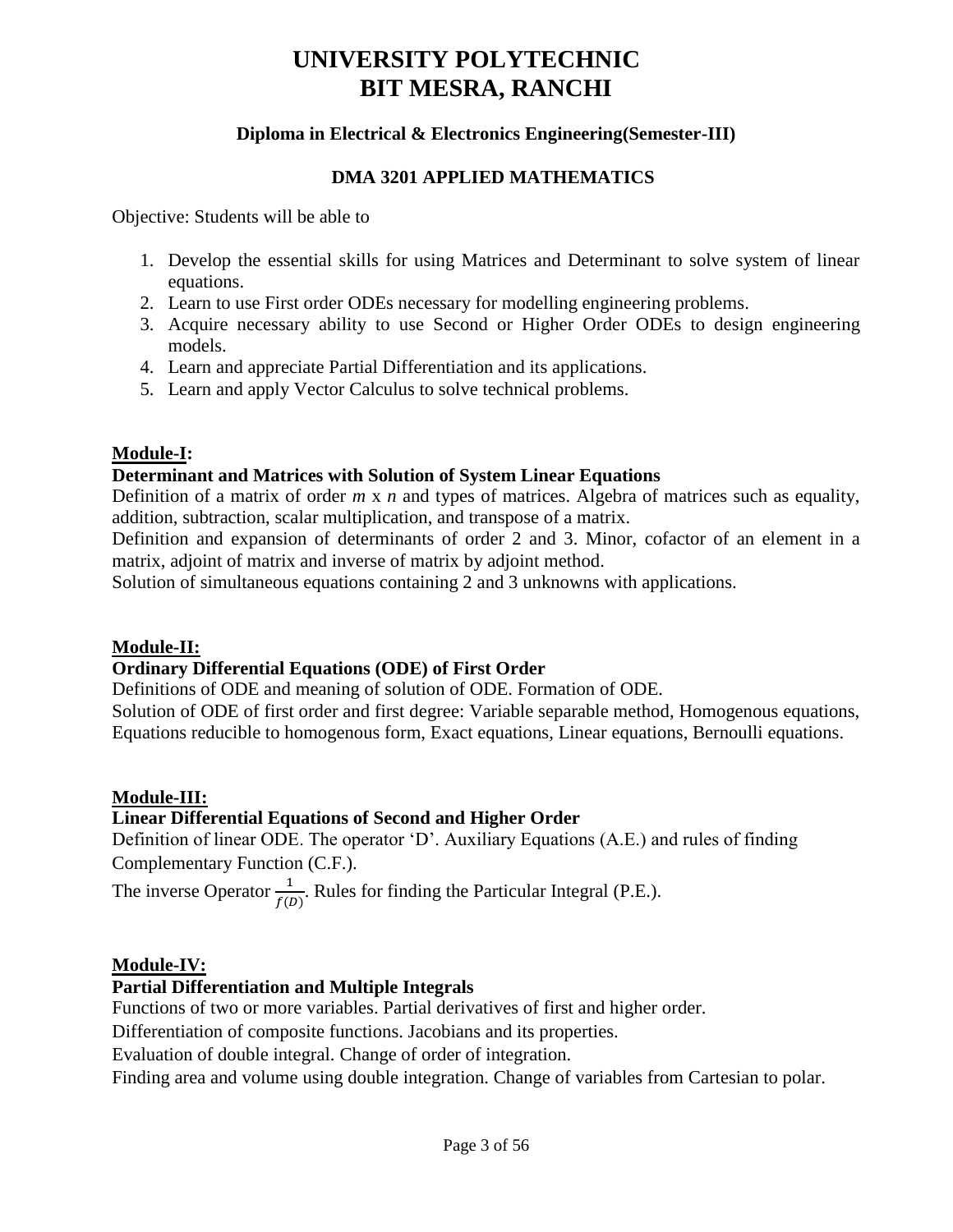# **Module-V:**

# **Vector Calculus**

Definition Vector functions and its derivative. Velocity and acceleration.

Concepts of Scalar and Vector Fields. Gradient of scalar field. Directional Derivative and its geometrical interpretation. Properties of Gradient.

Divergence and Curl of a vector function and their properties. Physical interpretation of divergence and curl.

## **Text Books:**

- 1. N.P. Bali and Manish Goyal. "A Textbook of Engineering Mathematics". Laxmi Publications Pvt. Ltd.
- 2. R. S. Agarwal, "Senior Secondary School Mathematics for Class 12", Bharati Bhavan Publishers & Distributers.

# **Reference Books:**

- 1. B. S. Grewal. Higher Engineering Mathematics. Khanna Publication, New Dehli.
- 2. Erwin Kreyszig. Advanced Engineering Mathematics. John Wiley & Sons, Inc.
- 3. Murray R Spiegel. Vector Analysis and an Introduction to Tensor Analysis. Schaum's Outline series. McGraw-Hill.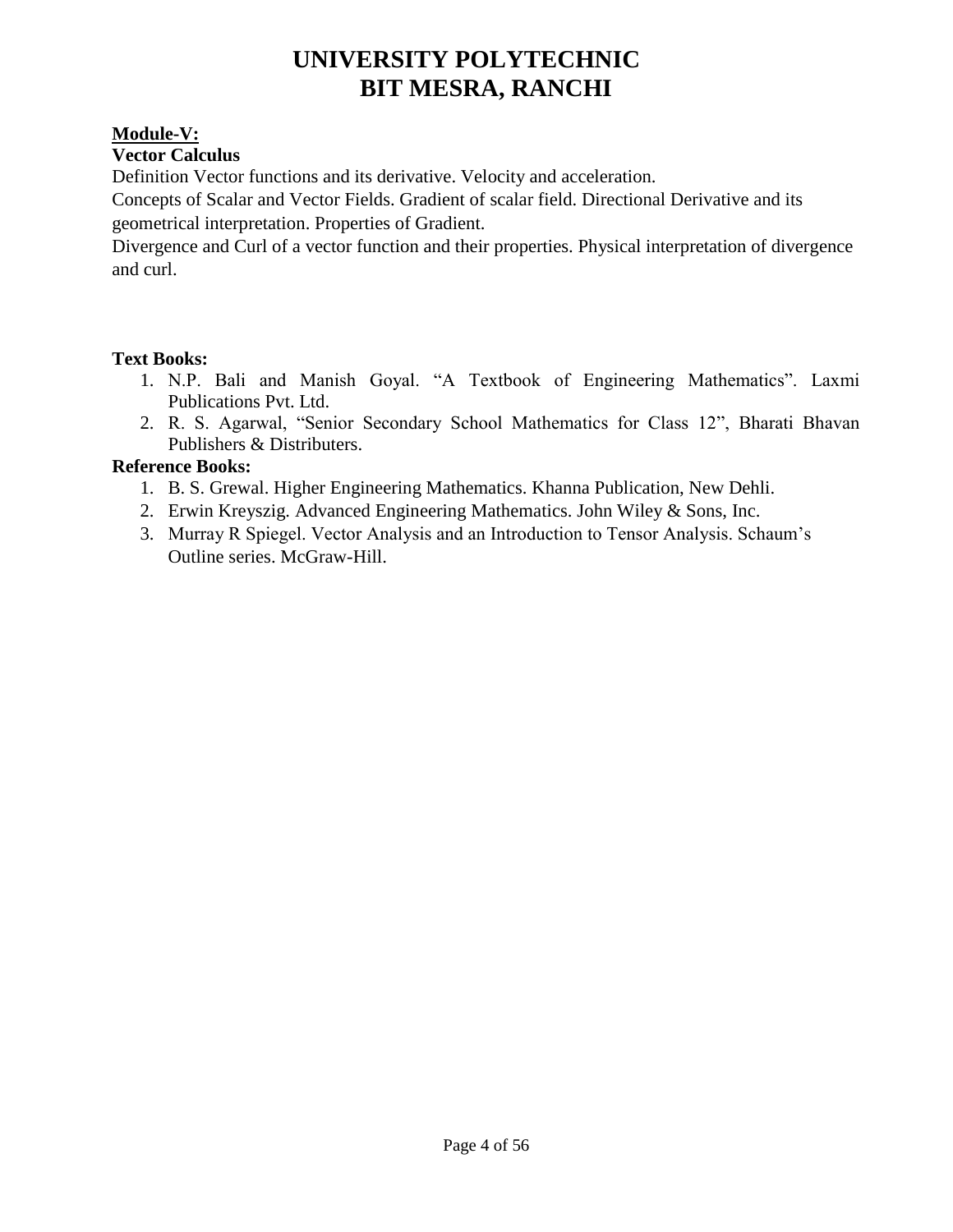# **Diploma in Electrical & Electronics Engineering (Semester-III)**

#### **DEE 3005 ANALOG ELECTRONICS**

#### **OBJECTIVE**

- 1. To provide introductory concepts of AC to DC conversion
- 2. Draw the characteristics of basic components like diode, transistor etc.
- 3. To give ideas about Unipolar and Bipolar Devices
- 4. To acquaint about different types of amplifiers and oscillators
- 5. To provide knowledge of Operational Amplifier

#### **Module-I Rectifier Circuit and Filters:**

Classification of rectifiers, Analysis of half wave and full wave rectifiers, Calculation of DC voltage, RMS voltage, Ripple factor, Efficiency of rectification, TUF, Voltage regulation. Capacitor filter, Inductor filter, LC filter, & CLC  $(\pi)$  filters.

#### **Module-II Bipolar Junctions & Fits:**

Transistor circuit configurations & its characteristics, CE, CB and CC Configurations of Amplifier, DC load line, Q-point, DC equivalent circuit, Bias Stabilization, Stability factor, Transistor as an Amplifier, Types of biasing circuits: Fixed bias, Emitter bias, Voltage divider bias & Collector to base bias. Classification of FET, Advantages of FET over BJT, FET parameters, Different Configurations of FET Amplifiers, principle, Working V-I Characteristics and Transfer Characteristics. Introduction to MOSFET.

#### **Module-III Transistor Amplifier:**

Single stage transistor amplifier circuit, AC load line and AC equivalent circuit, h-parameters of transistors, Simplified h-parameters of transistors, Calculation of i/p, o/p and gains in different configurations of Amplifier, Multi stage amplifier, Types of coupling of amplifier – RC coupled, transformer coupled, direct coupled and their frequency response and bandwidth.

#### **Module-IV Feedback Amplifier and Oscillator:**

Introduction to Feedback, Types of feedback, advantages and disadvantages of Negative feedback, Feedback topologies:- Different types of feedback circuits, Practical circuits of voltage series feedback and current series feedback, Barkhausen Criterion of oscillation, Different types of oscillator circuits: Tuned Collector, Hartley, Colpitt's, Phase shift, Wein bridge and crystal oscillator.

#### **Module-V Operational Amplifier:**

Operational Amplifiers-General circuit of OP-AMP, Ideal characteristics, Pin diagram IC 741, Block diagram, Open loop OP-AMP configuration, Inverting and Non inverting OP-AMP circuits, Differential amplifier, Instrumentation amplifier, Bridge amplifier, Comparator, Schmitt trigger, Adder circuit, Integrator, Voltage follower.

## **Text and Reference Books:**

- 1. Integrated Electronics- Millman and Halkias, McGraw-Hill.
- 2. Operational Amplifier by Anshunan Gaykeward, PHI Publishers, New Delhi
- 3. Electronic Principle Albert Malvino David J Bates; Tata McGraw Hill
- 4. Principle of Electrical and Electronics Engineering V.K.Mehta, S.Chand and Co.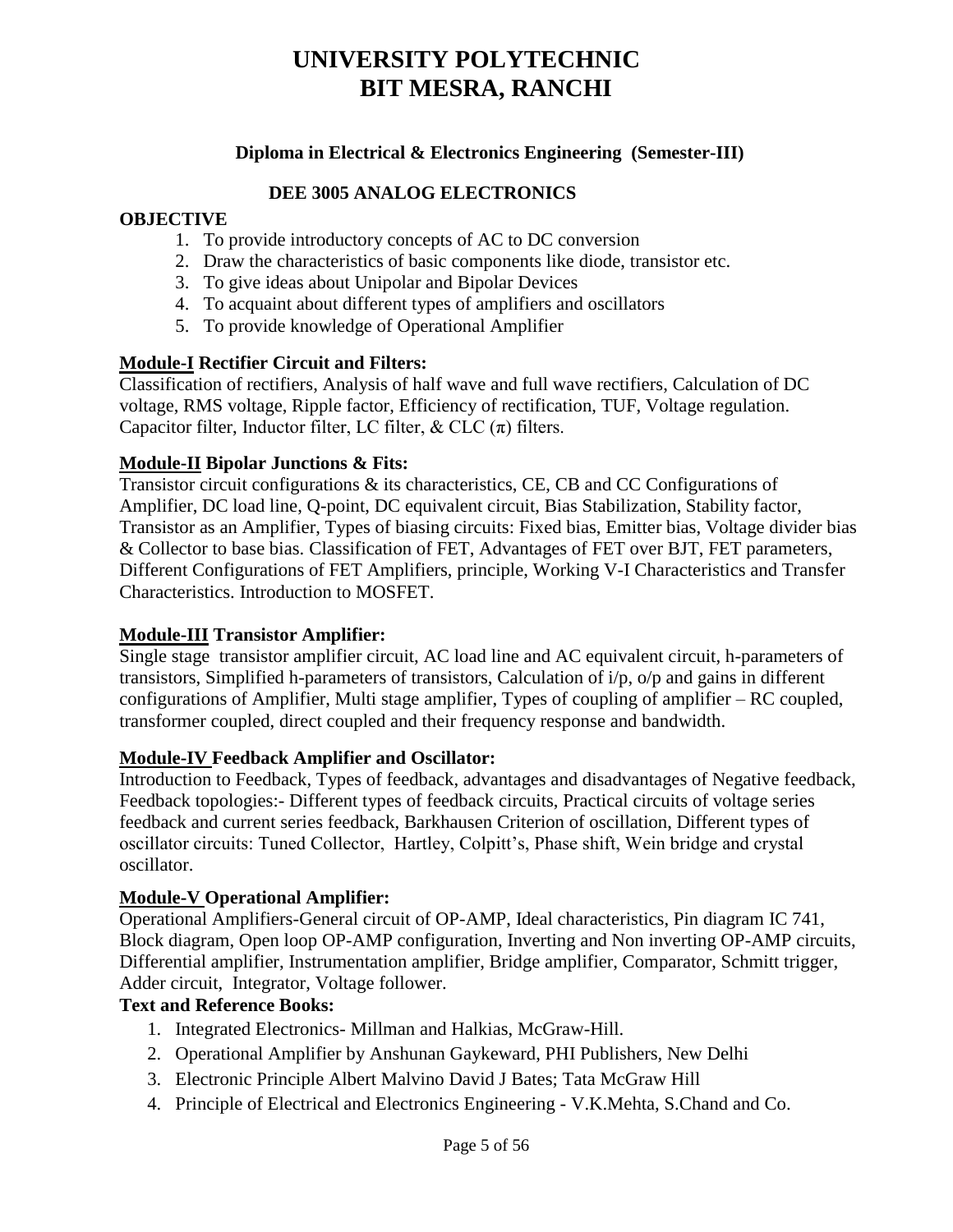# **Diploma in Electrical & Electronics Engineering (Semester-III)**

# **DCS 3001 C PROGRAMMING**

#### **OBJECTIVE**

- 1. To understand basic programming concepts and write simple programs.
- 2. To use operators and library functions for writing arithmetic expressions.
- 3. To apply programming logic and develop problem solving approach.
- 4. To use arrays for developing more efficient logic.
- 5. To apply function oriented approach in program design.

#### **Module-I:**

#### **Programming techniques and overview of c language**

Algorithm and programming development, steps in development of a program, flowcharts, algorithm development, program debugging, program structure. formatted input, formatted output, assignment statements, constant, variables and data types.

## **Module-II:**

#### **Operators and Expressions**

Arithmetic, relational, increment, decrement, assignment, logical and conditional operators, operator precedence and associativity, type casting, sizeof() operator, Math functions sqrt(), pow(),  $sin($ ,  $cos($ ) and  $tan($ ).

#### **Module-III:**

#### **Decision Making and Branching:**

if statement (if, if-else, else-if ladder, nested if-else), switch case statement, break statement, goto. Decision Making and Looping: while-do, do-while statements, for loop, continue statement

## **Module-IV:**

## **Arrays and Strings**

Declaration and initialization of one dimensional, two dimensional and character arrays, accessing array elements. Declaration and initialization of string variables, string handling functions from standard library (strlen (), strcpy (), strcat (),strcmp ()).

## **Module-V:**

## **Functions and Pointers**

Need of functions, scope and lifetime of variables, defining functions, function call (call by value, call by reference), return values, storage classes. Category of function (No argument No return value, No argument with return value, argument with return value), recursion. Pointers: Understanding pointers, declaring and accessing pointers, Pointers arithmetic, pointers and arrays.

#### **Text Books**

1. E Balagurusamy, "Programming in ANSI C" Tata McGraw-Hill, New Delhi. **Reference Books**

1. Ashok N. Kamthane, "Programming in C" Pearson Education India, New Delhi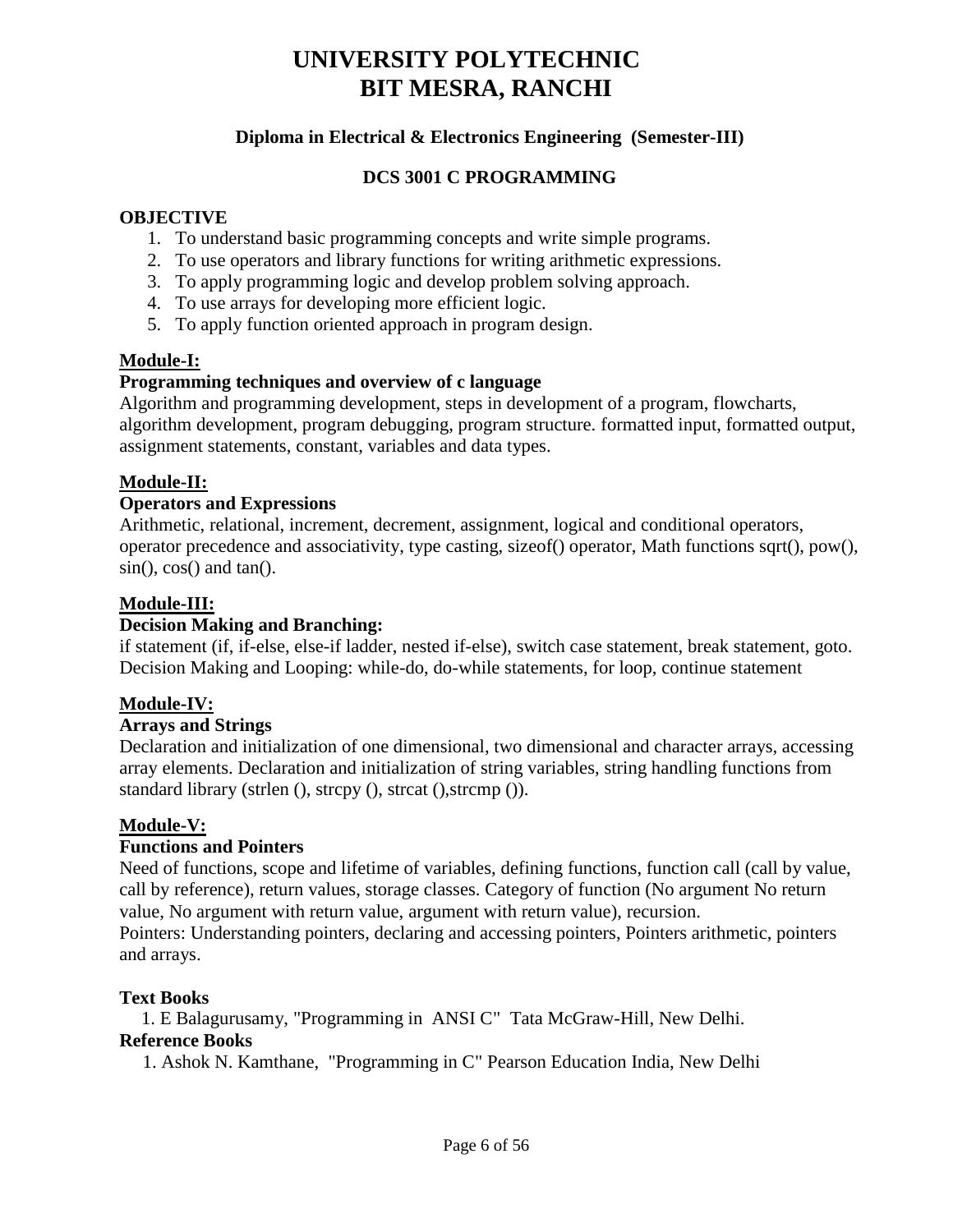# **Diploma in Electrical & Electronics Engineering (Semester-III)**

#### **DEE 3003 TRANSFORMERS AND DC MACHINE**

#### **OBJECTIVE**

#### **Students will be able to**

- 1. Know the constructional details & working principles of machines & transformers.
- 2. Various types of tests of DC machines and transformers.
- 3. Evaluate the performance of dc motors & transformers by conducting various tests.
- 4. Decide the suitability of dc generators / motors & transformer for particular purpose.
- 5. Know the specifications of dc machines & transformers as per requirement.

#### **Module-I Transformer:**

Introduction, Ideal transformer, E.M.F. equation & voltage transformer ratio, step up & step down transformer, transformer construction, losses & efficiency, transformer in DC supply, rating, voltage regulation, practical transformer, types of transformer, parallel operation of single-phase transformer.

#### **Module-II Auto Transformer and Instrument Transformer:**

Introduction, autotransformer construction, working & application, conversion of 2-winding transformer into auto transformer, current transformer (CT) and potential transformer (PT)

#### **Module-III Three Phase Transformer:**

Introduction, advantages & disadvantages, types of 3-phase transformer connections, parallel operation & load sharing, power transformer & distribution transformer, cooling of transformer.

#### **Module-IV DC Generators:**

Principle of operation & Constructional details, Types of DC Generators, EMF equation, Lap and wave winding. No load characteristics of self-excited (shunt generators, Load characteristics of self-excited(Series, Shunt & Compound) generators - Critical resistance, Armature reaction, Commutation, Causes of voltage drop, Losses and Efficiency, Applications of DC Generators.

#### **Module-V DC Motors:**

Principle of operation - Torque, Back emf & Speed equations. classification & Characteristics of shunt , series & compound motors, Applications, Various method of Speed control, Necessity of starter, 3 point starter , 4 point starter, Losses and efficiency.

#### **Text Books:**

- 1. B.L. Theraja, "A Text-Book of Electrical Technology",VOL.II, S. Chand & CO, Delhi.
- 2. P.S. Bhimbhra, "Electrical Machinery"; Khanna Publications.

#### **Reference Books:**

- 1. Edward Hughes, "Electrical Technology"; Logmans, London
- 2. D.P. Kathari & I.J Nagrath, "Electrical Machines"; TMH, New Delhi 2010.
- 3. Alexander S. Langsdorf, "Theory of direct current machinery"; TMH, New Delhi.
- 4. H. Cotton, "Electrical Technology", C. B. S. Publisher New Delhi.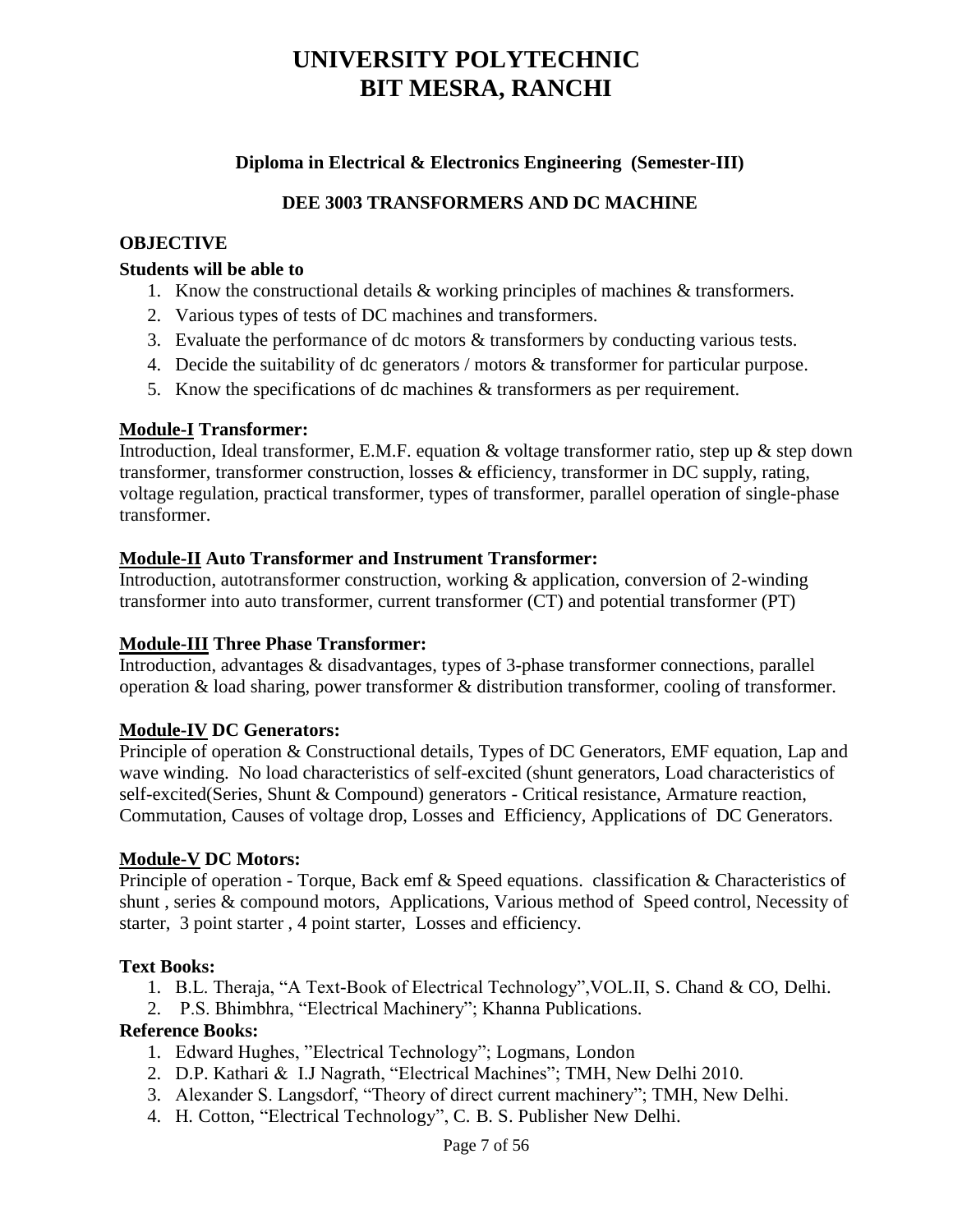## **Diploma in Electrical & Electronics Engineering (Semester-III)**

# **DEC3003 DIGITAL ELECTRONICS**

## **OBJECTIVE**

#### **Student will be able to:**

- 1. Know the fundamental principles of Digital circuits
- 2. Familiar with available IC chips.
- 3. Understand number systems, logic gates, flip-flops, registers and counters.
- 4. Simplify logic functions.
- 5. Identify and differentiate between various types of memories.
- 6. Describe working of multivibrators and simple linear wave shaping techniques.

## **Module-I:**

**Fundamentals:** Binary numbers, Octal and Hexadecimal numbers, Conversion from one number system to another, BCD numbers, Binary arithmetic, floating point number system, Binary codes, Error detection codes. Boolean Algebra, Boolean Theorems, De-Morgan's Theorem, Duality Theorems, Minimization using Boolean Algebra / Boolean Theorems Logic Gates.

#### **Module-II:**

**Simplification:** Maxterms and Minterms (Standard and Canonical forms), SOP and POS forms of expressing functions, Karnaugh Map (K-map) method of minimization of functions.

Combinational Logic Circuits: Half adder and Full adder circuit, design and implementation. Binary Encoder, Binary Decoders, Parity Generators/Checkers, Controlled inverter, Adders, Multiplexers, Demultiplexers.

## **Module-III:**

**Flip – Flops:** Concept and types of latch with their working and applications, Operation using waveforms and truth tables of SR flip-flop -Clocked and Unclocked, D-flip-flop, J-K flip-flop, Master-slave JK flip-flops, Difference between a latch and a flip flop, Realization of one flip-flop using other.

## **Module-IV:**

**Registers:** Introduction and basic concepts including shift left and shift right, Serial in parallel out, serial in serial out, parallel in serial out, parallel in parallel out, Bi-directional Storage Register, Universal shift register, Buffer register, Tristate Buffer register , IC 7495.

Counters: Introduction to Asynchronous and Synchronous counters, Binary counters, Divide by N ripple counters, Decade counter, Pre settable and programmable counters, Up/down counter, Ring counter with timing diagram, Counter ICs and Memories.

## **Module-V:**

**Multivibrators:** Transistor based Multivibrators, Circuit, working procedure and applications of Astable, Bistable & Monostable multivibrators.

Linear wave Shaping: Series and Parallel diode clipping circuit, Clamping a waveform to zero level.

## **Text and Reference books :**

1. Digital Electronics (Circuits, Systems & Ics) by S. N. Ali (Galgotia Publishers).

2. Pulse and Digital Circuits by Mothiki S. Prakash Rao (TMH)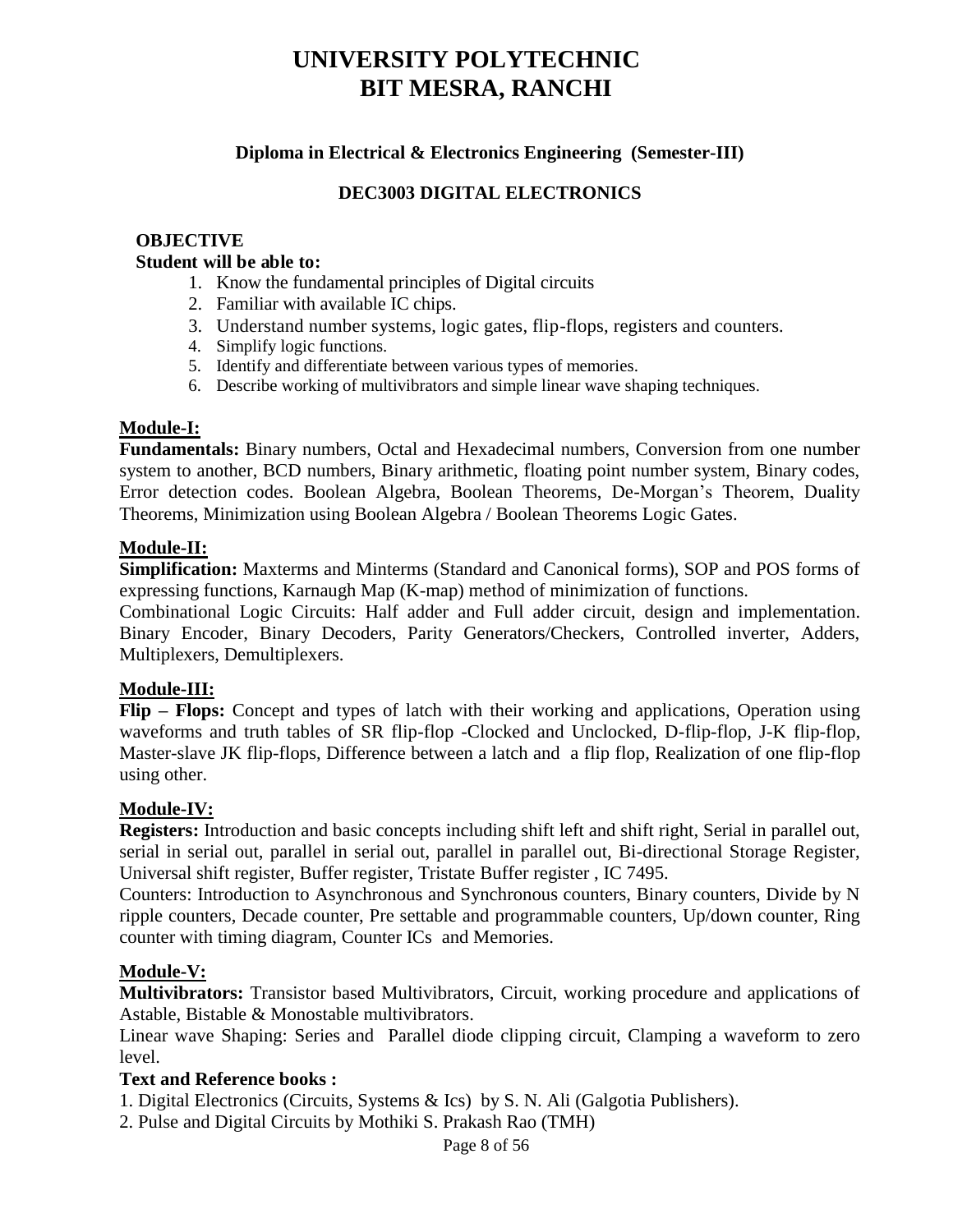# **Diploma in Electrical & Electronics Engineering (Semester-III)**

# **DCS 3002 C PROGRAMMING LAB.**

# **LIST OF EXPERIMENTS**

- 1. Write Programs in C to implement.
- 2. Programming Exercise on Executing and Editing a C Program.
- 3. Programming Exercise on defining Variable and assigning values to variables.
- 4. Programming Exercise on arithmetic's and relational operators.
- 5. Programming Exercise on arithmetic expression and their evaluation.
- 6. Programming Exercise on formatting input/output using printf and scanf
- 7. Programming Exercise using if-statement.
- 8. Programming Exercise using if-else statement.
- 9. Programming Exercise on switch statement
- 10. Programming Exercise on do-while statement.
- 11. Programming Exercise on for statement.
- 12. Programming exercise on one-dimensional array and two-dimensional array.
- 13. (i) Programs for putting two strings together (ii) Programs for comparing two strings.
- 14. Simple programs using structures and Union.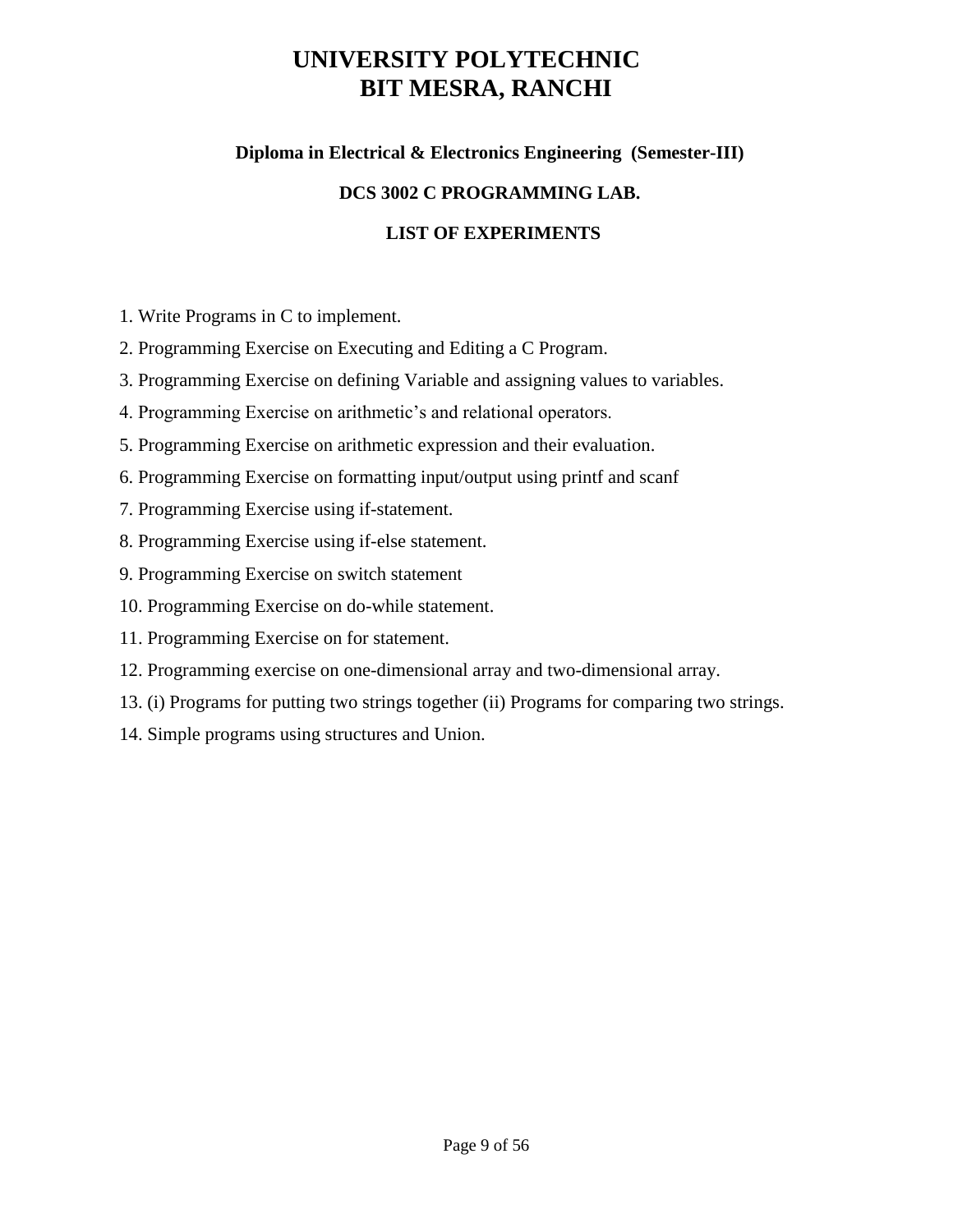# **Diploma in Electrical & Electronics Engineering (Semester-III)**

# **DEE 3006 ANALOG ELECTRONICS LAB.**

## **LIST OF EXPERIMENTS**

- 1. Observe the wave shape of following rectifier circuit a. Half wave rectifier b. Full wave rectifier c. Bridge rectifier
- 2. Plot the wave shape of full wave rectifier with
	- a. Shunt capacitor filter b. Series inductor filter c. RC filter
- 3. Plot input and output characteristics and calculate parameters of transistors in CE configuration.
- 4. Plot input and output characteristics and calculate of parameters of transistors in CB configuration.
- 5. Plot V-I characteristics of FET amplifier.
- 6. Measure the Q-Point and note the variation of Q-Point.
	- a. By increasing the base resistance in fixed bias circuit.
	- b. By changing out of bias resistance in potential divider circuit.
- 7. Measure the Voltage Gain, input, output impedance in single state CE amplifier circuit
- 8. Plot the frequency response of two stage RC coupled amplifier and calculate the bandwidth and compare it with single stage amplifier
- 9. To measure the gain of push-pull amplifier at 1KHz
- 10. To measure the voltage gain of emitter follower circuit and plot its frequency response
- 11. Plot the frequency response curve of Hartley and Colpitts Oscillator
- 12. Plot the frequency response curve of phase shift and Wein bridge Oscillator
- 13. To study of Op-Amp as

i) differential circuit ii)adder circuit iii)integrator circuit.

14. To determine voltage gain of inverting and Non-Inverting amplifier.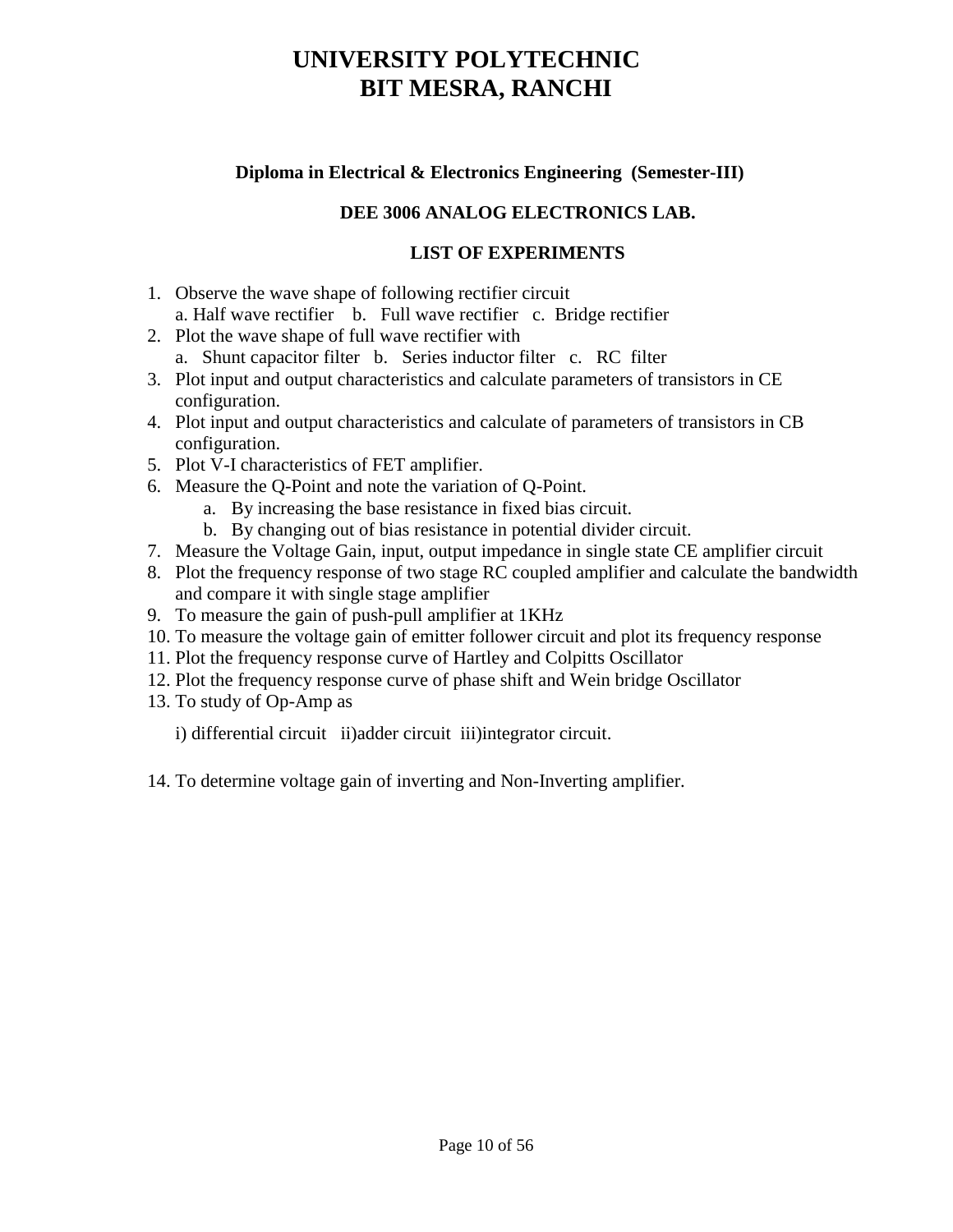# **Diploma in Electrical & Electronics Engineering(Semester-III)**

## **DEE 3004 TRANSFORMER AND DC MACHINE LAB.**

## **LIST OF EXPERIMENTS**

- 1. Open circuit and load characteristics of DC exciter machine.
- 2. Open circuit and load characteristics of DC compound generator.
- 3. Performance Characteristics of constant speed DC motor.
- 4. Speed control of constant speed DC motor.
- 5. Load test on dc traction motor.
- 6. Predetermination of performance characteristics of dc machine.
- 7. Back to back test on identical DC exciter machines.
- 8. Predetermination of performance characteristics of ac dynamic machine.
- 9. Load test on single phase transformer.
- 10. Load test on DC compound motor.
- 11. Parallel operation of single phase transformers.
- 12. Connections of three phase transformer.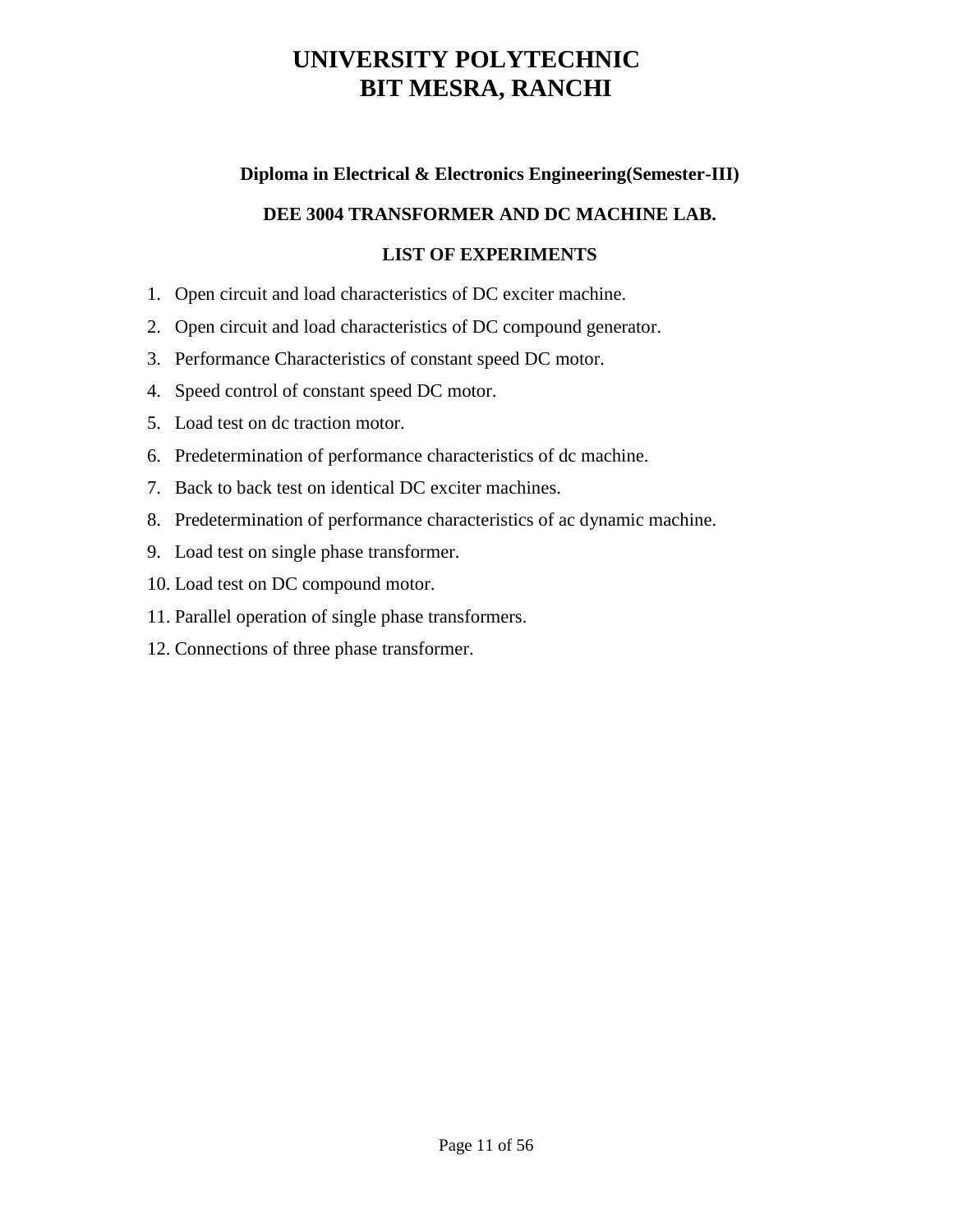# **Diploma in Electrical & Electronics Engineering(Semester-III)**

# **DEC 3004 DIGITAL ELECTRONICS LAB**

# **LIST OF EXPERIMENTS**

- 1. Verification of basic Logic gates
- 2. Verification of Universal logic gates and realization of basic gates
- 3. Design and implementation of code converters using logic gates
	- (i) BCD to excess-3 code and vice versa (ii) Binary to gray and vice-versa
- 4. Prove DE Morgan's 1st theorem.
- 5. Prove DE Morgan's 2nd theorem.
- 6. Design and realization of S.R. flip-flop using IC 7400.
- 7. Design and realization of J.K. flip-flop using IC 7400.
- 8. Design and realization of a 4-bit magnitude comparator using IC 7485.
- 9. Design and realization of a parity bit checker using IC 7486.
- 10. Design and realization of parity bit generator using IC 7486.
- 11. Design and implementation of 4 bit binary Adder/ Subtractor and BCD adder using IC 7483
- 12. Design and implementation of Multiplexer and De-multiplexer using logic gates
- 13. Design and implementation of encoder and decoder using logic gates
- 14. Construction and verification of 4 bit ripple counter and Mod-10 / Mod-12 Ripple counters
- 15. Design and implementation of 3-bit synchronous up/down counter
- 16. Implementation of SISO, SIPO, PISO and PIPO shift registers using Flip- flops.
- 17. Construction of Half Adder and Full Adder.
- 18. Simplification and Realization of Boolean Functions, using NAND gates only.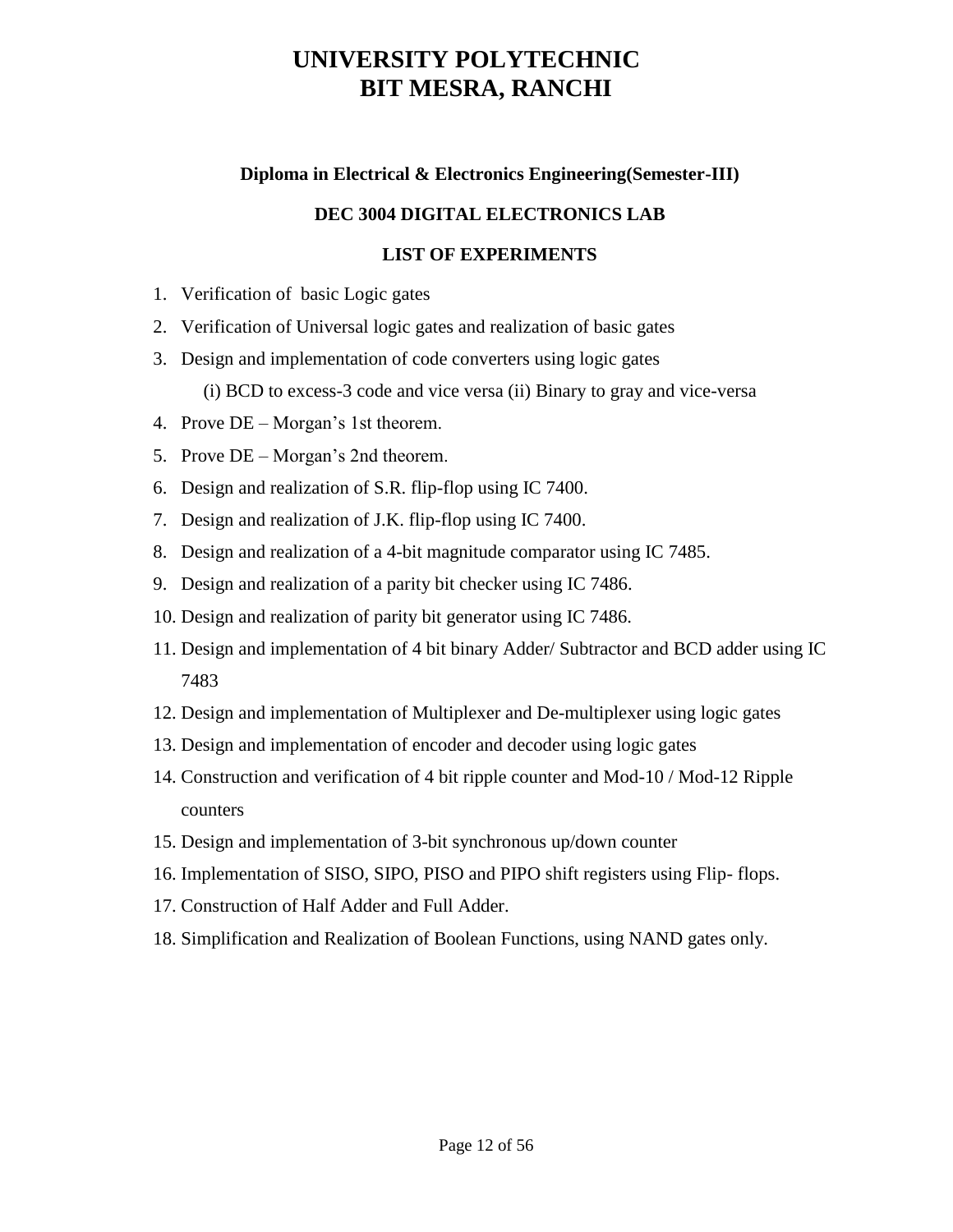# **Diploma in Electrical & Electronics Engineering (Semester-III)**

# **DHU3002 PROFESSIONAL PRACTICES-II**

#### **OBJECTIVE Student will be able to:**

- 1. Acquire information from different sources.
- 2. Prepare notes for given topic.
- 3. Present given topic in a seminar.
- 4. Interact with peers to share thoughts.
- 5. Prepare a report on industrial visit, expert lecture
- 6. Fault detection and basic repair of lab. equipment like Multimeter, CRO, UPS.

#### **Module-I:**

**Field Visits:** Structured field visits (minimum three) be arranged and report of the same should be submitted by the individual student, to form a part of the term work. The field visits may be arranged in the following areas / industries:

Power supply/UPS/SMPS/Inverter manufacturing unit, Electronics Instruments calibration laboratories, Residential building for Electronic security systems, Small hydro power station, wind mill.

## **Module-II:**

## **Lectures by Professional / Industrial Expert**:(any four fields)

Non-conventional energy sources, Energy audit, Water pollution control, Software for P.C.B. layout, Mobile communication, Various government schemes, Industrial hygiene, Hydro power generation.

## **Module-III:**

**Seminar :** Students (Group of 4 to 5 students) have to search /collect information about the topic through literature survey, visits and discussions with experts/concerned persons: Students will have to submit a report of about 10 pages and deliver a seminar for 10 minutes on Any one of the topics: Water supply schemes/Problems of drinking water in rural area, Problems related to traffic control, Electronic rolling display, Electronic systems used in Multiplex, Any other suitable topic.

#### **Module-IV:**

**Repair and maintenance of the following Items:** CRO, Multimeter, UPS, Power supply.

#### **Module-V:**

**Market Survey:** A group of four students is expected to collect information from the market regarding specifications and cost of any four items: CRO, Multimeter, UPS, Power supply for brand name, specifications, cost and applications.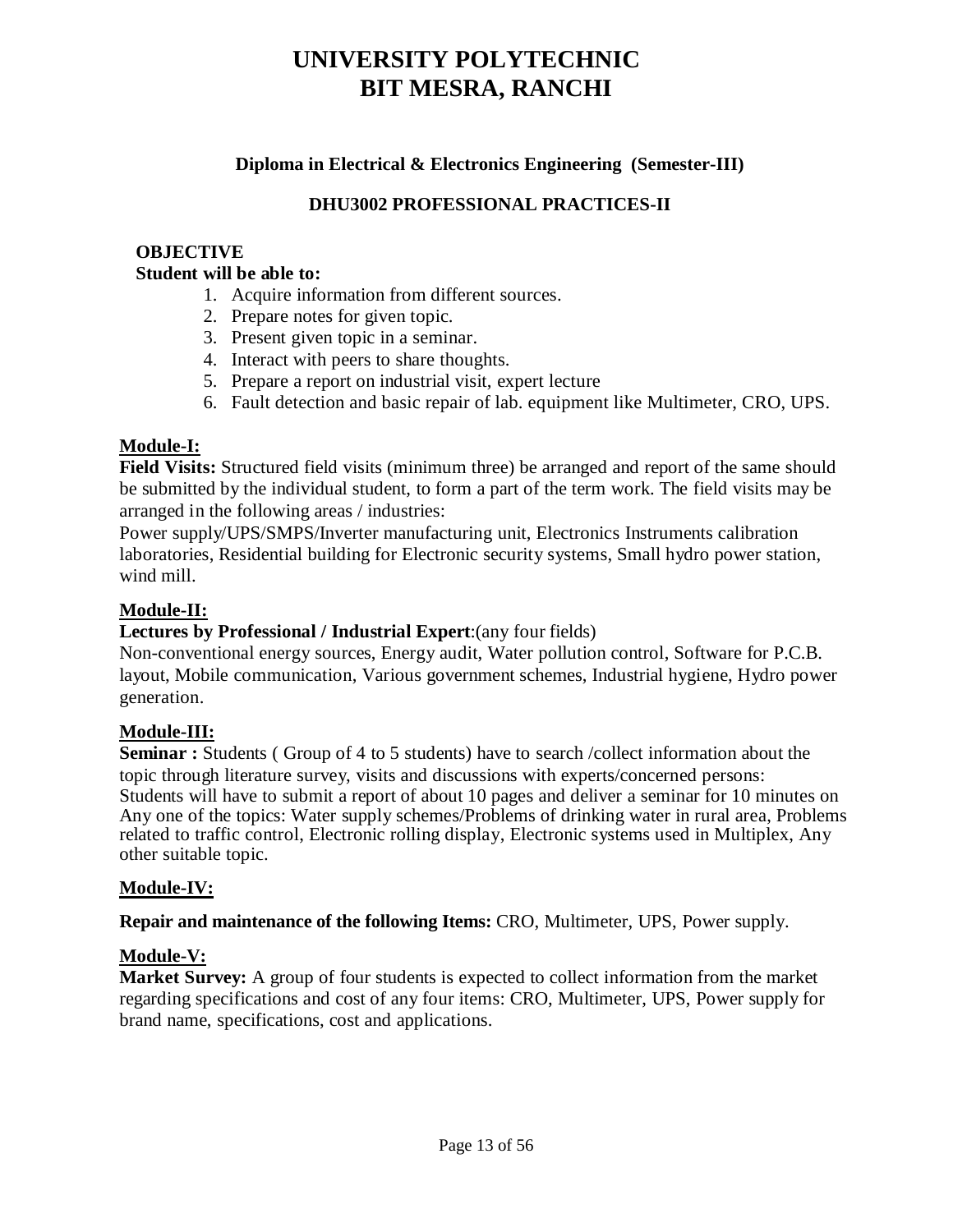# **SYLLABUS**

# **SEMESTER-IV**

# **Diploma in Electrical & Electronics Engineering**

# **(WEF 2018)**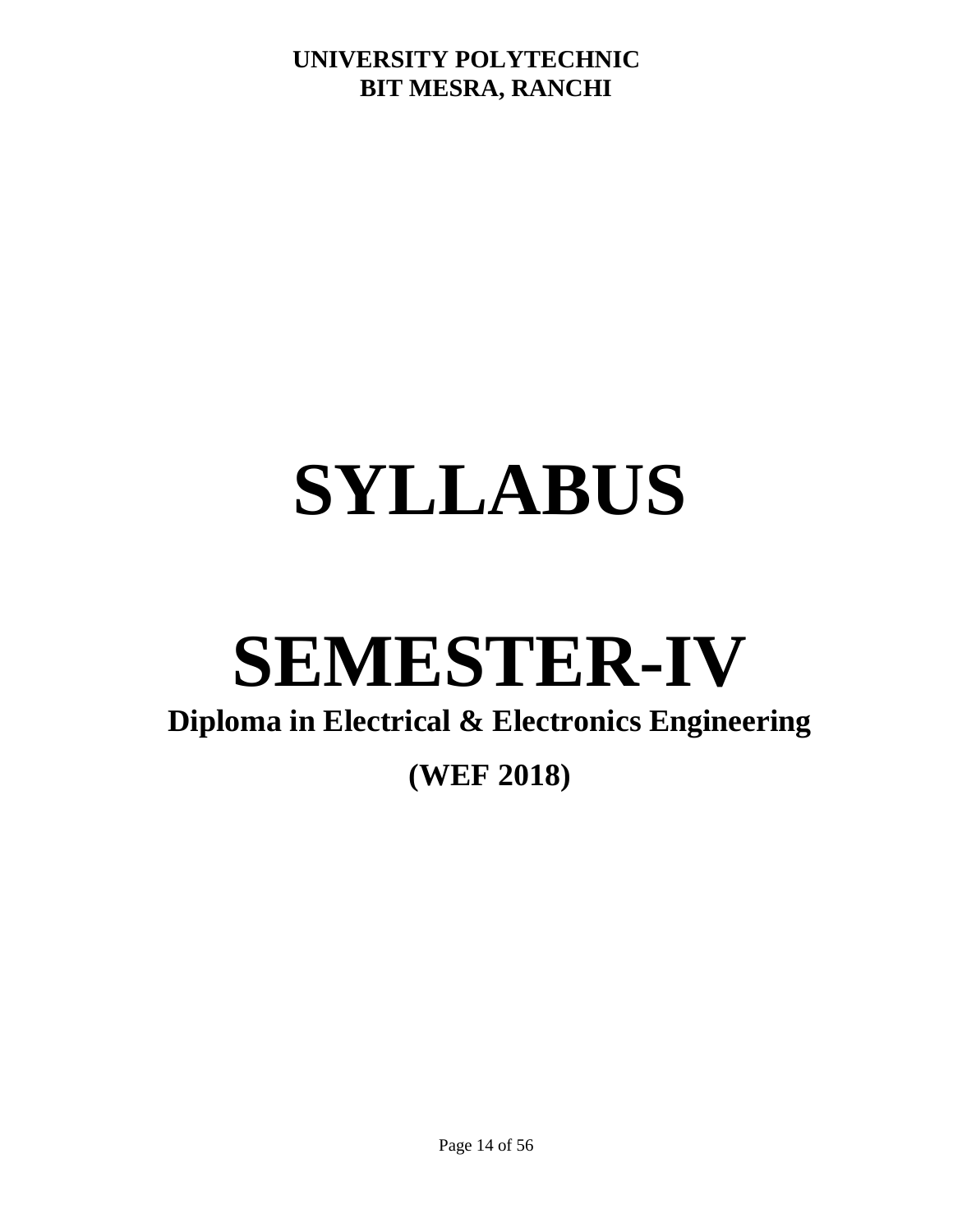# **Fourth Semester**

| <b>Subject Code</b> | <b>Subject</b>                       | <b>Theory</b> | <b>Tutorial</b> | Lab.           | <b>Credit</b>               |
|---------------------|--------------------------------------|---------------|-----------------|----------------|-----------------------------|
| <b>DEE 4103</b>     | <b>Electrical Power Generation</b>   | 3             | $\Omega$        | $\Omega$       | 3                           |
| <b>DEE 4019</b>     | Applied Communication                | 3             | $\theta$        | $\theta$       | 3                           |
| <b>DEE 4011</b>     | Electrical & Electronics Measurement | 3             |                 | $\theta$       | 4                           |
| <b>DEE 4013</b>     | <b>AC Dynamic Machine</b>            | 3             | $\Omega$        | $\Omega$       | 3                           |
| <b>DEC 4017</b>     | Microprocessor and its Applications  | 3             |                 | $\overline{0}$ | $\overline{4}$              |
| <b>DAC 4001</b>     | <b>Environmental Science</b>         | 2             | $\theta$        | $\theta$       | $\mathcal{D}_{\mathcal{L}}$ |
| <b>DEE 4020</b>     | Applied Communication Lab.           | $\Omega$      | $\theta$        | $\overline{2}$ |                             |
|                     | Electrical & Electronics             |               |                 |                |                             |
| <b>DEE 4012</b>     | Measurement Lab.                     | $\Omega$      | $\theta$        | $\overline{2}$ |                             |
| <b>DEE 4014</b>     | AC Dynamic Machine Lab.              | $\Omega$      | $\theta$        | $\overline{2}$ |                             |
| <b>DEE 4016</b>     | Electrical Drawing(CAD) Lab.         | $\Omega$      | $\theta$        | $\overline{2}$ |                             |
| <b>DEC 4018</b>     | Microprocessor Lab                   | $\Omega$      | $\theta$        | $\overline{2}$ |                             |
| <b>DHU 4002</b>     | <b>Professional Practices-III</b>    | $\Omega$      | $\overline{0}$  | $\overline{2}$ |                             |
|                     | Periods per week                     | 17            | $\overline{2}$  | 12             |                             |
|                     | <b>Total credits</b>                 |               |                 |                | 25                          |
|                     | <b>Total Periods per week</b>        |               |                 |                | 31                          |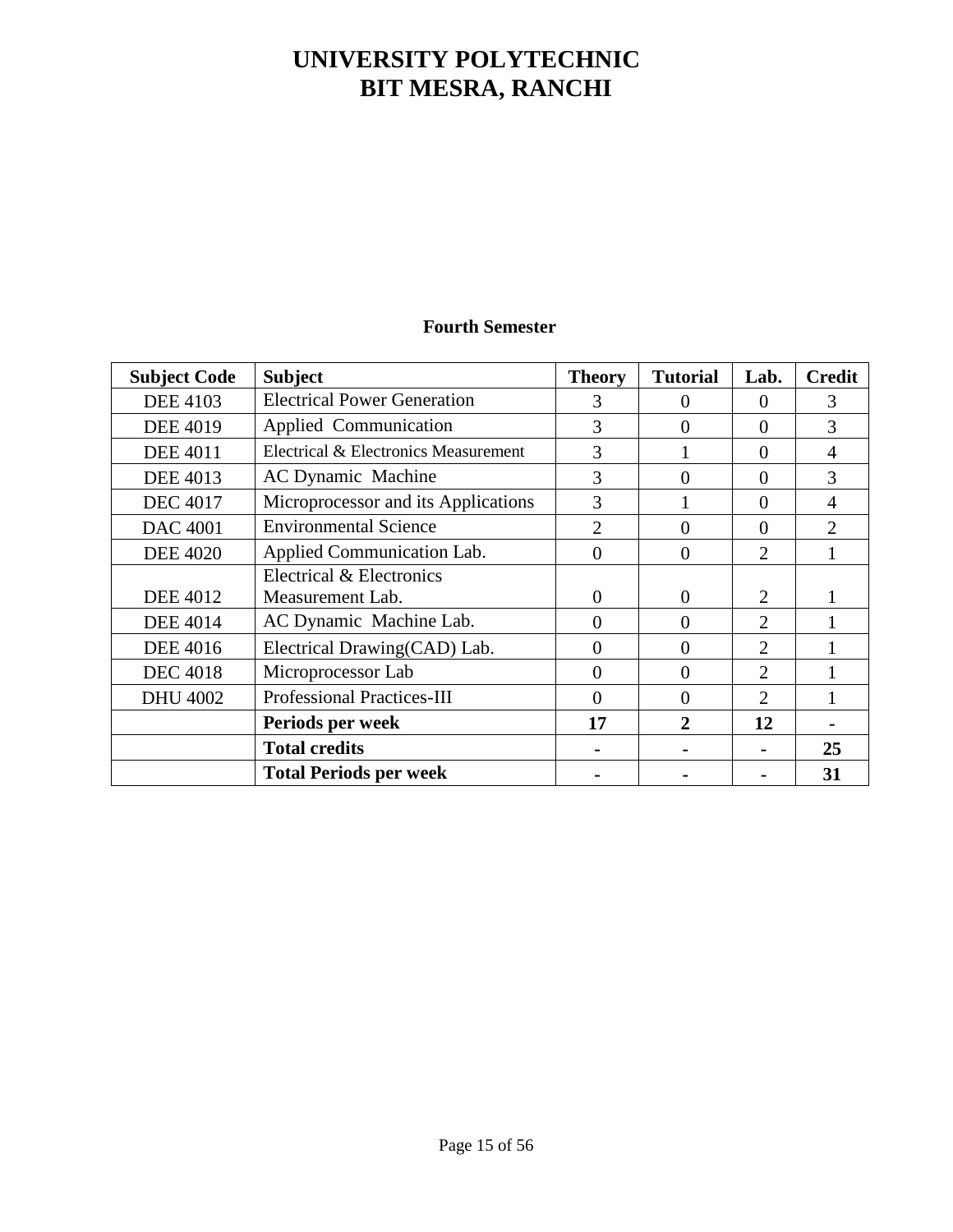## **Diploma in Electrical & Electronics Engineering(Semester-IV)**

#### **DEE 4103 ELECTRICAL POWER GENERATION**

#### **OBJECTIVE**

The student will be able to:

- 1) Explain the working of different power plants
- 2) Identify different components for various systems in generating stations
- 3) Select suitable sites for different power stations
- 4) Define the terms used in economics of power generation and explain their relation
- 5) Select alternative energy sources for given conditions
- 6) Explain the working of wind mills and solar systems

#### **Module–I Thermal Power Station:**

Explain thermal energy conversion process with block diagrams, Identify the appropriate site of a TPS, Describe the working of thermal power station (TPS) Using single line diagram, State the functions of the major equipment and auxiliaries of a TPS, Distinguish between load curve and load duration curve, Differentiate between base load and peak load power.

#### **Module–II Hydro Power Station:**

Explain hydro energy conversion process with block diagrams, Identify the appropriate site, Classify the different types of HPS, Differentiate between different types of Hydro Turbines.

#### **Module–III Nuclear Power Station:**

Explain energy conversion process with block diagrams, State special precautions required for Nuclear Power Station. Explain the working of Nuclear power station, Describe various types of reactors, State special precautions required for Nuclear Power Station.

#### **Module-IV Solar Power Plant:**

Explain the various solar energy parameters required for electrical power generation and their measurement, Describe the working of Solar concentrated power (CSP) system, Explain principle of solar photovoltaic (PV)systems, Solve simple numerical related to solar PV Discriminate between different types of solar PV systems, State the major safe practices for a solar PV power plant.

#### **Module-V Wind Power Plant:**

Describe the power curve of wind turbines with single line sketches, explain the large wind farms in Ranchi, State the major safe practices in the maintenance of large WPPs and small wind turbines, Differentiate Horizontal Axis Wind Turbine(HAWT) and Vertical Axis Wind Turbine (VAWT), Distinguish between downwind and upwind wind turbines, Differentiate the construction of a geared, direct drive and hybrid (Semigeared large wind power plants (WPPs), Differentiate the three types of aerodynamic control of WPPs Using the power curves, Evaluate the suitability of various types of electric generators adapted in large WPPs.

## **Text & Reference Books:**

- 1. Electrical Power system Mehta, V.K.
- 2. Renewable Energy Technologies Solanki, Chetan S.
- 3. Electrical Power Uppal, S.L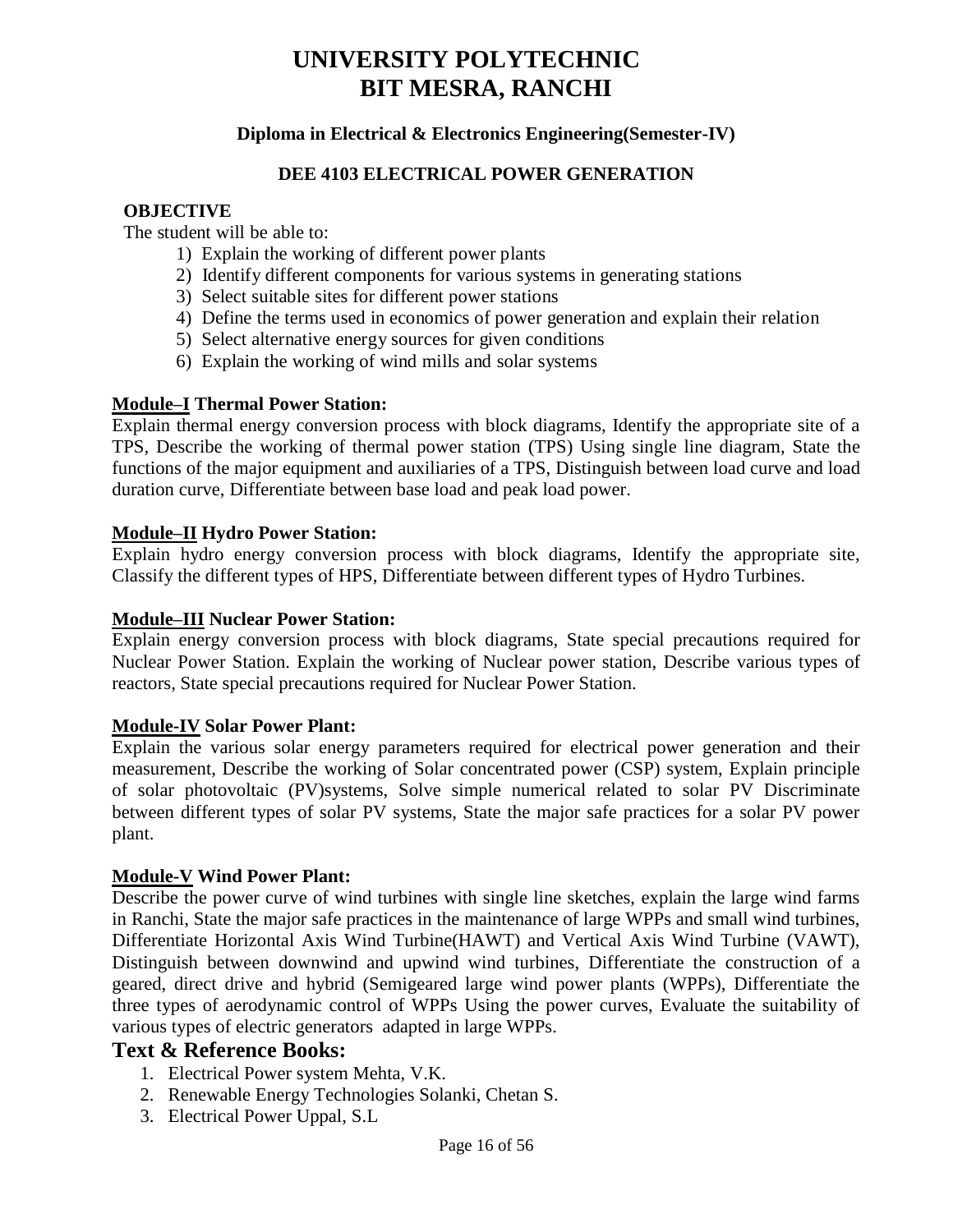# **Diploma in Electrical & Electronics Engineering (Semester-IV)**

# **DEE 4019 APPLIED COMMUNICATION**

# **OBJECTIVE**

# **Students will be able:**

- 1. To know the basics of signals needs of modulation and multiplexing techniques.
- 2. To know the modulation and de-modulation methods of AM wave, identify different section in radio receiver.
- 3. To describe FM system, comparison between AM, FM & PM and troubleshooting AM/FM radio receivers.
- 4. To know the comparisons between analog and digital communication, Channel capacity, entropy, Shannon-Hartley theorem, channel noise and its effect.
- 5. To know Sampling theorem, Nyquist rate, aliasing, PAM, PWM, PPM, PCM transmitter and receiver, quantization error, companding and inter symbol interference.

# **Module-I:**

# **Communication of Signals ad Transmission Media:**

The communication process, sources of Information, Message and signals, classification of signals, Block diagram of communication system, Modulation, needs of modulation, Radio frequency spectrum, Coaxial cable and Optical fibers. Multiplexing, Frequency division multiplexing (FDM) and Time division multiplexing (TDM).

## **Module-II:**

## **AM Transmitter and Receiver:**

Generation of AM wave, low level and high level modulation, Mathematical representation of amplitude modulated wave, Bandwidth requirement, AM transmitter block diagram, Modulation and Demodulation of AM Waves Super heterodyne receiver, Receiver parameters: sensitivity, selectivity, fidelity, tracking, image frequency and its rejection, IF amplifiers.

## **Module-III:**

## **FM Transmitter and Receiver:**

Mathematical representation of frequency and phase modulation, Narrow-band FM, wideband FM, transmission BW of FM waves. Generation of frequency modulated waves, Demodulation of FM waves, Pre-emphasis and de-emphasis, Block diagram of FM receiver Comparison between AM and FM.

## **Module-IV:**

## **Introduction of Digital Communication:**

Block diagram of basic digital communication system; Channel capacity-definition, Hartley's law, Shannon-Hartley theorem, Channel capacity equation, channel noise and its effect, entropy, Advantages and disadvantages of digital communication.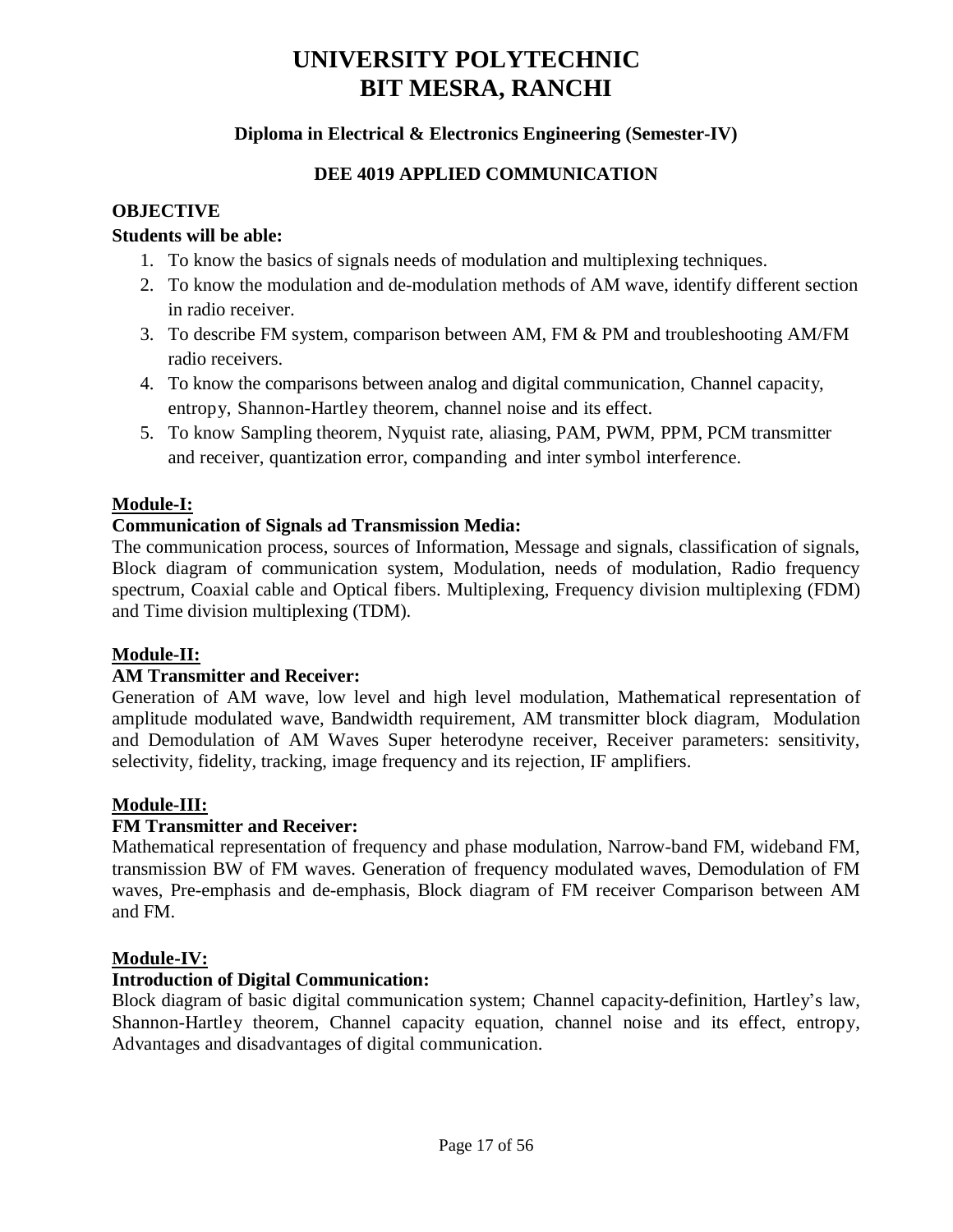## **Module -V:**

## **Pulse Communication:**

Introduction, comparison with Continuous Wave Modulation, Sampling theorem, Nyquist rate, aliasing, natural and flat top sampling. PAM, PWM, PPM definition, generation, block diagram, waveform analysis, and their comparison.

Pulse code modulation- block diagram of PCM transmitter and receiver, sampling, quantization, quantization error, companying, inter symbol interference.

# **Text Books:**

- 1. Electronic communication system, Wayne Tomasi, Pearson Education
- 2. Digital Communication, Siman Haykin, Jhon wiley & sons

## **References Books:**

- 1. Electronics Communication, Louis E. Frenzl, Tata McGraw Hill
- 2. Electronic Communications systems, Roy Blake, Thomson
- 3. Communication System, Roddy Collen, Prentice Hall of India.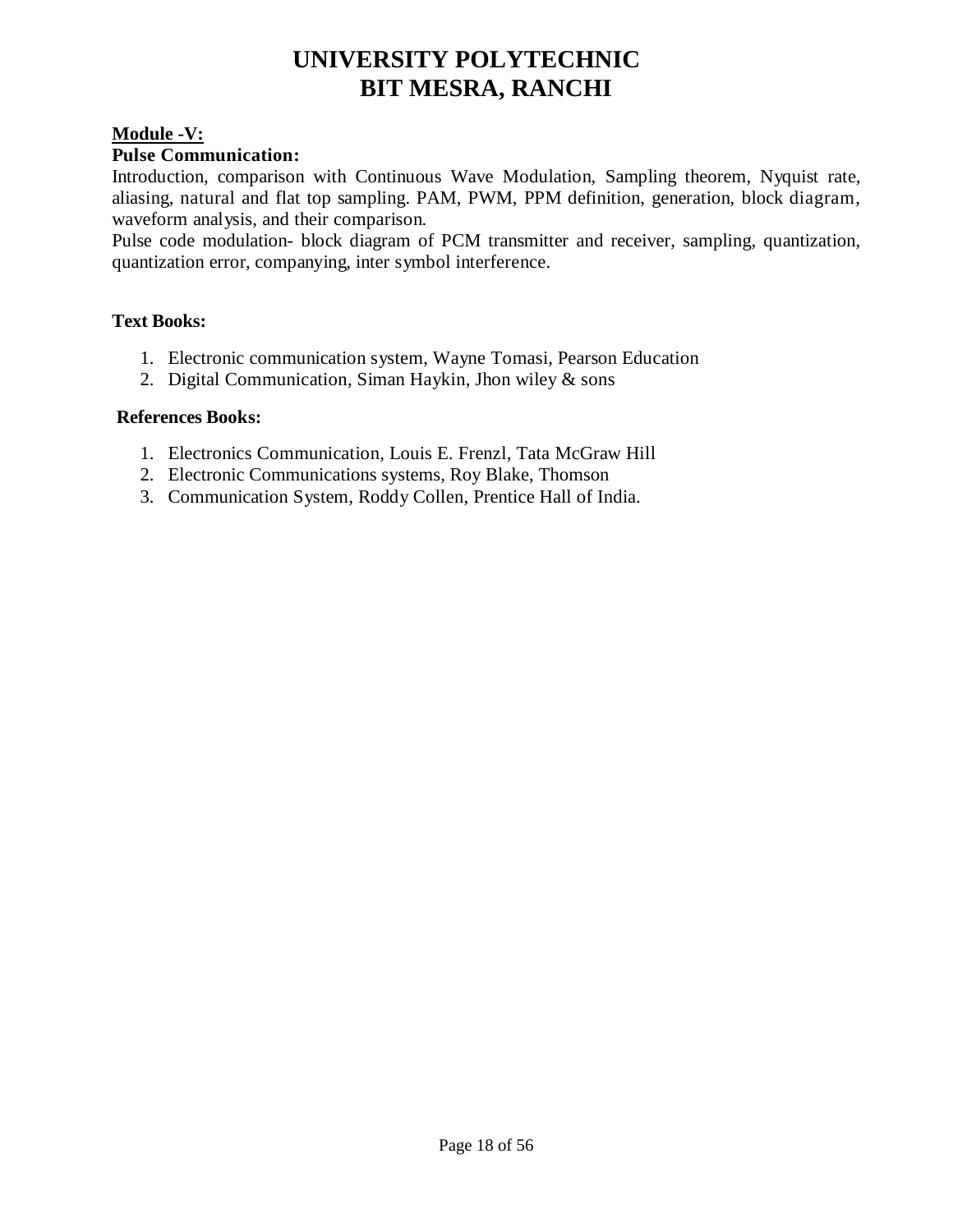# **Diploma in Electrical & Electronics Engineering (Semester-IV)**

## **DEE 4011 ELECTRICAL & ELECTRONICS MEASUREMENT**

#### **OBJECTIVE**

Students will be able to:

- 1. Identify the measuring instruments used for measuring electrical quantities.
- 2. Select appropriate measuring instrument with range for measurement of various electrical quantities select and use range multiplier if required.
- 3. Classify measuring instruments based on construction, principle of operation and quantity to be measured.
- 4. Know the construction of the instruments.
- 5. Understand the principles and operation of different measuring instruments.

#### **Module –I Measurement:**

Methods of measurement, elements of generalized measurement system, Application of Measurement systems, static and dynamic performance characteristics, Standards and their classification, types of error and their correction.

#### **Module-II Bridge:**

DC bridges for measurement of resistance, Kelvin's double bridge, Wheatstone bridge and AC bridges for measurement of L, R, C & M, Maxwell's bridges, Anderson's bridges, Wein's bridges, Measurement of frequency.

#### **Module-III Analog Instruments**:

Construction and principle of Moving iron instruments, Moving coil instruments, Ammeter shunts, Voltmeter multipliers, Multirange ammeters and voltmeters.

CRO: Introduction, CRT, Block diagram of CRO, various measurements on CRO.

#### **Module-IV Digital Measuring Instruments**:

Digital multimeter, Digital frequency meter and voltmeter, Period and time interval measurement. Data Acquisition system (DAS): Components of digital & Analog DAS, Digital to Analog Converter. Analog to digital converter

#### **Module –V Transducer:**

Classification ,linear variable differential transformer, Capacitive Transducers, Resistive transducer, Resistance Temperature Detector, strain gauges, Thermistor, Piezo-Electric, Thermocouple, Photo-Electric Transducer ,Digital Transducer.

#### **Text Reference Books:**

1. Helfrick and copper –Modern electronics instrumentation and Measurement, Pearson Education

2. Sawhney AK –Electrical & electronic Measurements and instrumentation, Dhanpat Rai & Son's.

- 3.Patranabis D-Sensors and Transducers,Wheeler,1996
- 4. Kalsi Electronics instrumentation, TMH Publication, New Delhi
- 5. Deoblin- Electrical Measurement.
- 6. Patranabis D Principles of instrumentation , TMH Publication , New Delhi , 1976 .
- 7. J B Gupta- Electrical measurements and measuring instruments, S K Kataria & Sons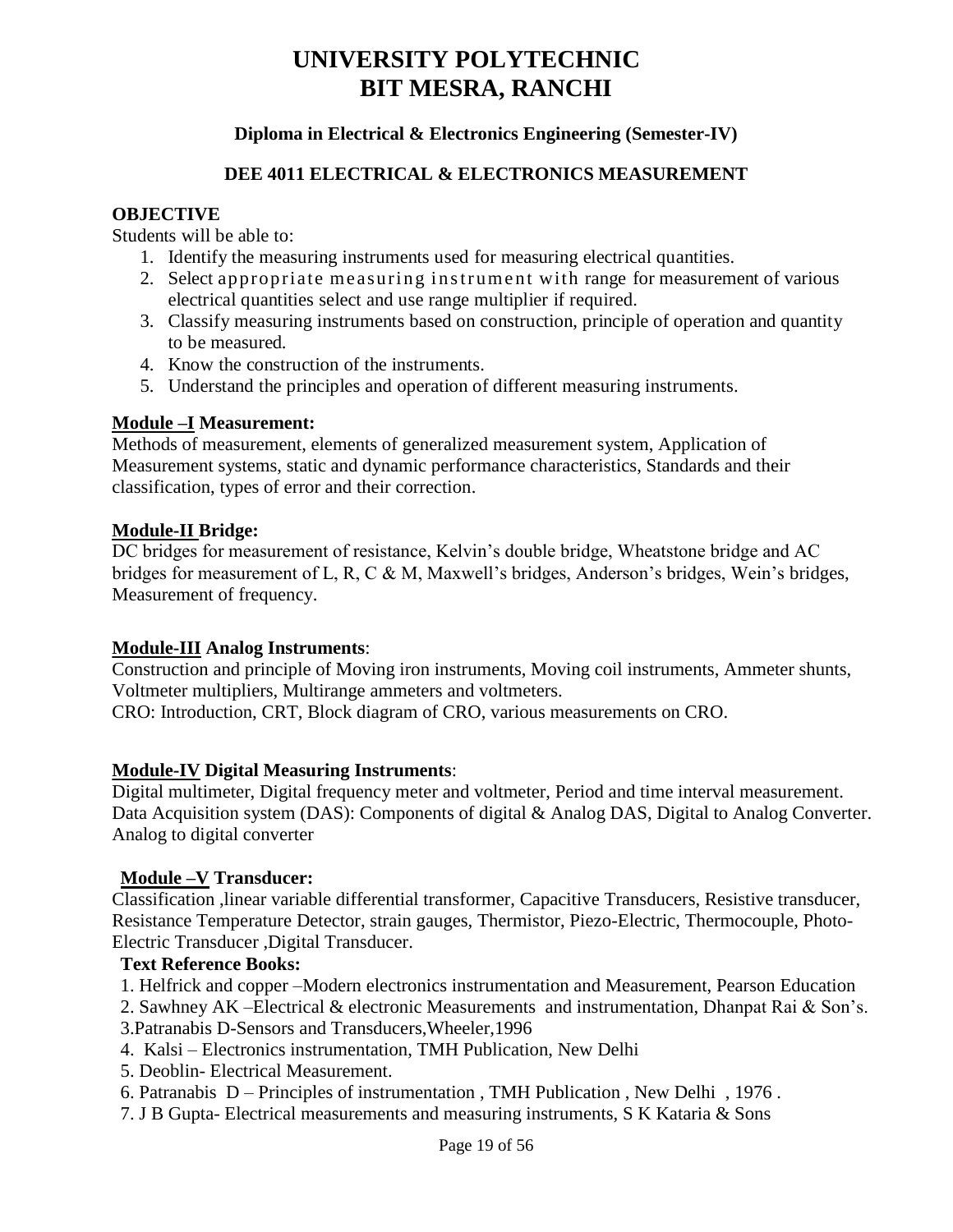## **Diploma in Electrical & Electronics Engineering (Semester-IV)**

# **DEE4013 AC DYNAMIC MACHINES**

#### **OBJECTIVE**

Enable the students to

- 1. Know fully about ac machines.
- 2. Operation, maintenance and proper connection and hence will enable them to work as a good supervisor.
- 3. The topics of special motor used and that of electroplating will provide full insight of practical
- 4. They will learn to use electrical equipment.
- 5. Know and define the basic elements; electric circuit terminology; energy sources used in electric circuit and also AC waveform and its various quantities.

## **Module-I:**

## **Three Phase Induction Motors:**

Constructional details, Production of rotating magnetic field, Slip, Equation of rotor induced emf, current, frequency , equivalent circuit, steady and running condition, Torque equation ,Starting and running torque of squirrel cage and slip ring induction motor, Condition for maximum torque, Torque slip characteristics, Effect of change in rotor circuit resistance on torque-slip characteristics, Effect of change in supply voltage on torque-slip characteristics.

#### **Module-II**

## **Speed Control & Starting of Three Phase Induction Motors:**

Various methods of speed control, Starters of three phase induction motor, comparison between transformer & induction motor, Applications.

#### **Module-III:**

# **Single Phase Induction Motors:**

Double field revolving theory, basic types of single phase ac motors, comparison between three phase and single phase ac motors, Applications.

## **Module-IV:**

#### **Alternators:**

Introduction, constructional details, advantages of rotating field systems, emf equations, voltage regulation, synchronizing of alternator.

#### **Module-V:**

## **Synchronous Motor:**

Principle of working, Synchronous Motor on load with constant excitation, Effect of excitation at constant load, Hunting & phase swinging, synchronous condenser, Applications, Starting of Synchronous Motor, Comparison between Induction motor & Synchronous Motor.

#### **Text Book:**

1. A.K. Thereja & B.L.Thereja ,Electrical Technology Volume2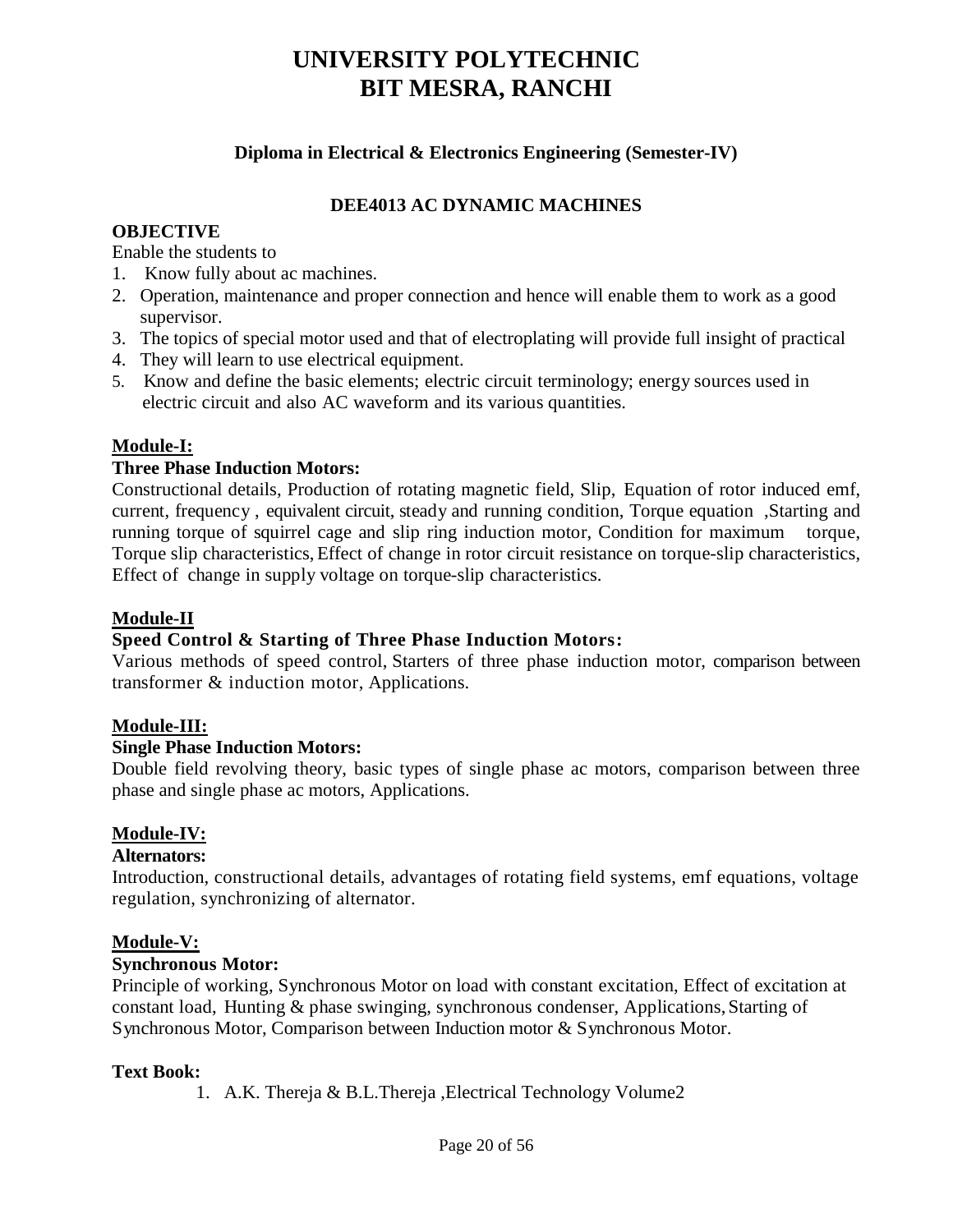# **Diploma in Electrical & Electronics Engineering (Semester-IV)**

#### **DEC 4017 MICROPROCESSOR AND ITS APPLICATIONS**

#### **OBJECTIVE**

Student will be able to:

- 1. Perform arithmetic operations with help of a standard ALU design.
- 2. Describe the operational features of A/D and D/A converters.
- 3. Differentiate between the different types of memories and their applications.
- 4. Describe the basic architecture of a microprocessors based system.
- 5. Develop a minimum system with 8085 microprocessors.

## **Module–I Introduction:**

Organization and Block-Diagram of a Simple Micro-Computer, Word-length of a Computer/Microprocessors, Microcontrollers, Embedded Microprocessors, Hardware, Software, Firmware, CPU/Microprocessor – Schematic Diagram, Memory, Buses, Input device, Output device, Microprocessor Applications.

**Introduction to 8085 – Microprocessor :** Architecture, Pin-description, System Bus – Address Bus, Data Bus, Control Bus, Instruction Cycle, Timing-diagram.

#### **Module-II Instruction sets of Intel - 8085:**

Addressing Modes, Groups of Instructions. Simple Programming on Addition, Subtraction, Multiplication, Counting, Looping, BCD to BINARY conversion, BINARY to BCD conversion, sorting etc.

## **Module-III Peripheral Devices and their Interfacing:**

Address space partitioning – Memory mapped I/O Scheme, I/O mapped I/O scheme, Memory and I/O interfacing, Data-transfer schemes, Interrupts of Intel 8085, Brief Introduction to 8255, 8253. Interfacing of these chips with Microprocessor.

## **Module-IV 8259 Interfacing Chip**:

Pin description, interfacing of 8259 and I/O devices, Internal Register of 8259.

**Introduction to 8086:** Pin-description, operating modes, pin –description for Minimum and Maximum mode, operation, Registers.

#### **Module-V Microprocessor Based Data Acquisition system:**

Analog to Digital converter, Digital to Analog converter. D/A-A/D Accuracy & Resolution, Interfacing DAC & ADC with microprocessor.

**Microprocessor Applications:** Industrial Examples of Temperature Control and Pressure monitoring and their control.

#### **Text book**

1. Fundamentals of Microprocessors  $\&$  Microcontrollers – By – B. Ram

#### **Reference book**

- 1 Digital Computer Electronics By Malvino, Brown.
- 2 Microprocessor Architecture, Programming & Applications  $-By R.S.Gaonkar$ .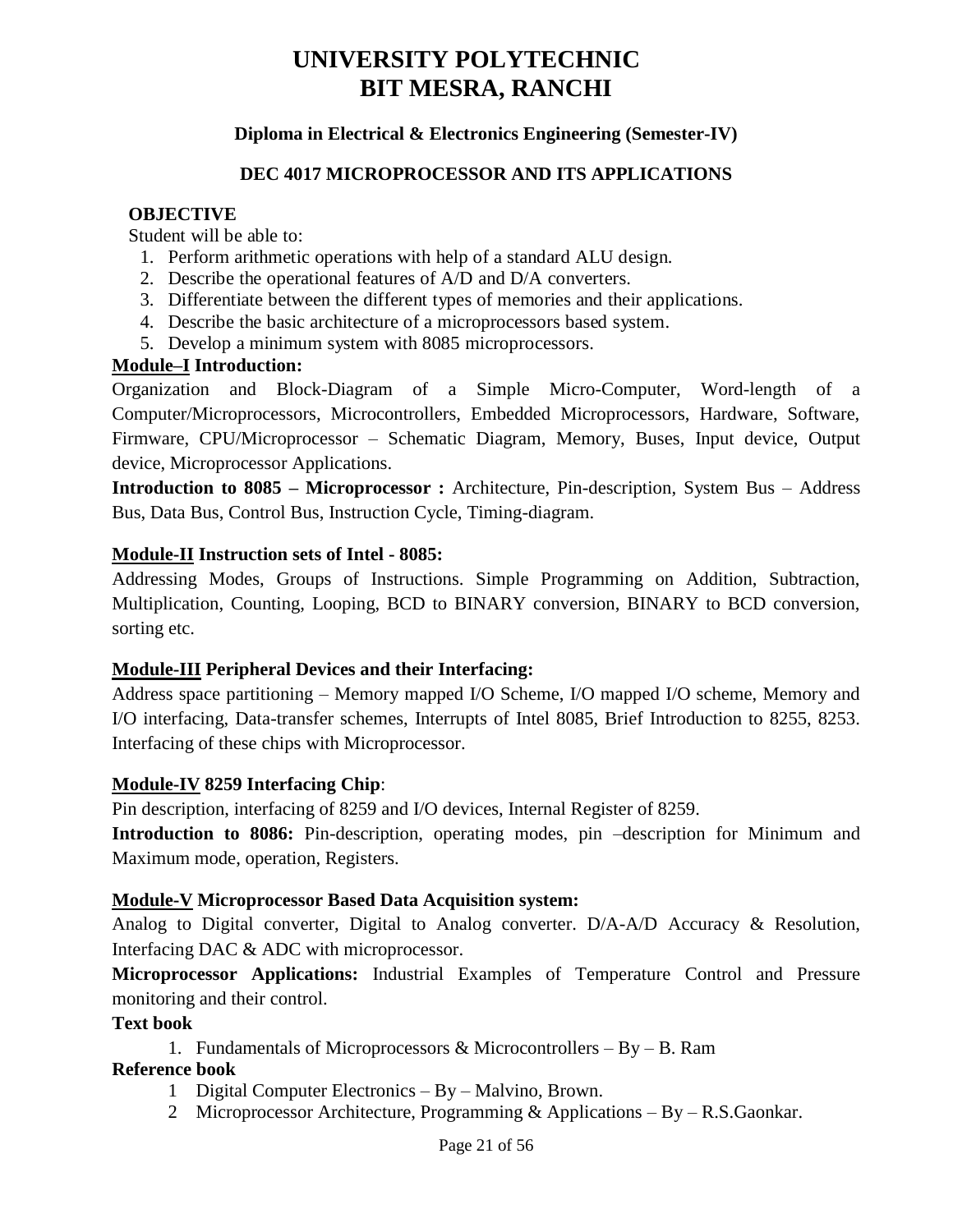# **Diploma in Electrical & Electronics Engineering (Semester-IV)**

#### **DAC 4001 ENVIRONMENTAL SCIENCE**

#### **OBJECTIVE**

The main aim of Environmental Science is to make the students acquainted with various types of pollution hazards, which are becoming more critical every day and also acquire the knowledge to participate in solving environmental problems for green earth.

Students will be able to understand:

- 1. Importance of Environmental Science as well as biogeochemical cycles and food chain
- 2. Composition and function of various segments of environment
- 3. Water pollution, various pollutants, their toxic effects and water treatment process
- 4. Classification, toxic effects and sources of air pollutants and their control measures
- 5. Brief introduction to Noise Pollution, Soil Pollution and radiation pollution

## **Module I Multidisciplinary nature of Environmental Science & Ecology**

Definition & importance of Environmental Science.

Ecosystem, basic structure of an ecosystem (abiotic and biotic components), nutrient and biogeochemical cycles (carbon cycle, nitrogen cycle, and hydrological cycle), food chain, food web.

#### **Module II Segments of environment:**

Atmosphere, hydrosphere, lithosphere, soil profile and composition of soil, biosphere.

#### **Module III: Water Pollution & Waste water treatment**

Water resources, sources of water pollution, various pollutants, their toxic effect, potability of water, rain water harvesting, primary and secondary waste water treatment (Trickling filter & Activated sludge process.

#### **Module IV Air Pollution**

Classification of air pollutants, toxic effects, sources and their control measures like ESP, catalytic converter and bag house filter.

#### **Module V Noise and Soil pollution:**

A brief introduction to Noise Pollution, Soil Pollution and radiation pollution.

#### **Text books:**

- 1. Environmental Chemistry A. K. Dey
- 2. A basic course in Environmental studies Deswal & Deswal

#### **Reference books:**

- 1. Environmental pollution B. K. Sharma
- 2. Environmental pollution and control C. S. Rao
- 3. Essentials of ecology & environmental Sciences S.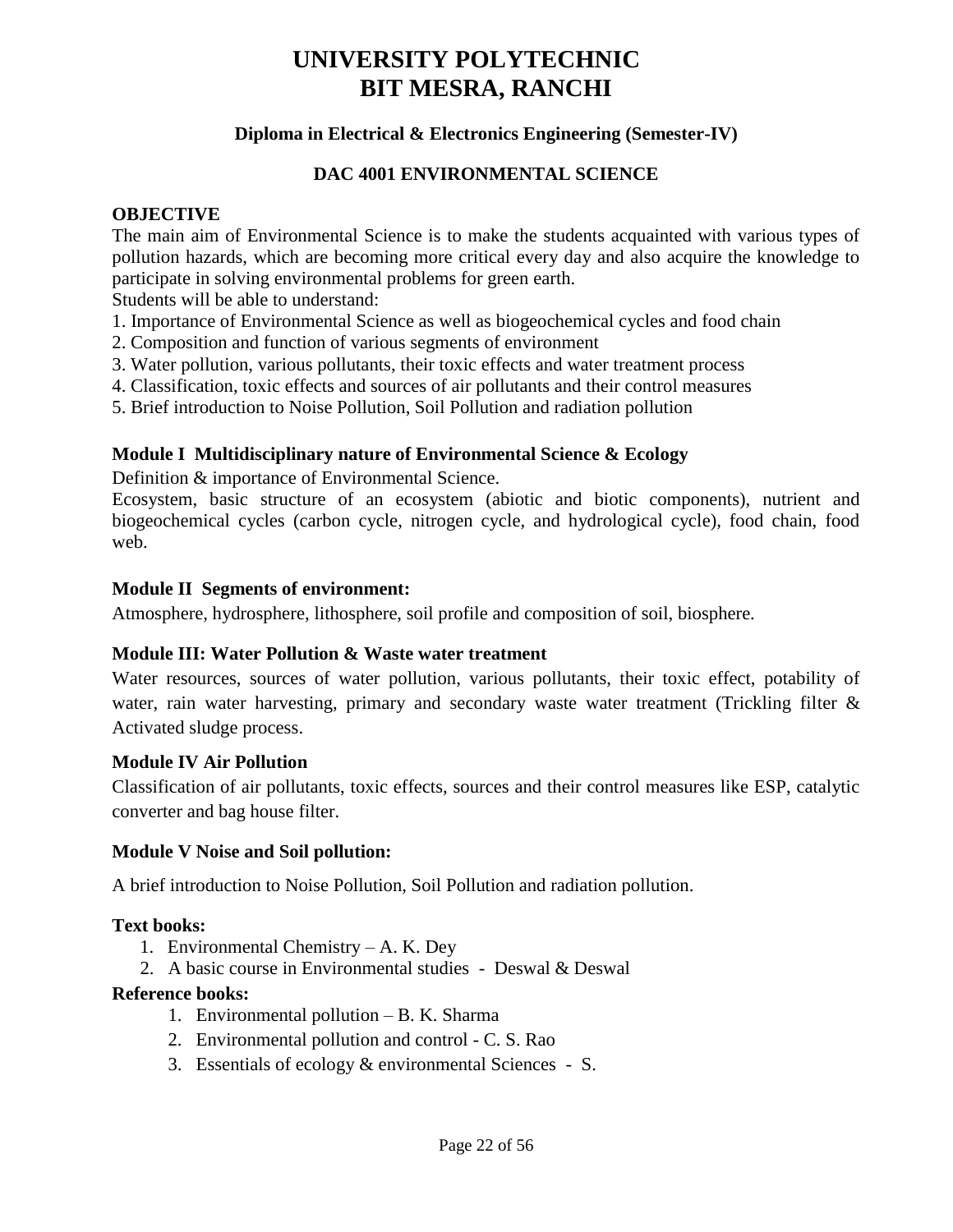# **Diploma in Electrical & Electronics Engineering(Semester-IV)**

# **DEE 4020 APPLIED COMMUNICATION LAB.**

## **LIST OF EXPERIMENT**

- 1. Observation of signals for double side band AM generation
- 2. Determination of modulation index from DSB AM wave.
- 3. Observation of signals for demodulation of AM wave using envelope detector.
- 4. Observation of signals for demodulation of AM wave using linear diode detector.
- 5. Observation of signals for modulation of SSB signal.
- 6. Observation of signals for demodulation of SSB signal.
- 7. Observation of signals for FM wave using Varactor Modulator.
- 8. To measure the frequency deviation and modulation index using FM wave.
- 9. Observation of signals for the demodulation of FM wave using PLL
- 10. Voice transmission with DSB/SSB AM transmission/reception
- 11. Observe the effect on reconstructed wave form using sample / hold circuit.
- 12. To compare the frequency response of  $2<sup>nd</sup>$  order and  $4<sup>th</sup>$  order of LPF.
- 13. Observe waveforms of Pulse Amplitude modulation and demodulation.
- 14. Observe waveforms of Pulse width modulation (using natural sampling & flat top sampling)

#### **Optional**

- 1. Observe waveforms of Pulse Position modulation (using natural sampling).
- 2. Observe waveforms of Pulse code modulation and demodulation.
- 3. Observe waveforms of Delta modulation.
- 4. Observe waveforms of Adaptive delta Modulation.
- 5. Observe waveforms of ASK/FSK/PSK modulation & demodulation.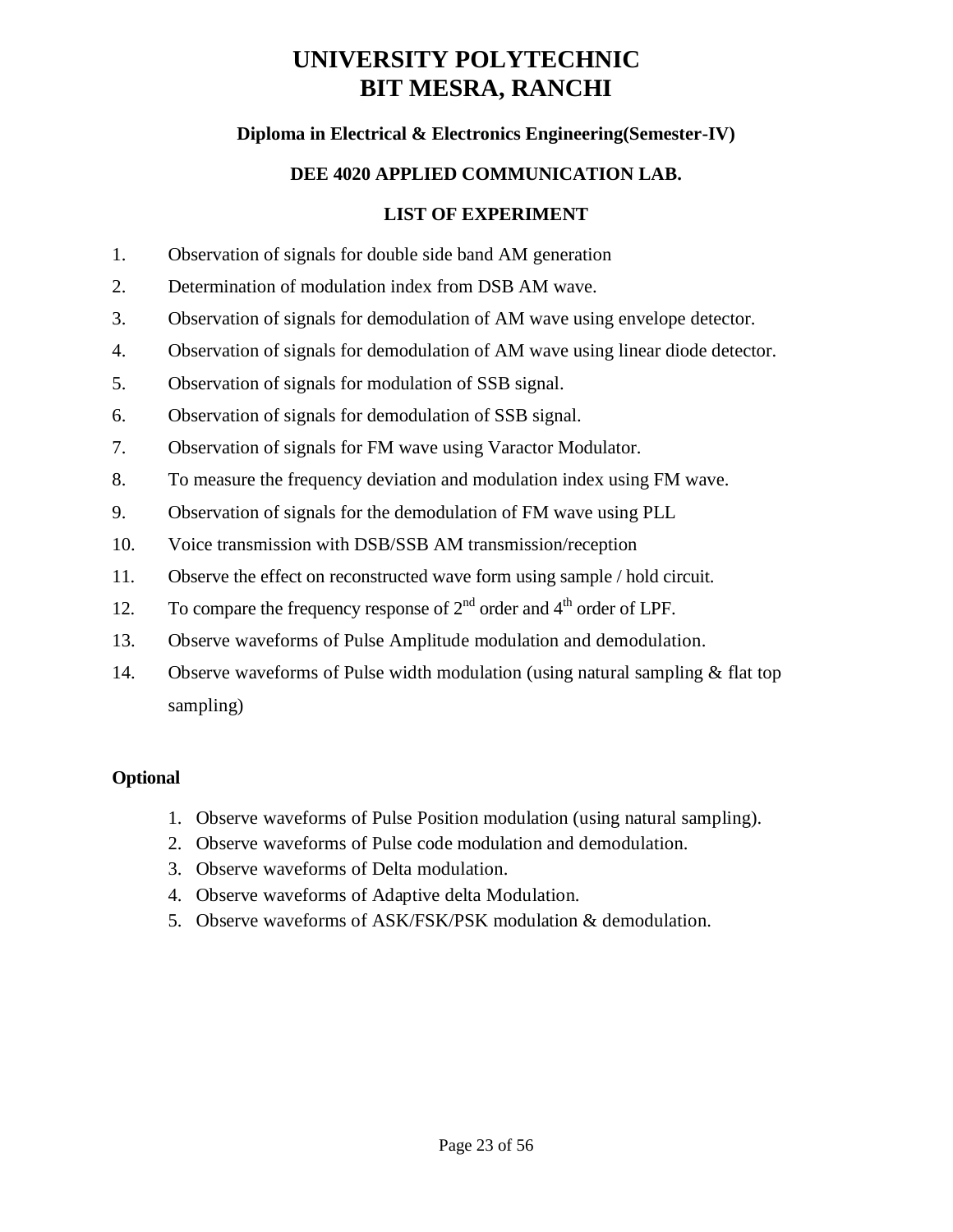# **Diploma in Electrical & Electronics Engineering(Semester-IV)**

# **DEE 4012 ELECTRICAL & ELECTRONICS MEASUREMENT LAB**. **LIST OF EXPERIMENTS**

1. Study front panel controls of specification of typical CRO.

2. Measure frequency & voltage of the different o/p waveforms of function generator.

3. Measure frequency, voltage, phase difference (by time measurement) using CRO.

4. Using Lissajous pattern find frequency & phase difference of unknown signal.

5. Measurement of Resistance by Kelvin double bridge

6. Measurement of Inductance by using Maxwell's bridge

7. Measurement of Capacitance by Wien's Bridge

8. Measurement of Displacement using LVDT

9. Measurement of weight using strain gauge

10. Characteristics of Photovoltaic cell

11. Characteristics of photoconductive cell

12. Measurement of displacement using LVDT

13. To determine characteristics of PIN Photodiode

14. To determine characteristics of Phototransistor

15.To determine characteristics of Platinum RTD

16.To determine characteristics of NTC Thermistor

17. To determine characteristics of K type Thermocouple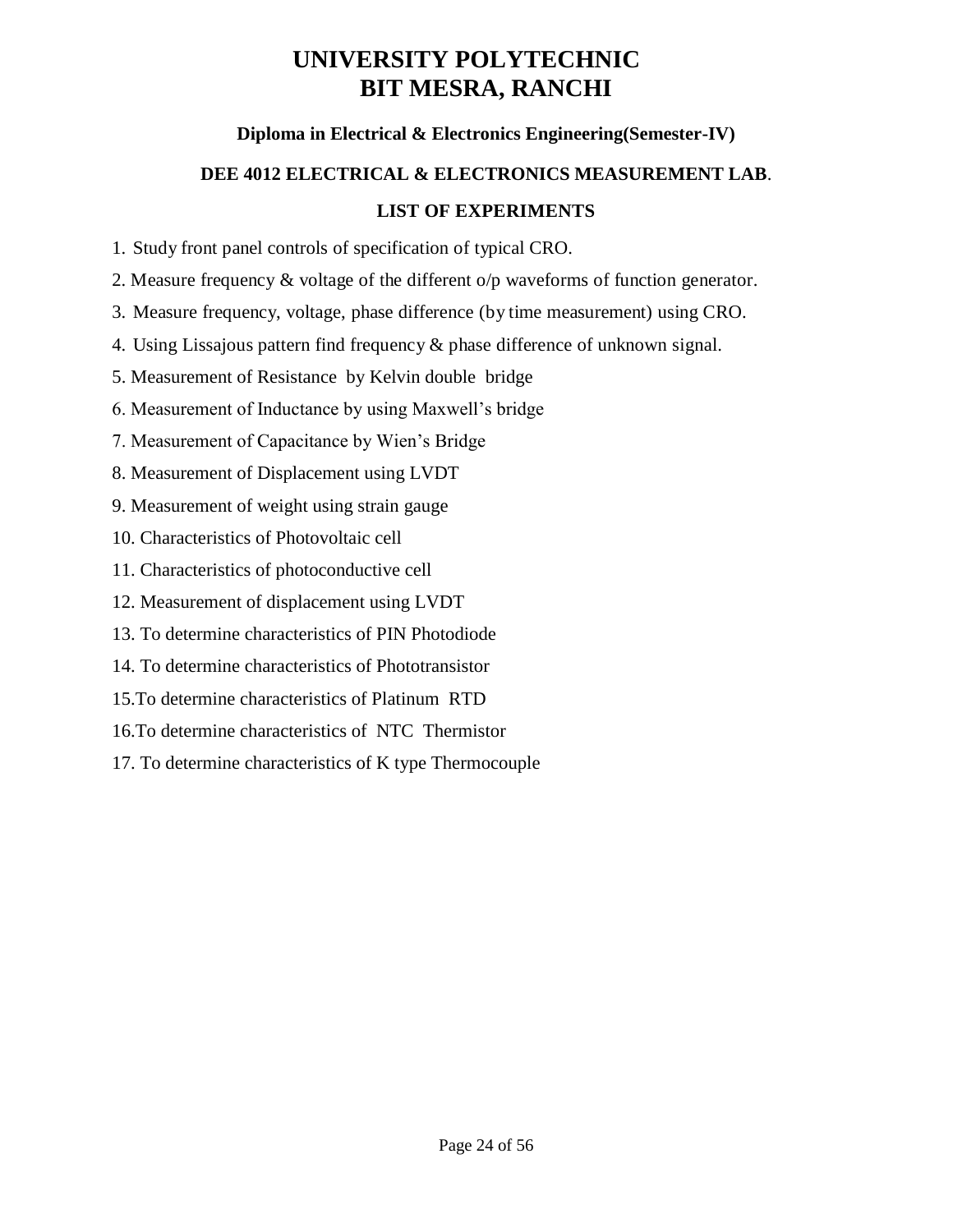# **Diploma in Electrical & Electronics Engineering(Semester-IV)**

# **DEE 4014 AC DYNAMIC MACHINE LAB.**

- 1. To perform no load test on induction motor.
- 2. To perform blocked rotor test on induction motor.
- 3. Reversal and Speed control of an Induction motor.
- 4. To Study of Induction motor starters.
- 5. To find regulation of a 3 phase alternator by O.C. test.
- 6. To find regulation of a 3 phase alternator by S.C. test.
- 7. Determination of 'Regulation' of 3 phase alternator by direct loading.
- 8. To Study the Synchronization of a alternator with Infinite Bus.
- 9. To Study the Starting and Reversal of Synchronous motor.
- 10. Speed control of single phase capacitor (spilt phase) motor.
- 11. To Study of universal motor.
- 12. To study shaded pole motor.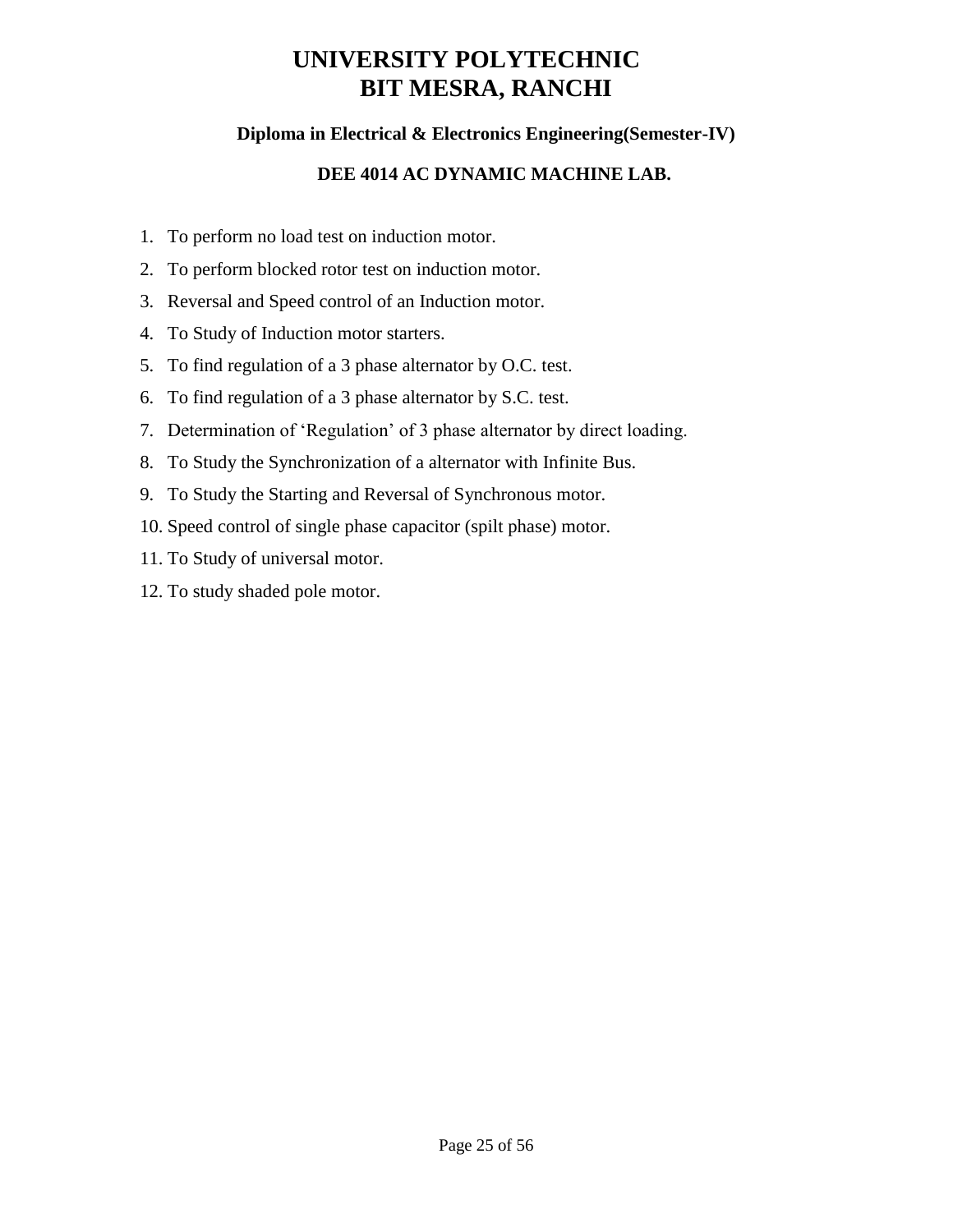# **Diploma in Electrical & Electronics Engineering(Semester-IV)**

# **DEE 4016 ELECTRICAL DRAWING(CAD) LAB.**

- 1. (A) Draw a sheet for symbolic representation of various electrical equipment's/machines
	- (B) Read the given circuits identify the components & trace the path of flow of current.
- 2. Draw a sheet of wires & wiring accessories
- 3. Prepare a drawing sheet showing details of domestic appliances such as Electric iron, electric Geyser, Electric Bell, Hot plate.
- 4. Draw a sheet of electrical symbols for various electrical devices using CAD.
- 5. Draw circuit diagrams for Staircase & Godown wiring using CAD.

6. Draw (a) circuit diagram (b) Vector diagram for conducting direct loading test on transformer using CAD.

7. Draw control and power circuit diagrams for DOL and Star/Delta Starter.

# **Mini Project:**

1. Visit electrical Machine lab/workshop & trace the electrical installation. Draw Layout diagram & single line diagram.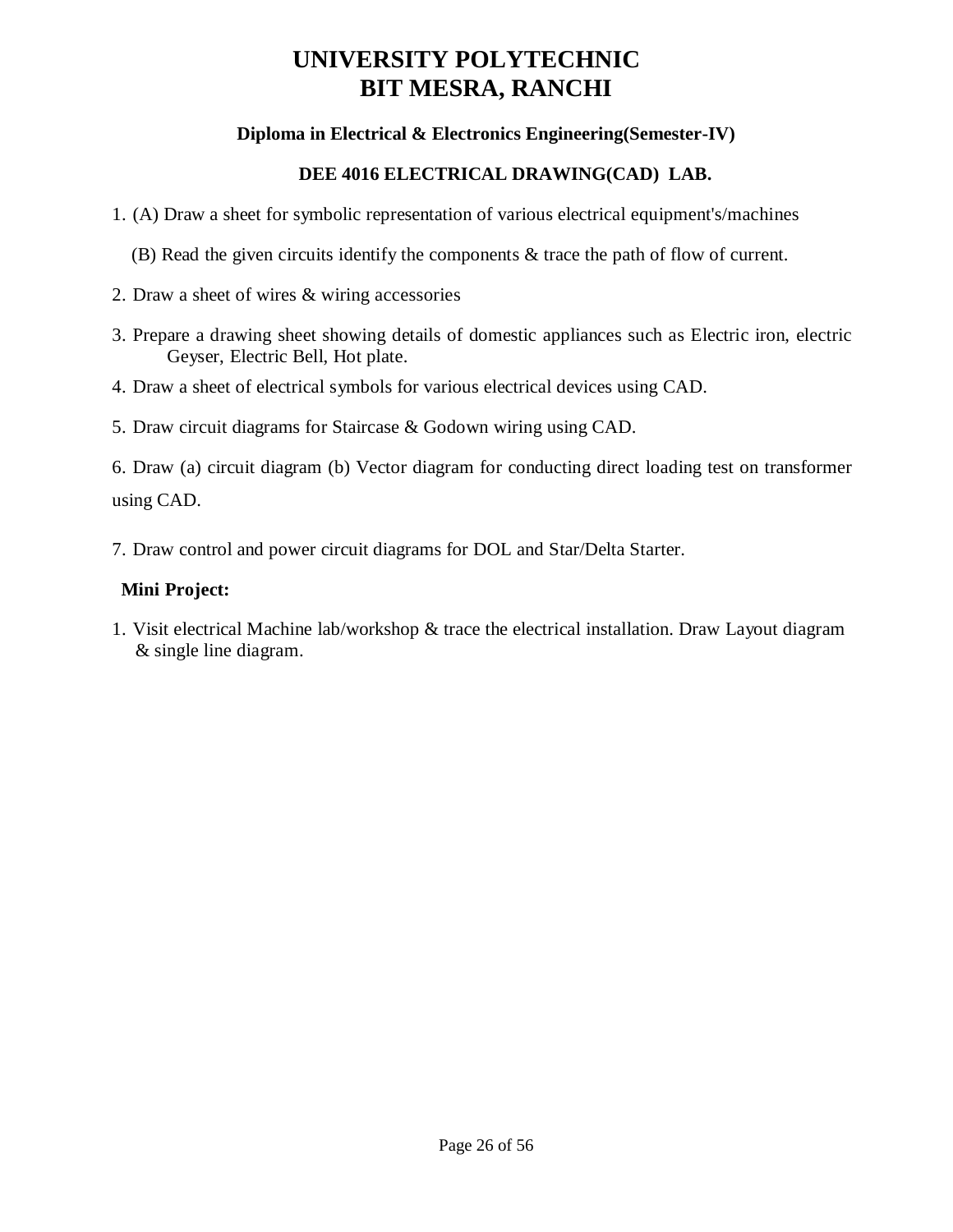# **Diploma in Electrical & Electronics Engineering(Semester IV)**

## **DEC4018 MICROPROCESSOR LAB.**

# **LIST OF EXPERIMENTS**

1. (a) Write an ALP to add two 8-bit numbers; sum being of 8 Bits. (b) Write an ALP to add two 8-bit numbers; sum may be of 16 Bits.

2. Write an ALP to subtract two unsigned numbers, store the result in memory location XX90H. How would you determine the result obtained is straight binary number or 2's complement? Verify with examples.

- 3. Write an ALP to multiply two 8-bit numbers, product being of 16 bits.
- 4. Write an ALP to arrange a data array in ascending order.
- 5. Write an ALP to arrange a data array in descending order.
- 6. Write an ALP for 2-bit BCD to BINARY conversion.
- 7. Write an ALP for BINARY to BCD conversion.
- 8. Write an ALP for block transfer of data.
- 9. Write an ALP for addition of two 16-bit numbers, sum may be of 16 bits or more.
- 10. Write an ALP to find the largest number in a data array.

11. Six bytes of data are stored in memory locations starting at 2050H. Add all the data bytes. Use register B to save any carries generated, while adding the data bytes. Store the sum at two consecutive memory locations 2070H & 2071H. Write an ALP for the above mentioned problem statement.

12. Register BC contains 2793H, and registers DE contain 3182H. Write an ALP to add these two 16-bit numbers, and place the sum in memory locations 2050H & 2051H.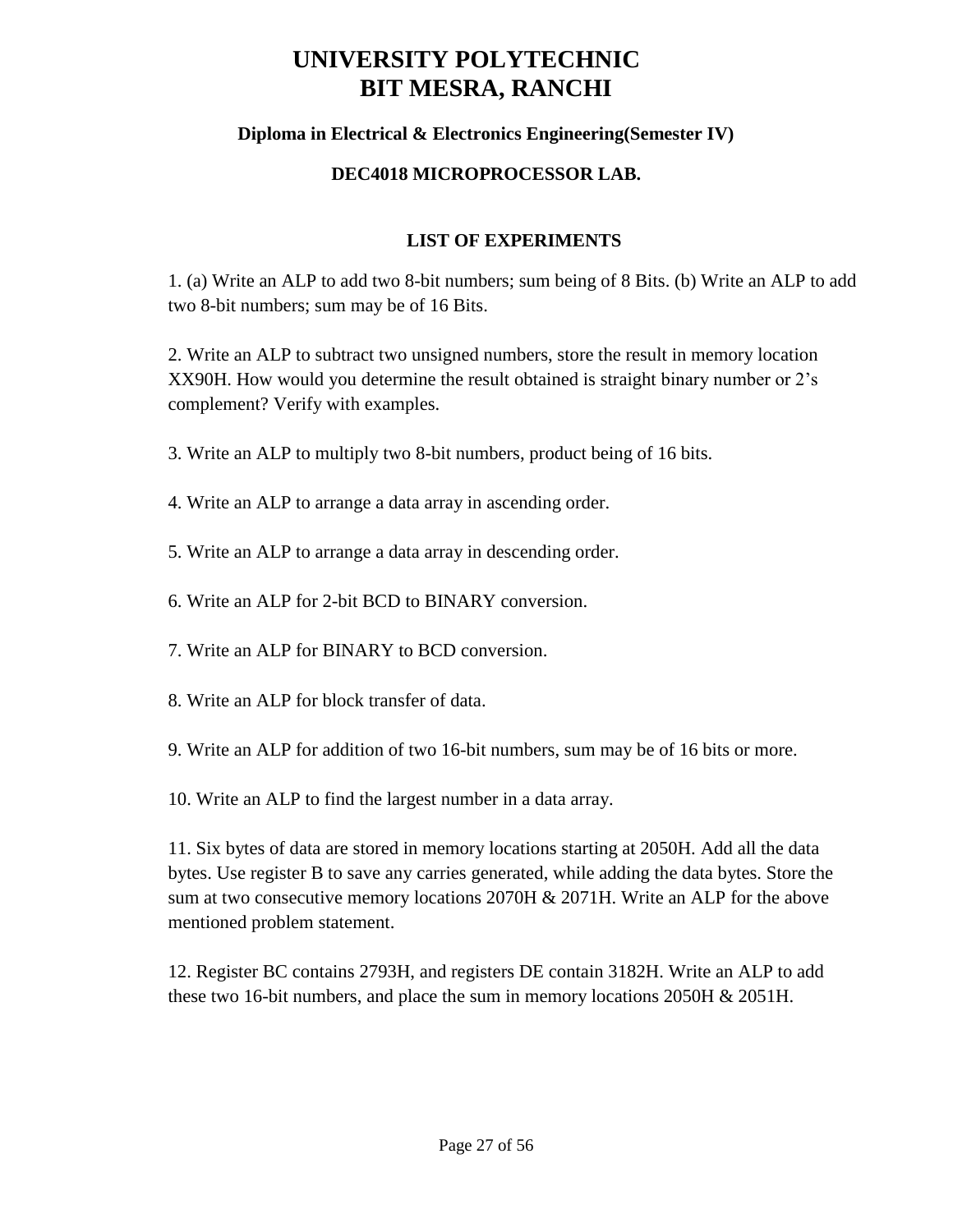# **Diploma in Electrical & Electronics Engineering (Semester-IV)**

# **DHU 4002 PROFESSIONAL PRACTICES-III**

#### **OBJECTIVE**

Student will be able to:

- 1. Acquire information from different sources.
- 2. Prepare notes for given topic.
- 3. Present given topic in a seminar.
- 4. Interact with peers to share thoughts.
- 5. Prepare a report on industrial visit, expert lecture

Fault detection and adopting proper troubleshooting procedure for repair and maintenance.

# **Module-I:**

**Field Visits:** Structured field visits (minimum three) be arranged and report of the same should be submitted by the individual student, to form a part of the term work.

## **Module-II:**

## **Lectures by Professional/Industrial Expert:(any four fields)**

Disaster management, Industrial Safety, any other suitable topic.

## **Module-III:**

**Information Search:** Information search can be done through manufacturers, catalogue, internet, magazines; books etc. and submit a report.

## **Module-IV:**

**Seminar:** Seminar topic should be related to the subjects of fourth semester. Each student shall submit a report of at least 10 pages and deliver a seminar (Presentation time–10 minutes)

## **Module-V:**

**Troubleshooting:** Reliability Factors of equipment, Maintenance Management, Troubleshooting Procedures, Troubleshooting Aids.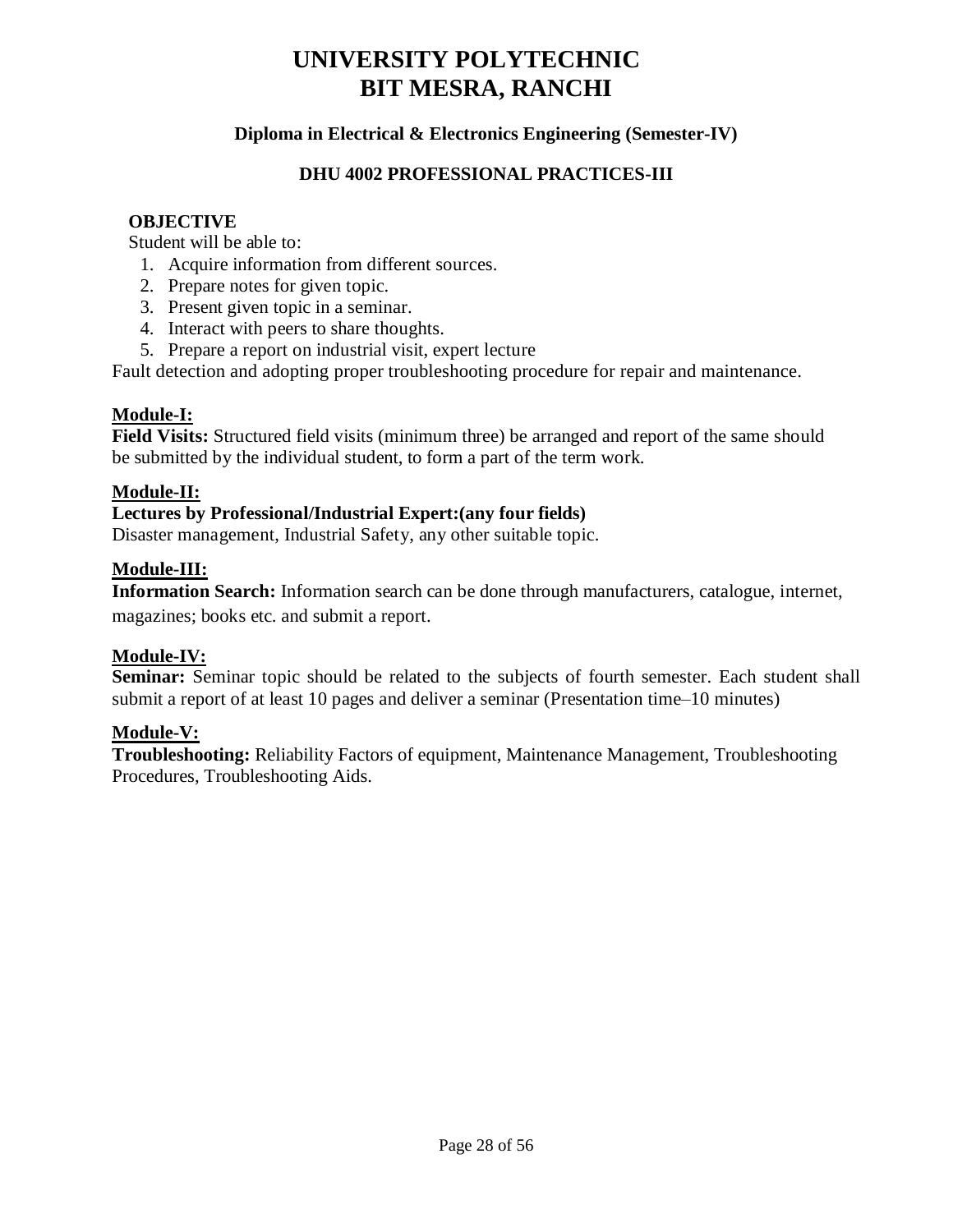# **SYLLABUS**

# **SEMESTER-V**

# **Diploma in Electrical & Electronics Engineering**

# **(wef 2018 batch)**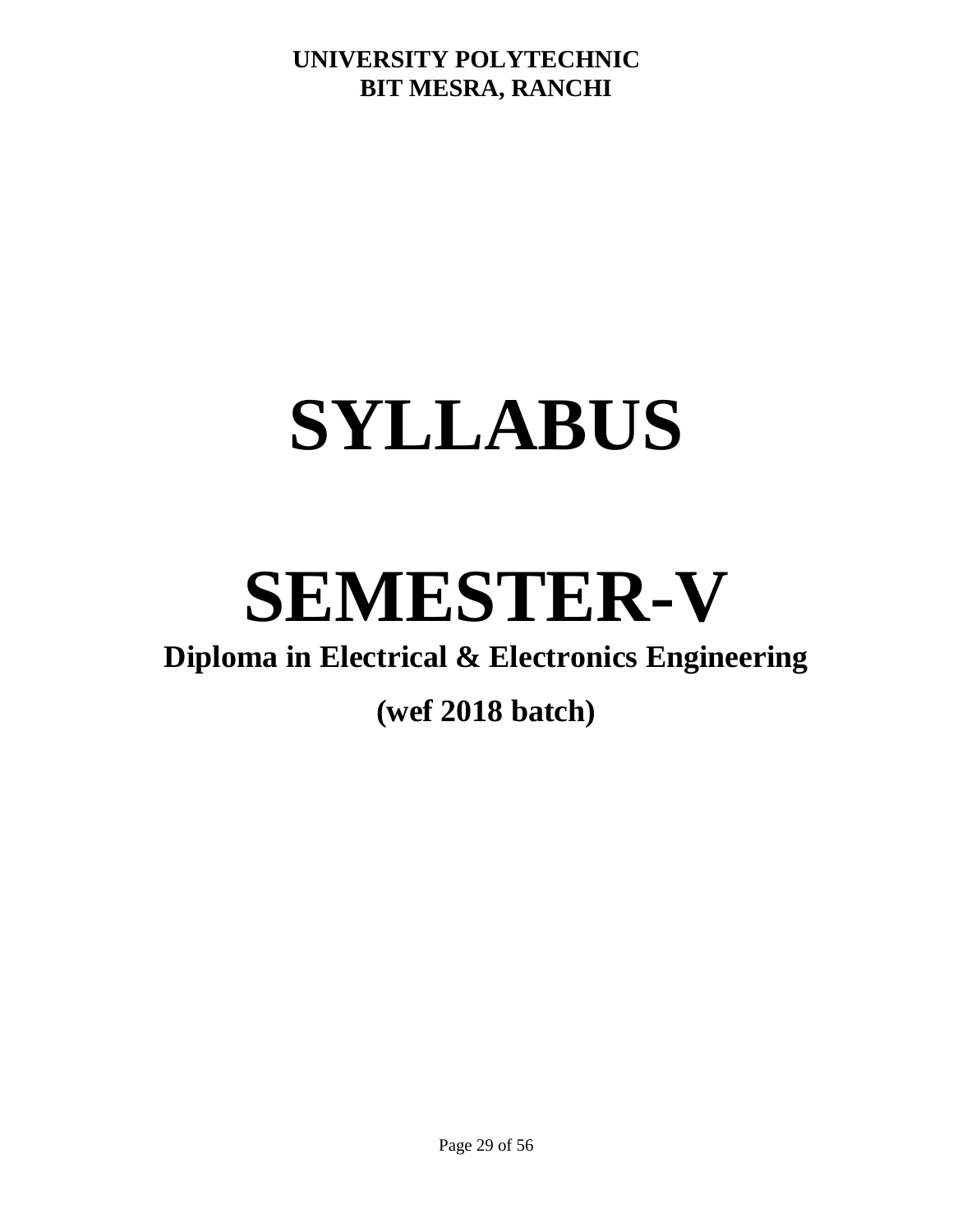# **Course Structure**

| <b>Subject Code</b> | Diploma in Encenteal & Encentrus Engineering<br><b>Subject</b> | <b>Theory</b> | <b>Tutorial</b> | Lab.           | <b>Credit</b> |
|---------------------|----------------------------------------------------------------|---------------|-----------------|----------------|---------------|
| <b>DEE 5105</b>     | Utilization of Electrical energy                               | 3             | $\Omega$        | $\theta$       | 3             |
| <b>DEC 5015</b>     | <b>Control Systems</b>                                         | 3             |                 | 0              |               |
| <b>DEE 5103</b>     | Power System                                                   | 3             | $\Omega$        | $\Omega$       | 3             |
| <b>DEE 5009</b>     | <b>Power Converter</b>                                         | 3             | $\overline{0}$  | $\Omega$       | 3             |
| <b>DEC 5011</b>     | <b>Embedded System</b>                                         | 3             |                 | $\Omega$       |               |
| <b>DEC 5018</b>     | Control Systems Lab.                                           | 0             | 0               | 2              |               |
| <b>DEE 5104</b>     | Power Systems Lab.                                             | $\theta$      | $\theta$        | 2              |               |
| <b>DEE 5010</b>     | Power Converter Lab.                                           | 0             | 0               | $\overline{2}$ |               |
| <b>DEC 5014</b>     | Embedded System Lab.                                           | $\theta$      | $\theta$        | $\overline{2}$ |               |
| <b>DEE 5012</b>     | Project-I                                                      | 0             | 0               | 4              | 2             |
|                     | Periods per week                                               | 15            | 2               | 12             |               |
|                     | <b>Total credits</b>                                           |               |                 |                | 23            |
|                     | <b>Total Periods per week</b>                                  |               |                 |                | 29            |

# **Diploma in Electrical & Electronics Engineering**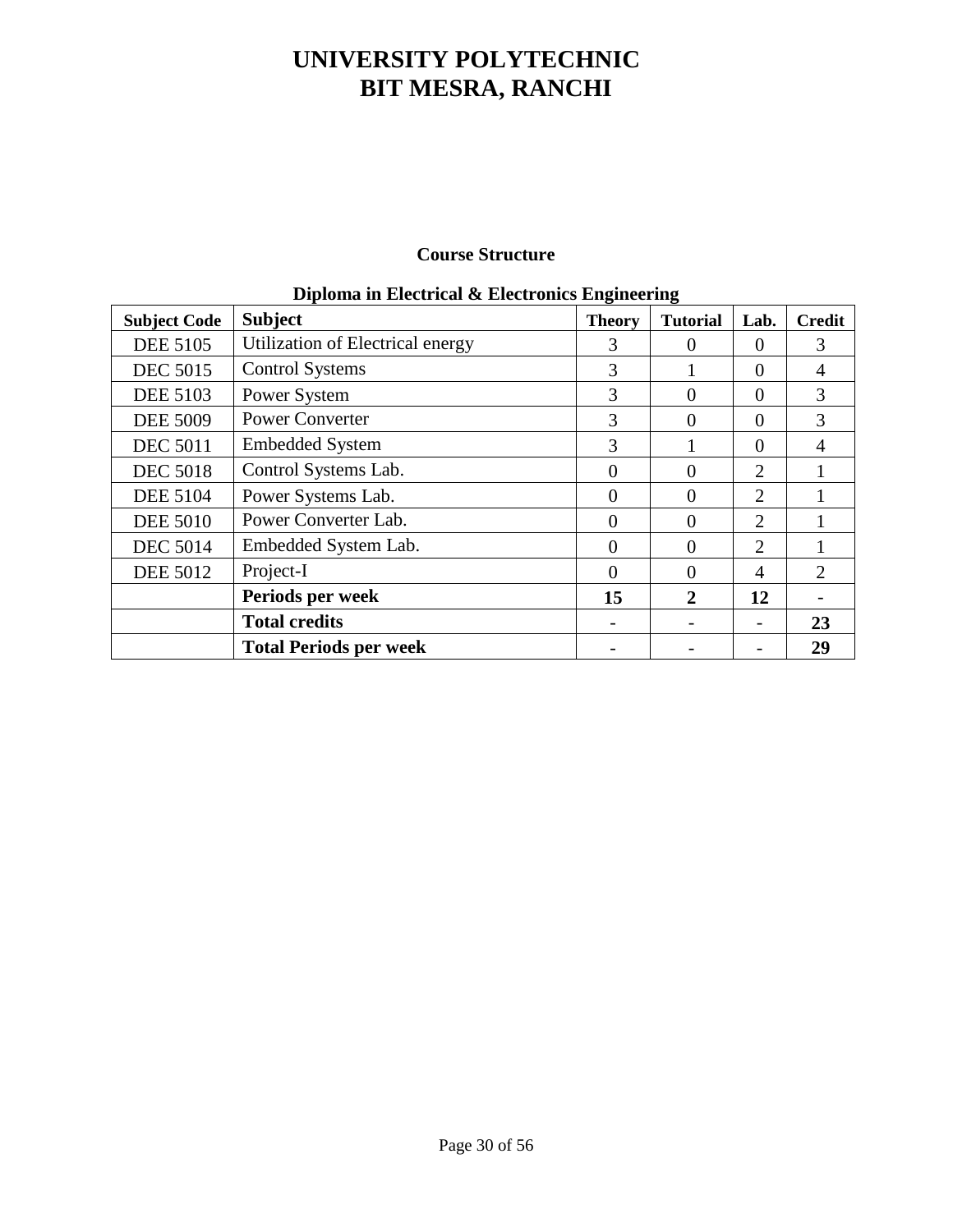# **Diploma in Electrical & Electronics Engineering(Semester-V)**

## **DEE 5105 UTILIZATION OF ELECTRICAL ENERGY**

#### **OBJECTIVE**

The students will be able to:

- 1. Understand the importance of good illumination in factory, residential and flood lighting.
- 2. Compare different methods of electric heating and welding.
- 3. Select Electric Drive for specific applications.
- 4. Explain the working of various components in Electric Traction system and list the advantages.
- 5. Analyze the electric circuits of refrigerator, water cooler and air conditioner for troubleshooting.
- 6. Apply various measures for economic aspects of utilizing electrical energy.

# **Module-I:**

## **Electrical Heating and Welding:**

Relative advantages of electrical heating, types of Electrical heating equipment. Resistance oven, design of heating element and control, induction heating and induction furnace core type and coreless furnaces, dielectric heating. Resistance welding – Butt, Spot and Seam welding, Arc welding, carbon arc and metallic arc welding, DC and AC arc welding.

# **Module-II:**

## **Illuminations:**

Definition and luminous flux, luminous intensity, brightness, solid angles luminous efficiency, law of illumination, Incandescent lamp, fluorescent lamps, arc lamps, discharge lamps, sodium and mercury vapour lamps, glare and its minimization, use of reflectors, coefficient of utilization waste light factor, diversity factor, design of illumination scheme, control of light through magnetic amplifier.

## **Module-III:**

## **Electrolysis and Electroplating:**

Faraday's law of electrolysis basic principle of electrolysis, current efficiency, voltage efficiency, extraction of metals viz-zinc, aluminium, refining of metals, electro-deposition and factors influencing electro-deposition, electroplating-copper plating, silver plating nickel plating, power supply for electrolysis process.

## **Module-IV:**

## **Industrial Control:**

Electronic control of DC and AC motors, choice and use of AC and DC motors in different industries, rating and enclosure, types of motors used for lifts, cranes and rolling mills, Ward Leonard speed control, master controller, different methods of speed control, series parallel control, electrical breaking.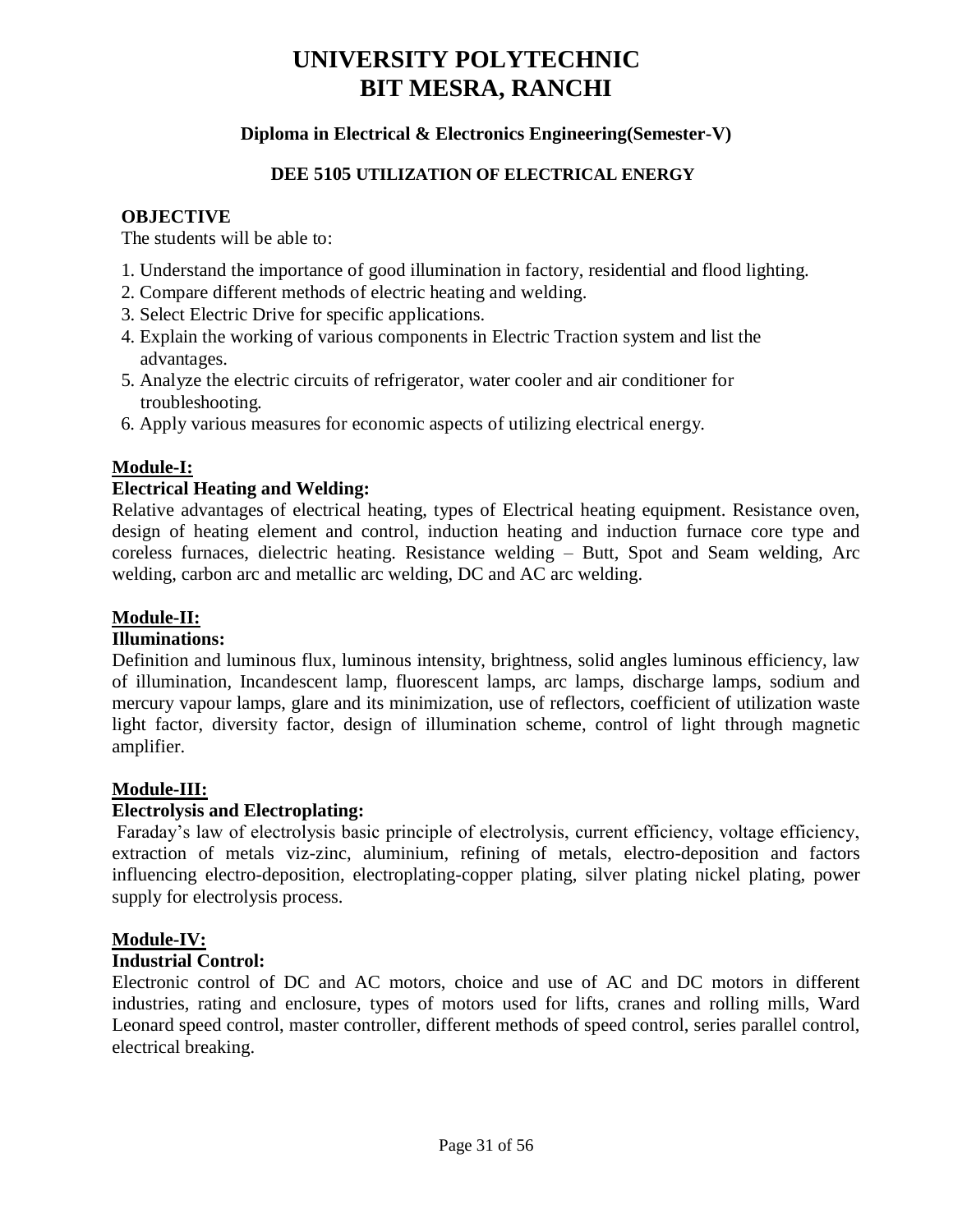# **Module-V:**

# **Traction and Control of Traction Motor:**

General features requirement of an ideal traction system, different system traction, advantage of electric traction system over other system-system of track electrification, alternating and direct current, traction motor, general feature of traction motors, electrical features, mechanical feature, applications. Electrical and mechanical braking, rheostatic braking, regenerative braking.simplified speed time curves for different services, simplified speed time curve factor influencing energy consumption.

#### **Text book:**

1. Utilization of electrical power and Electric traction by J.B. Gupta.

#### **Reference Books:**

- 1. Generation ,distribution and utilization of electrical energy by C.L Wadhwa
- 2. Utilization of electrical power by N.V. Suryanarayana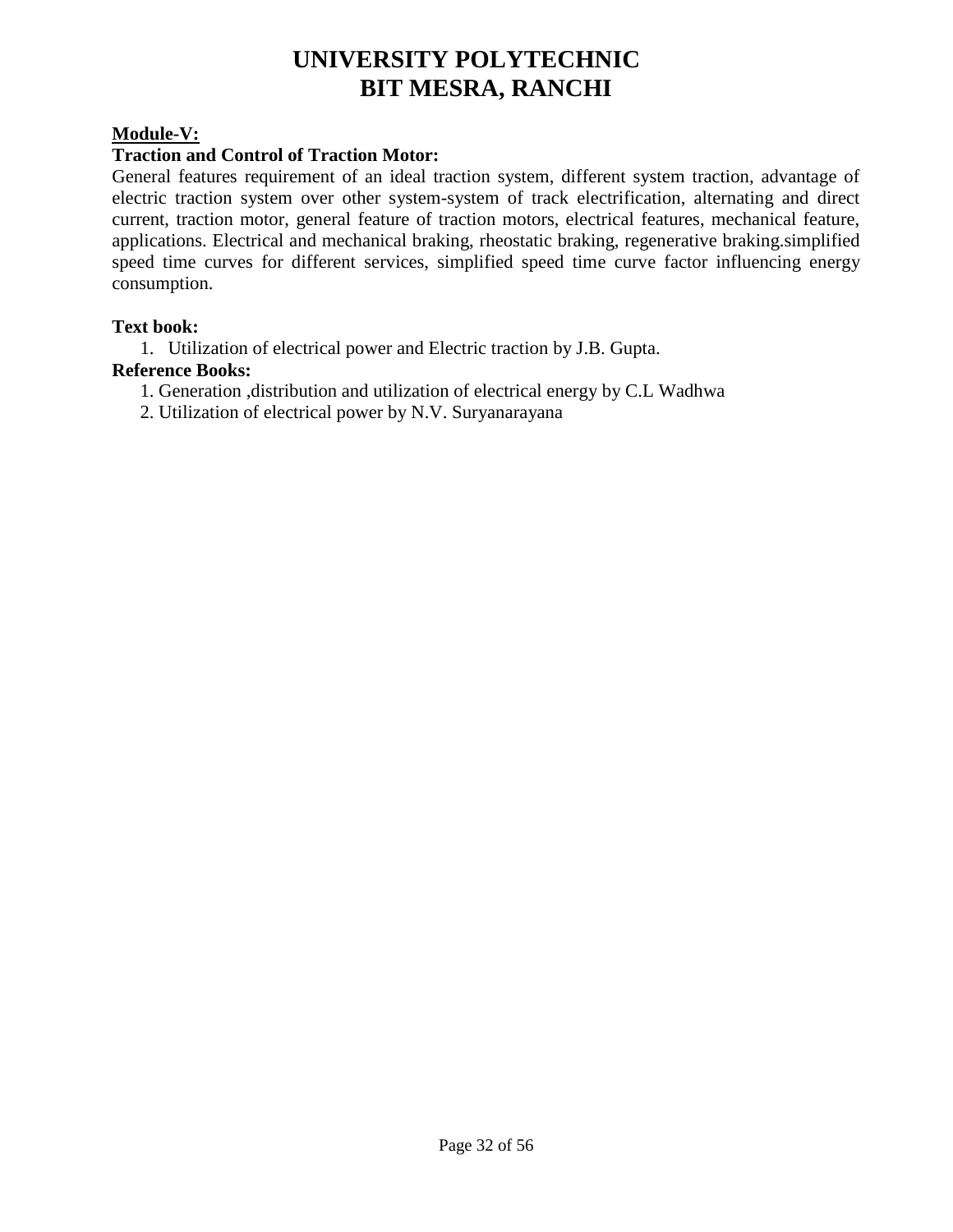# **Diploma in Electrical & Electronics Engineering (Semester-V))**

#### **DEC 5015 CONTROL SYSTEMS**

#### **OBJECTIVE:** Student will be able to:

- 1. Learn and understand about open loop and closed loop systems.
- 2. Feedback control and transfer function.
- 3. Steady state time response and frequency response analysis.
- 4. Study of stability.
- 5. Control actions of electronic controllers.
- 6. Servo system and its applications.

#### **Module-I:**

**Introduction to Control Systems:** Introduction to Laplace Transform of different function, Inverse Laplace Transform, Use of Laplace Transform to solve differential equation, simple RL, RC and RLC circuit and their analysis using Laplace Transform. Introduction to control system, open loop and closed loop systems with suitable examples, Mathematical Modeling of physical systems.

#### **Module-II:**

**Control system Representation:** Definition of Transfer function, Different types of transfer function, Transfer function of Electrical systems, Transfer function of single input and single output system, Block diagram representation and reduction techniques, Signal Flow Graph, Mason's gain formula.

#### **Module-III:**

**Time response Analysis:** Standard test signals, Concept of Impulse Response, Response of first and second order system to step input, Time Response specification, Types of systems, Steadystate error and error constants for step, ramp and acceleration input.

## **Module-IV:**

**Stability & frequency response analysis:** Definition of stable, unstable and limitedly stable system, Response terms of various natures of roots, Relative stability, Routh's stability criterion and its application for feedback systems. Frequency response and frequency specifications, Correlation between time response and frequency response, Bode Plot, Gain Margin and Phase Margin, Polar Plot.

**Nyquist stability criterion**: Principle of Argument, Conformal mapping, Nyquist stability criterion, Application of Nyquist criterion for first three types of transfer function.

#### **Module-V:**

**Control Actions:** Discontinuous & continuous modes; on-off controllers: neutral zone, proportional controllers (offset, proportional band), integral & derivative controllers; PI, PD, PID controllers, DC Servo motor, AC servo motor, Potentiometer, AC Synchro: Transmitter and Receiver, Stepper Motor.

## **Text and Reference books:**

- 1. Control System by Nagrath and Gopal
- 2. Control System by KUO
- 3. Control System by Ogata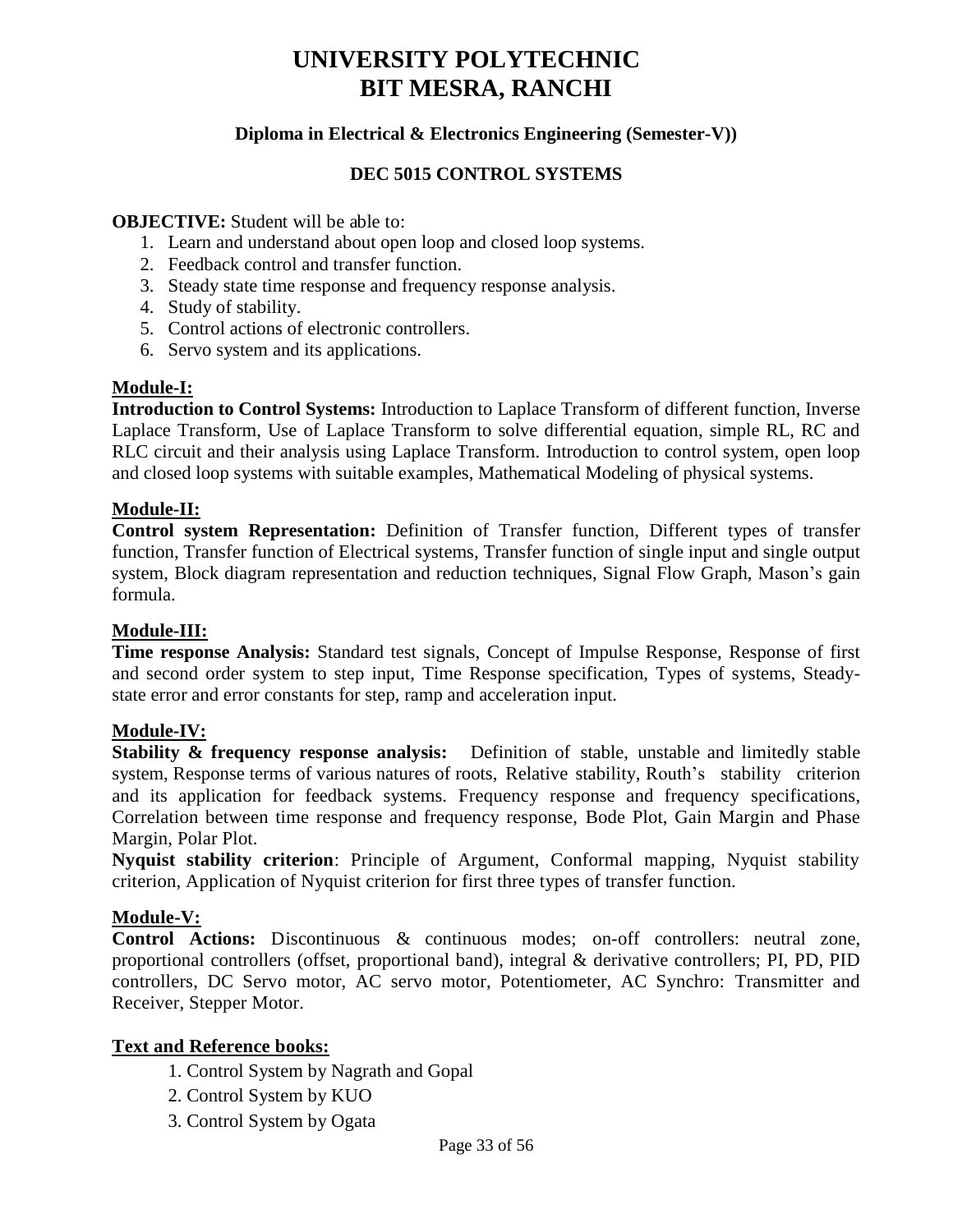#### **Diploma in Electrical & Electronics Engineering(Semester-V))**

#### **DEE 5103 POWER SYSTEM**

#### **OBJECTIVE**

Student will be able to understand:

- 1. Various mode of Power Generator.
- 2. Transmission of Power.
- 3. Distribution of Power
- 4. Overhead lines / underground cables.
- 5. Economic aspect and Tarriff
- 6. Electrical Substation.

**Module-I Basics of Transmission & Transmission Line Components**: Introduction to transmission , Necessity of transmission of electricity , Classification & comparison of different transmission systems , Introduction to line components ,types of conductors-Copper, Aluminum  $\&$  state their trade names, Solid, Stranded  $\&$  bundled conductors, Line supports – requirements, types, and field of applications.

**Module-II Line insulators**: requirements types and field of applications , Failure of insulator & reasons of Failure ,Distribution of potential over a string of suspension insulators, Concept of string efficiency, Methods of improving string efficiency , Corona – corona formation, advantages & disadvantages, factors affecting corona, important terms related to corona, Spacing between Conductors, Calculation of Span length & sag Calculation

**Module-III Transmission Line Parameters & Performance of Transmission Line**: R, L & C of 1-ph & 3-ph transmission line & their effects on line, Skin effect, proximity effect & Ferranti effect, Concept of transposition of conductors & necessity, Classification of transmission lines, Losses, Efficiency & Regulation of line, Performance of single phase short transmission line, Effect of load power factor on performance, Medium transmission lines-End condenser, Nominal T & Nominal л with vector diagram, General circuit & Generalized Circuit Constants( A, B, C, D ).

**Module-IV Underground Cables:** Introduction & requirements, Classification of cables ,Cable conductors, Cable construction ,Cable insulation, Metallic sheathing & mechanical protection ,Comparison with overhead lines, Cable laying ,Causes of failure of cables.

**Module-V Substations**: Introduction, Classification of indoor & outdoor sub-stations, Advantages & Disadvantages, Selection & location of site, Main connection schemes, Equipment's circuit element of substations, In coming & outgoing lines, Transformers, CT&PT, Relays, CB's, fuses, Isolators, batteries, lightning arresters Insulators, Bus bar's material, types in detail, Connection diagram and layout of sub-stations.

#### **Text and Reference Book :**

- 1. Kathari and Nagrath: power system( publication TMH New Delhi)
- 2. A.Chakarbarty, M.L.Soni, P.V.Gupta, U.S.Bhatnagar, Power System Engineering, Dhanpat Rai & Co.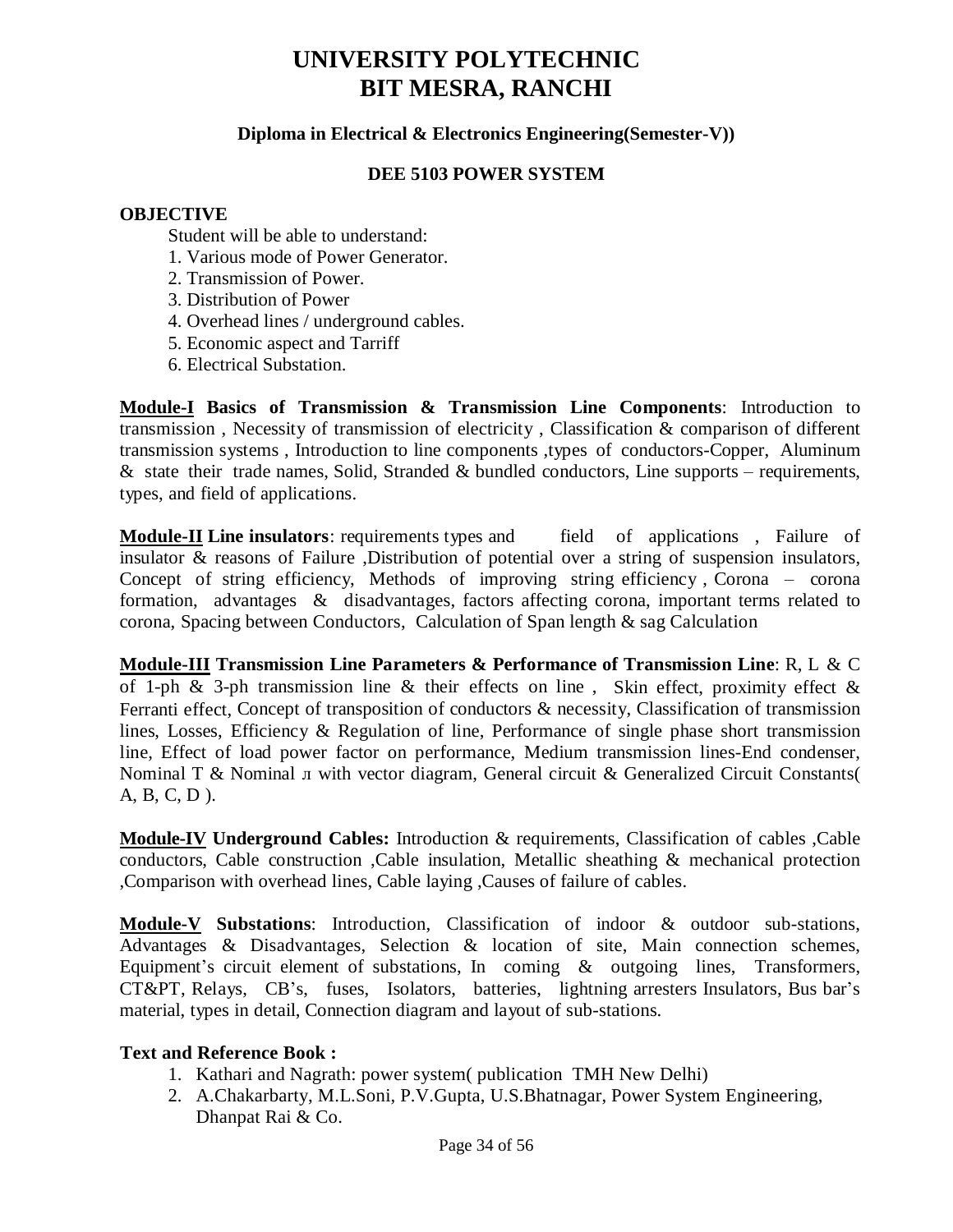# **Diploma in Electrical & Electronics Engineering(Semester-V))**

# **DEE 5009 POWER CONVERTER**

## **OBJECTIVE**

- 1. Explain the construction and operation of power semiconductor devices and plot their characteristics.
- 2. Draw the circuit diagrams and explain the working of controlled rectifiers with appropriate waveforms.
- 3. Draw the circuit diagrams and explain the working of different types of Inverters with appropriate waveforms.
- 4. Explain the Voltage and Frequency Control Methods used in Inverters.
- 5. Draw the circuit diagrams and explain the working of different types of choppers with appropriate waveforms.
- 6. Apply the power electronic methods of controls in Electrical Engg. field.

# **Module-I:**

## **Semiconductor Devices**

Introduction, uncontrolled, semi controlled and fully controlled devices. Construction and principle of operation of Power diode, Power BJT and Thyristor(SCR), V-I characteristics of Power diode, Power BJT and Thyristor(SCR) , Dynamic turn on and turn off characteristics of SCR, Gate characteristics, Protection, Series & parallel operation of SCR, Construction and principle of operation of MOSFET ,IGBT, UJT and there V-I characteristics.

# **Module-II:**

# **AC to DC converter and DC to DC converter**

Principle of operation, Single phase uncontrolled rectifier, Single phase half controlled rectifier, Single phase fully controlled rectifier with R, R-L and motor load, 3-phase converter, Dual converter. Principle and operation of Buck converter, Boost converter and Buck-Boost converter, with their waveforms and output voltage control.

## **Module-III:**

# **DC to AC Converter and AC to AC voltage Controller**

Principle of operation, half and full bridge inverter, 3-phase inverter, inverter with R-L load, output voltage control, harmonic control. Principle of AC to AC voltage converter, behaviour with R & R-L load, firing circuit of AC to AC converter. single phase cyclo-converter, 3-phase cyclo-converter, output frequency and voltage control.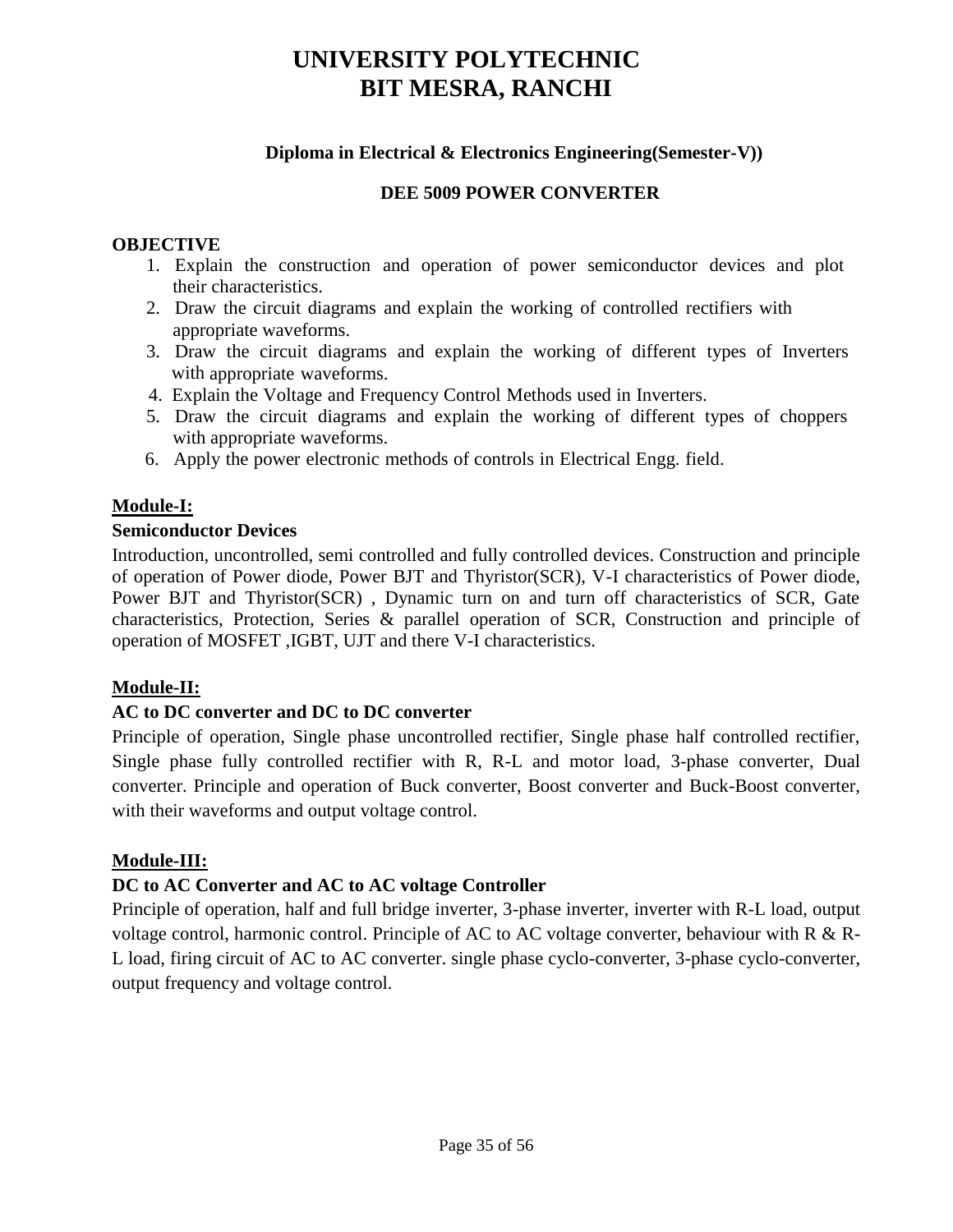# **Module-IV:**

# **DC and AC Drives and control**

Single phase half wave drive, semi converter, full converter drive, operation of DC series motor on single phase converter, operation of DC motor from two quadrant converter, Three phase semi converter and full converter DC drives, chopper drives. Induction motor drives: starting & speed control Synchronous motor drives: starting & speed control.

# **Module-V:**

**Applications** UPS, SMPS, HVDC Transmission

## **Books Recommended:**

- 1. Power Electronics M.H. Rashid
- 2. Power Electronics P.S Bhimbhara
- 3. Fundamentals of Electrical Drives G.K. Dubey
- 4. Fundamentals of power Electronics and Drives A. Chakraborty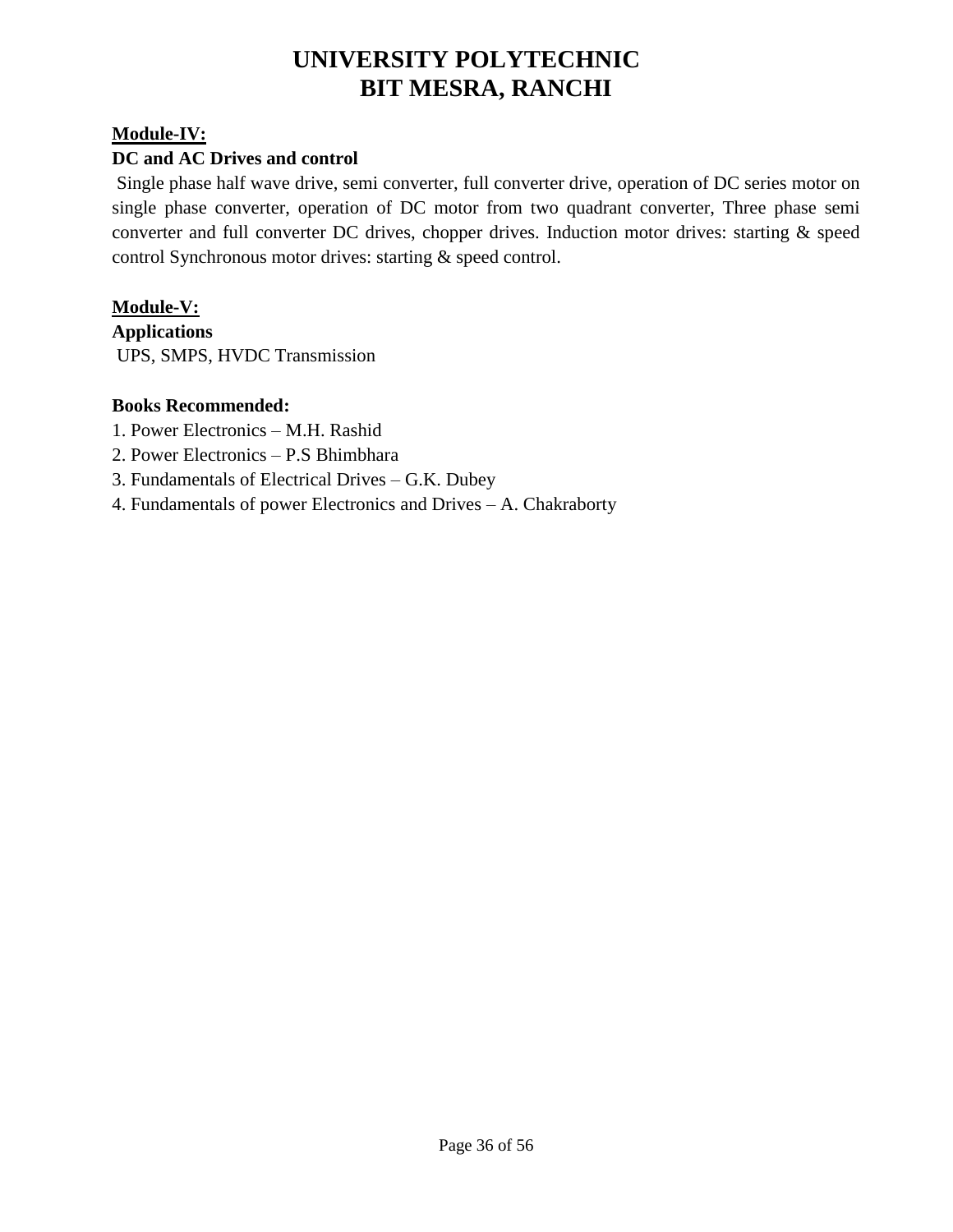# **Diploma in Electrical & Electronics Engineering(Semester-V)**

# **DEC 5011 EMBEDDED SYSTEM**

#### **OBJECTIVE**

Student will be able to:

- 1. Use data transfer techniques.
- 2. Describe architecture and operation of microcontroller 8051.
- 3. Develop assembly language programs using instruction set of 8051.
- 4. Design and develop microcontroller based systems.
- 5. Explain various applications of microcontrollers.

## **Module-I:**

**Microcontroller series (MCS) – 51 Overview:** Architecture of 8051/8031 Microcontroller, Pin details, I/O Port structure, Memory Organization, Special Function Registers (SFRs), External Memory.

## **Module-II:**

**Introduction to Intel 8051:** Instruction Set; Addressing Modes, Instruction types: Timer operation, Serial Port operation, Interrupts.

## **Module-III:**

**Assembly/C programming for Micro controller**: Assembler directives, Assembler operation, Compiler operations, De bugger, Simulator.

## **Module-IV:**

**Design and Interface:** Examples like: keypad interface, 7- segment interface, LCD, stepper motor. A/D, D/A, RTC interface.

## **Module-V:**

**Applications:** Introduction of PIC Micro controllers, Application of Micro controllers in Communication System.

## **Text & References books**

- 1. The 8051 Microcontroller and Embedded Systems by Md. Ali Mazidi, PHI.
- 2. The 8051 Microcontroller by Kenneth J. Ayala, THOMSON, Cengage Learning.
- 3. Microcontrollers (Theory and Applications) by Ajay V. Deshmukh, Tata McGraw Hill.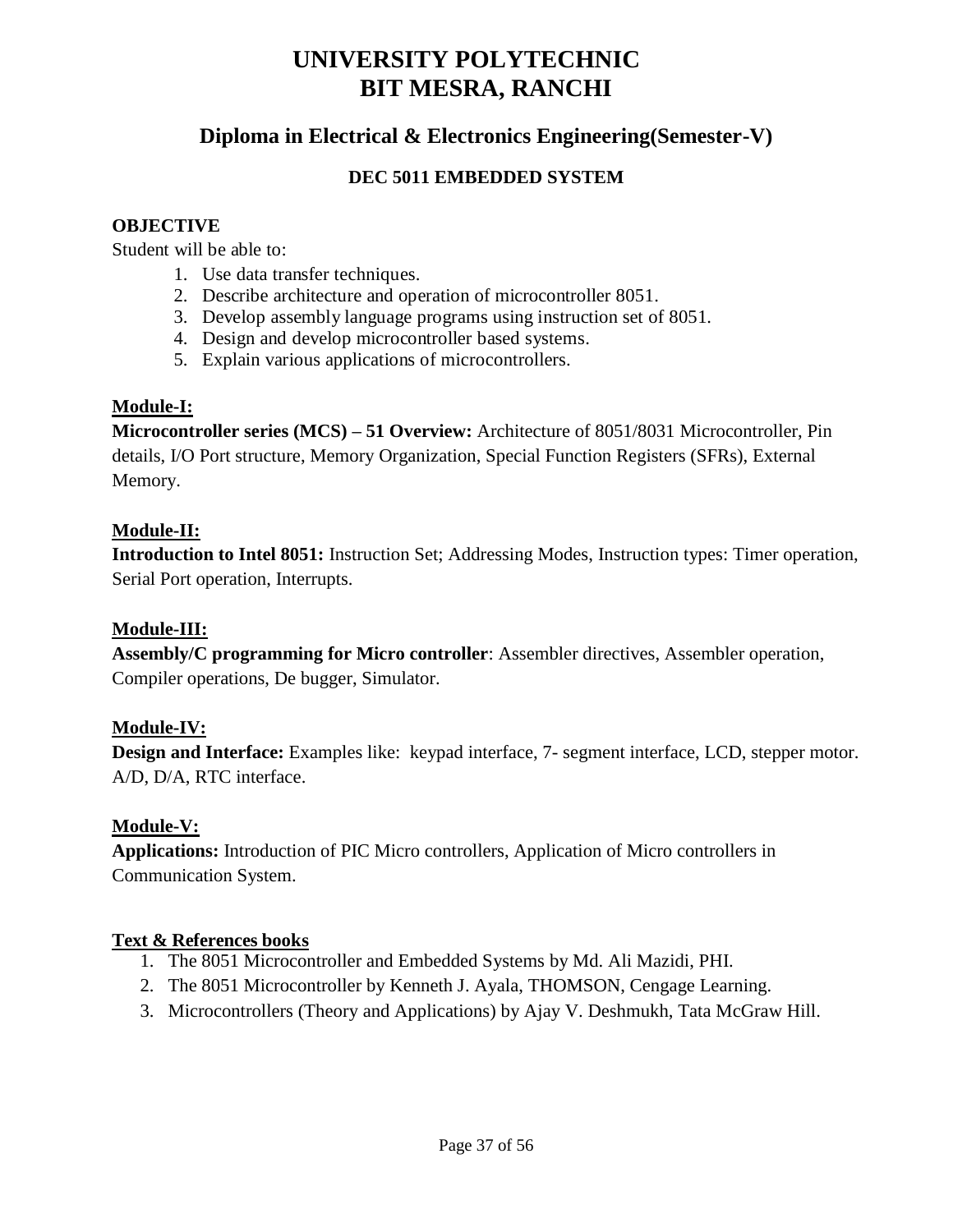# **Diploma in Electronics Engineering (Semester-V)**

# **DEE 5008 CONTROL SYSTEMS LAB.**

# **LIST OF EXPERIMENTS**

- 1. To determine Speed- Torque characteristics of DC Servo Motor.
- 2. To determine Speed- Torque characteristics of AC Servo Motor.
- 3. Analog PID control response for I and II order system as process.
- 4. Study and demonstration of Linear System Simulator
- 5. To demonstrate Potentiometer as error detector.
- 6. Study and demonstration of AC Synchro: Transmitter and Receiver
- 7. Stepper Motor Demonstration
- 8. DC motor speed control
- 9. DC Position Servo system demonstration
- 10. Ac Position Servo system demonstration
- 11. To study Ac Motor
- 12. Study of Relay control system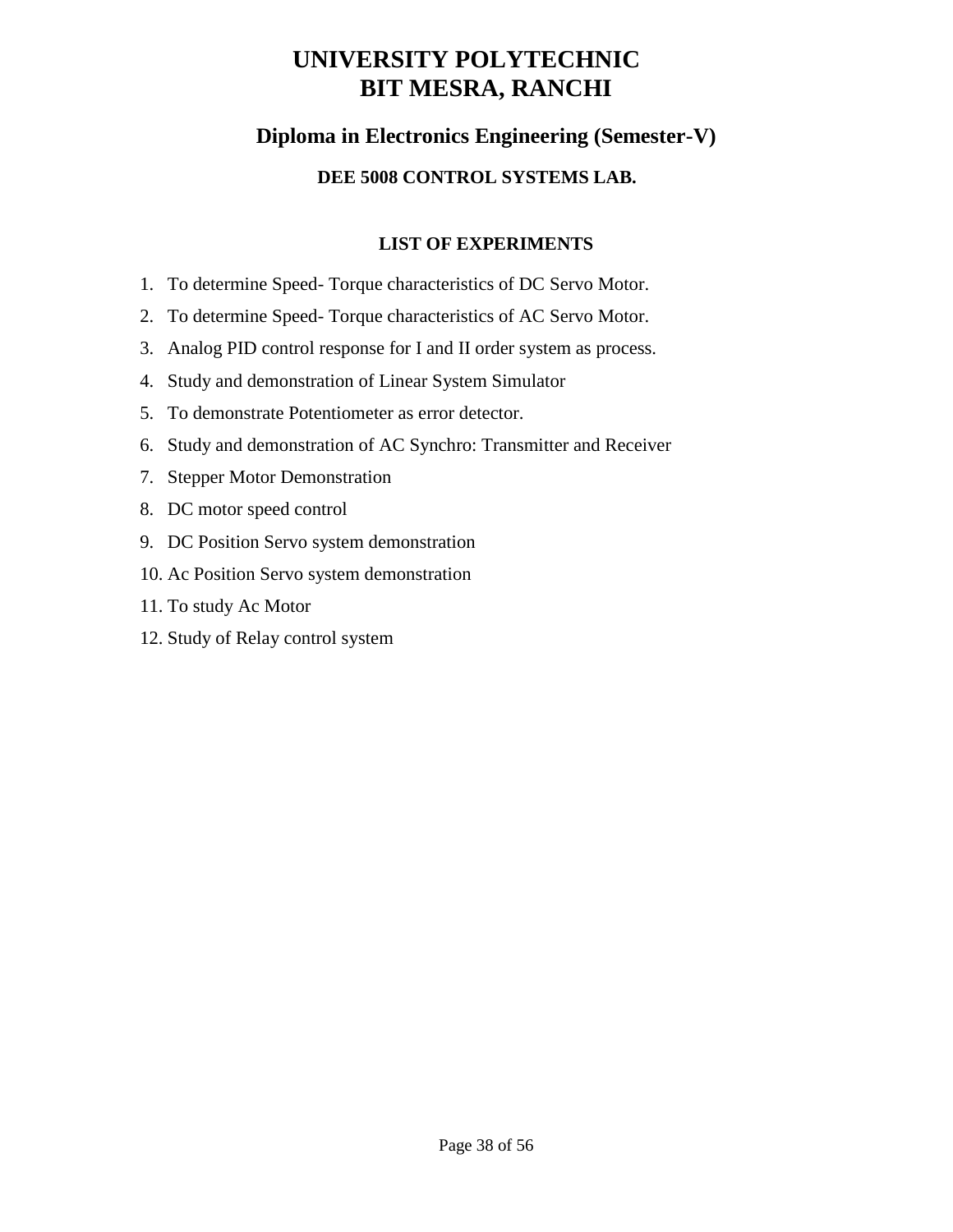# **Diploma in Electrical & Electronics Engineering (Semester-V)**

# **DEE 5104 POWER SYSTEM LAB.**

- 1. Determination of IDMT characteristics for an IDMT overcurrent relay for different values of pluck setting multiplier using relay test kit.
- 2. Power system fault analysis using DC network analyser.
- 3. Determination of ABCD parameters and voltage profile for an artificial transmission line of 600 Km.
- 4. To control the receiving end voltage in the transmission line by a micro-computer controlled SVC.
- 5. Study of various types of meters (power factor, frequency meter, phase sequence meter, wattmeter, ammeter, voltmeter).
- 6. Connection of transformer winding (star-star & delta-delta).
- 7. Power factor control of an Inductive load.
- 8. Determination of phase sequence by 2 bulb and R-C method.
- 9. To perform Ferro Resonance Phenomenon for a transformer at no load .
- 10. Earth resistance measurement by earth tester.
- 11. Measurement of  $1_{\text{-}}$  power by wattmeter method.
- 12. Measurement of 1- $_{\circ}$  power by energy meter.
- 13. Study of various Insulators.
- 14. Power system Line to ground fault analysis using DC network analyser.
- 15. Power system Line to line fault analysis using DC network analyser.
- 16. Determination of ABCD parameter and voltage profile for an artificial transmission line of 600 km(using nominal T method).
- 17. Study of overcurrent relay.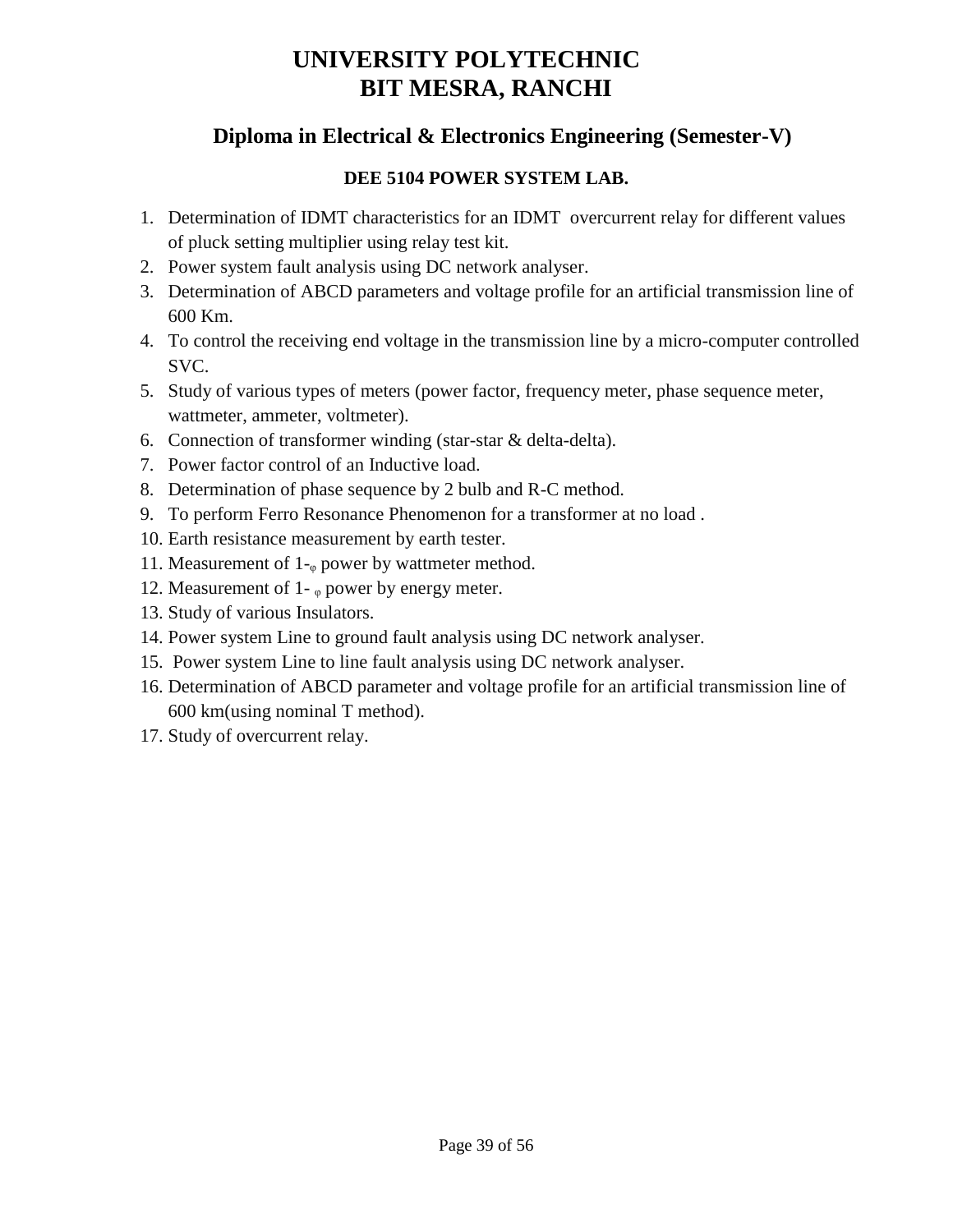# **Diploma in Electrical & Electronics Engineering (Semester-III)**

# **DEE 5010 POWER CONVERTER LAB.**

# **LIST OF EXPERIMENT**

- 1. To study the V-I characteristics of S.C.R. and determine the Break over voltage, on state resistance Holding current & Latching current.
- 2. To study the v-1 characteristics of a TRIAC in both directions and also in different (1, 2, 3 & 4) modes of operation and determine break over voltages, holding current, latching current and comment on sensitivities.
- 3. To study the characteristics of MOSFET
- 4. To study the performance & waveforms of HWR & FWR by using RC triggering Circuit
- 5. To study the performance & waveforms of U.J.T triggering of S.C.R.
- 6. To study the AC voltage control by using TRIAC-DIAC combination
- 7. To study the performance and waveforms of full wave controlled rectifier with Resistance load and Inductive load
- 8. To study the performance of voltage commutated chopper for constant frequency operations.
- 9. To study speed control of Induction motor and plot speed  $v/s \alpha$ .
- 10. To study speed control of Universal motor and plot speed v/s  $α$ .
- 11. To obtain variable AC from DC ripple input.
- 12. To obtain variable AC from DC ripple input.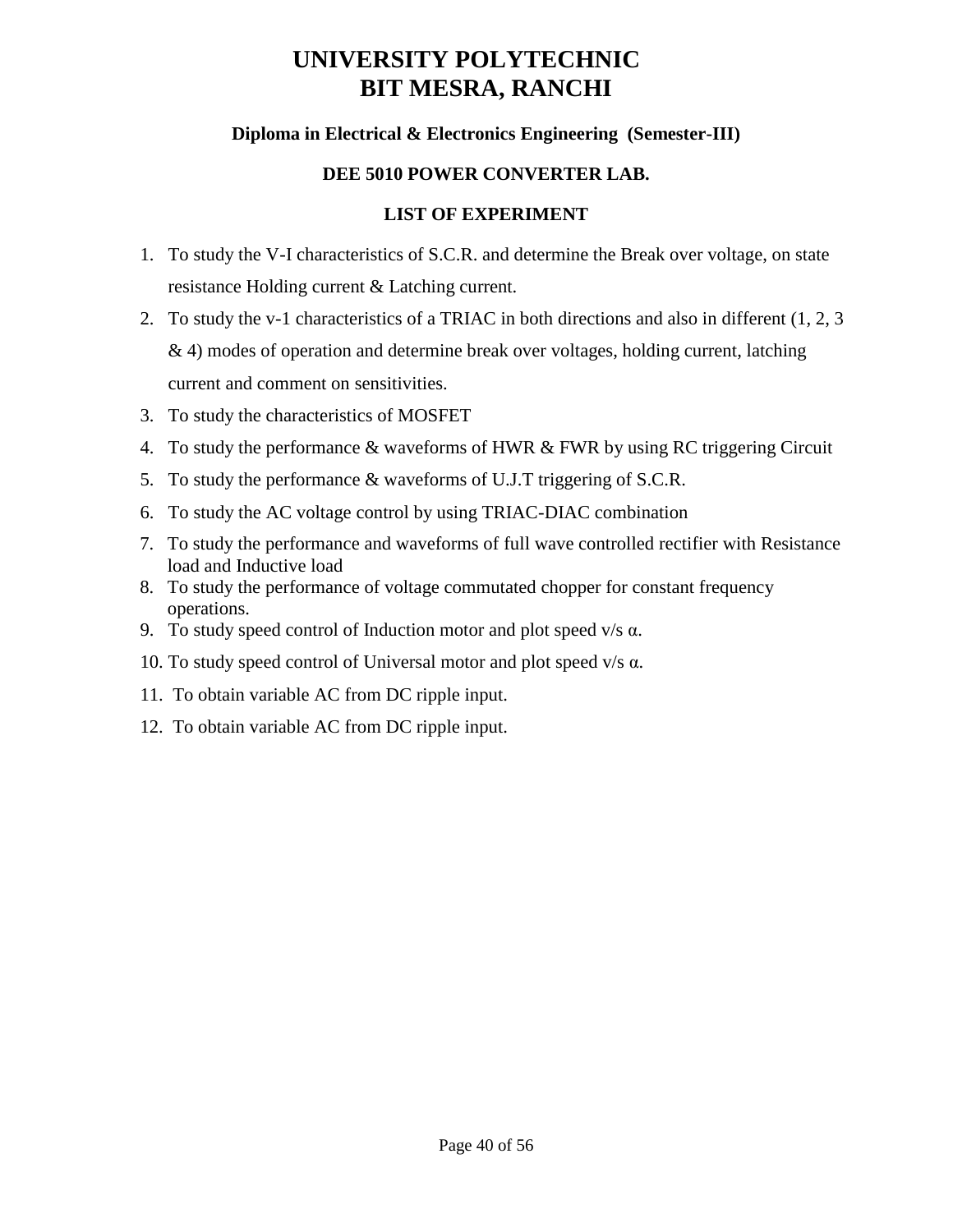# **Diploma in Electrical & Electronics Engineering (Semester-V)**

# **DEC 5014 EMBEDDED SYSTEM LAB.**

# **LIST OF EXPERIMENTS**

- 1. Development and execution of the program for sending data on port lines.
- 2. Development and execution of the program for arithmetic operation and time delay.
- 3. Development and execution of the program for input and output operation.
- 4. Development and execution of the program for interface LEDs to particular port.
- 5. Development and execution of the program to generate a square wave on port.
- 6. Development and execution of the program for logical operators and data conversion.
- 7. Development and execution of the program PWM waveform generation.

8. Development and execution of the program to display "UNIVPOLY" message on LCD  $(16x2)$ .

- 9. To write 8051 C program to send "WELCOME" on serial port continuously.
- 10. Interface Stepper Motor to Microcontroller 8051 and development and execution of the program to run stepper motor.
- 11. Interface ADC to Microcontroller 8051 and development and execution of the program to display digital equivalent of analog input
- 12. Interface DAC to Microcontroller 8051 and development and execution of the program to generate specified voltage.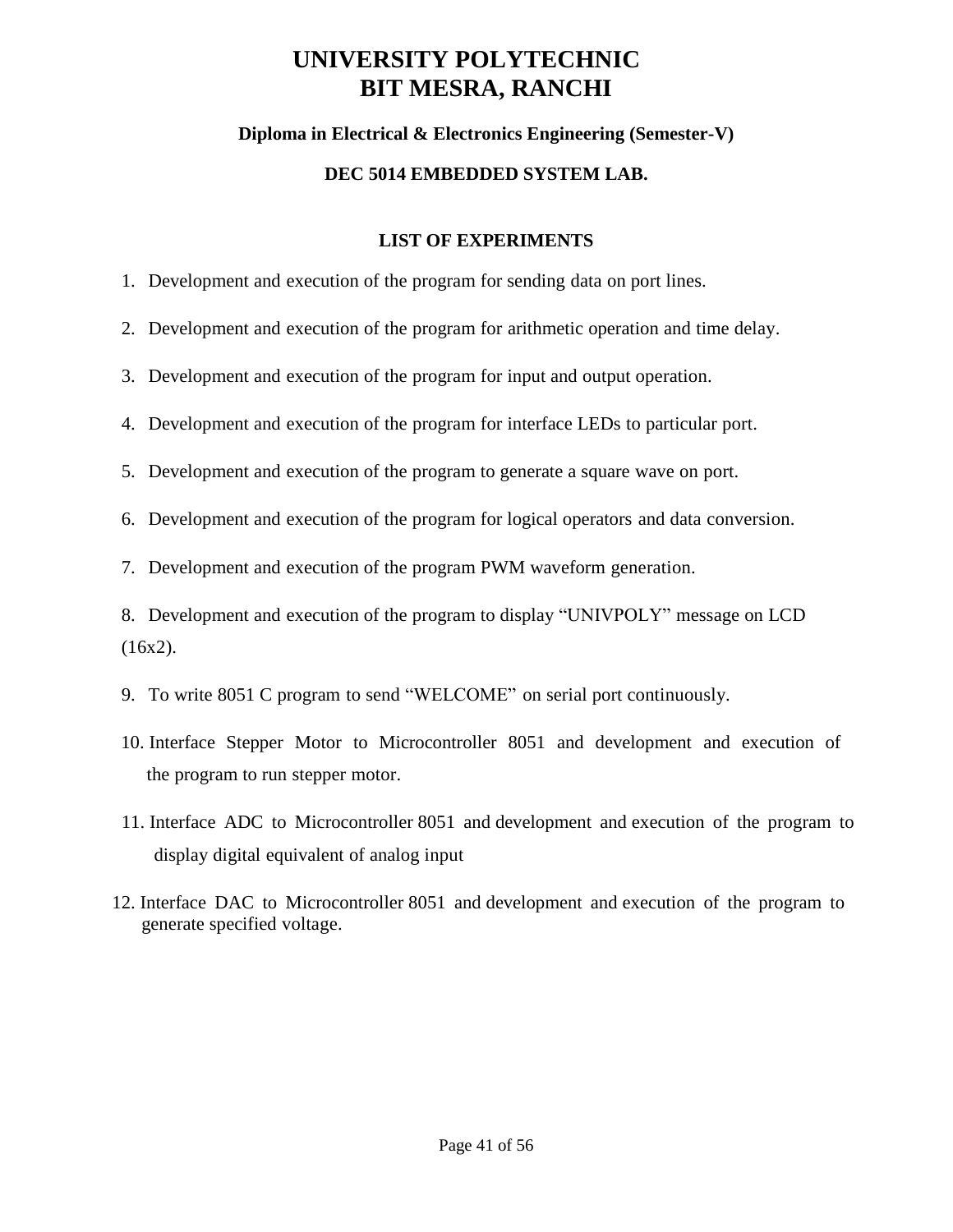# **SYLLABUS**

# **SEMESTER-VI**

# **Diploma in Electrical and Electronics Engineering**

# **(wef 2018 batch)**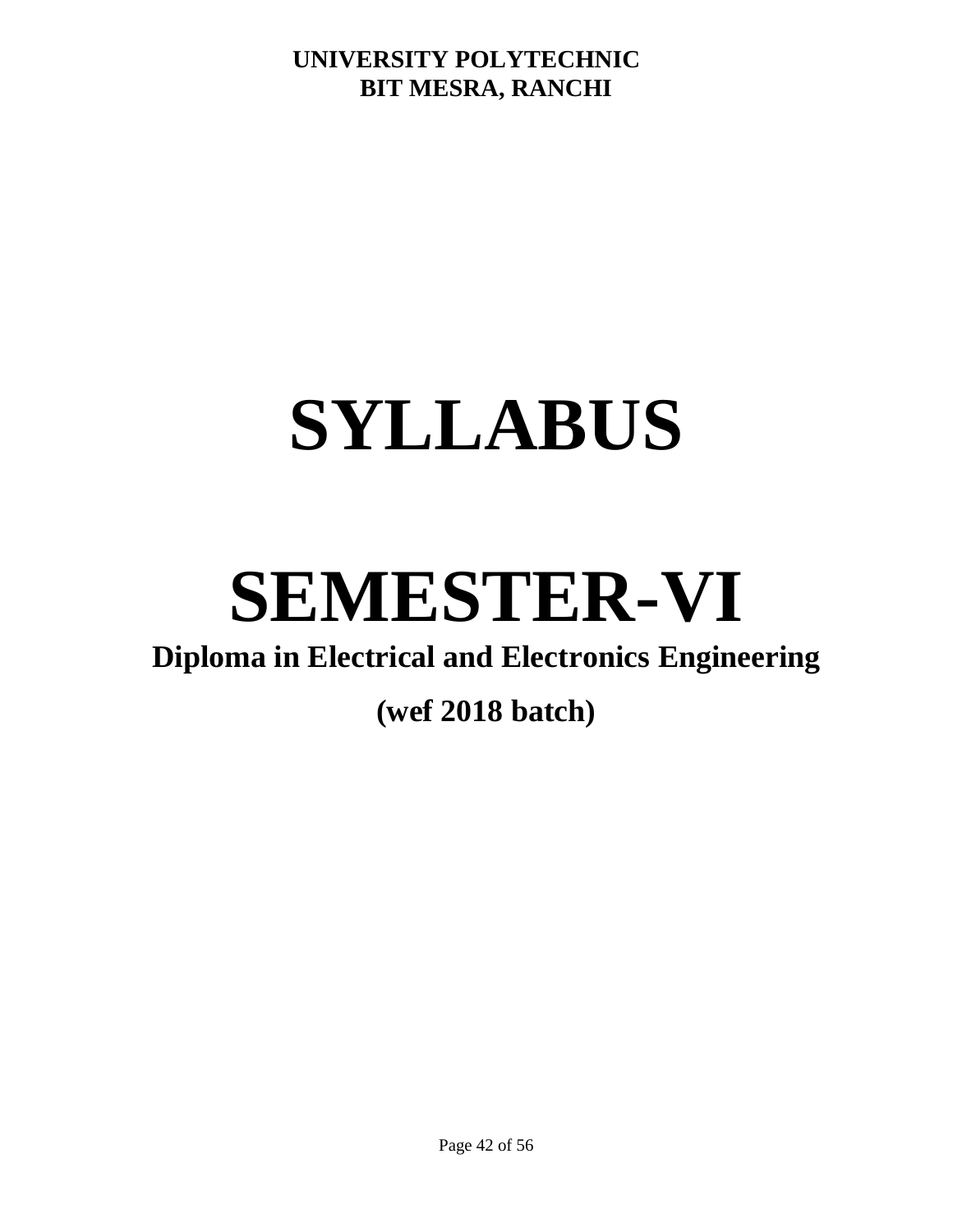# **Course Structure**

# **Diploma in Electrical & Electronics Engineering (Semester-VI)**

| <b>Subject Code</b>        | <b>Subject</b>                                 | <b>Theory</b>  | <b>Tutorial</b> | Lab.           | <b>Credit</b>  |
|----------------------------|------------------------------------------------|----------------|-----------------|----------------|----------------|
| <b>DMT 6001</b>            | <b>Total Quality Management</b>                | 3              | 0               | $\theta$       | 3              |
| <b>DCS 6017</b>            | Internet of Things                             | 3              | $\overline{0}$  | $\overline{0}$ | 3              |
| <b>DCS 6003</b>            | <b>Computer Hardware</b>                       | 3              |                 | $\theta$       | 4              |
| <b>DEE 6013</b>            | <b>Switch Gear and Protection</b>              | 3              | 0               | $\Omega$       | 3              |
| <b>DEE 6015</b>            | Programmable Controller(PLC)                   | 3              |                 | $\theta$       | $\overline{4}$ |
|                            | Elective                                       | 3              | $\overline{0}$  | $\overline{0}$ | 3              |
| <b>DCS 6004</b>            | Computer Hardware Lab.                         | $\overline{0}$ | $\theta$        | $\overline{2}$ | $\mathbf{1}$   |
| <b>DEE 6016</b>            | PLC Lab.                                       | $\overline{0}$ | $\overline{0}$  | $\overline{2}$ |                |
| <b>DEE 6110</b>            | <b>Electrical Workshop</b>                     | $\overline{0}$ | $\theta$        | $\overline{2}$ |                |
| <b>DEE 6014</b>            | Switch Gear And Protection Lab.                | $\mathbf 0$    | 0               | $\overline{2}$ | 1              |
| <b>DEE 6012</b>            | Project-II                                     | $\overline{0}$ | $\overline{0}$  | $\overline{4}$ | $\overline{2}$ |
| List of Elective (Any one) |                                                |                |                 |                |                |
| <b>DEE 6015</b>            | <b>Industrial Automation</b>                   | 3              | $\theta$        | $\overline{0}$ | 3              |
| <b>DEE 6017</b>            | Non-conventional Energy Sources                | 3              | $\overline{0}$  | $\overline{0}$ | 3              |
| <b>DEE 6103</b>            | <b>Electrical Installation and Maintenance</b> | 3              | $\theta$        | $\overline{0}$ | 3              |
| <b>DEE 6019</b>            | <b>Electric Traction</b>                       | 3              | $\overline{0}$  | $\Omega$       | 3              |
|                            | Periods per week                               | 18             | $\mathbf{2}$    | 12             |                |
|                            | <b>Total credits</b>                           |                |                 |                | 26             |
|                            | <b>Total Periods per week</b>                  |                |                 |                | 32             |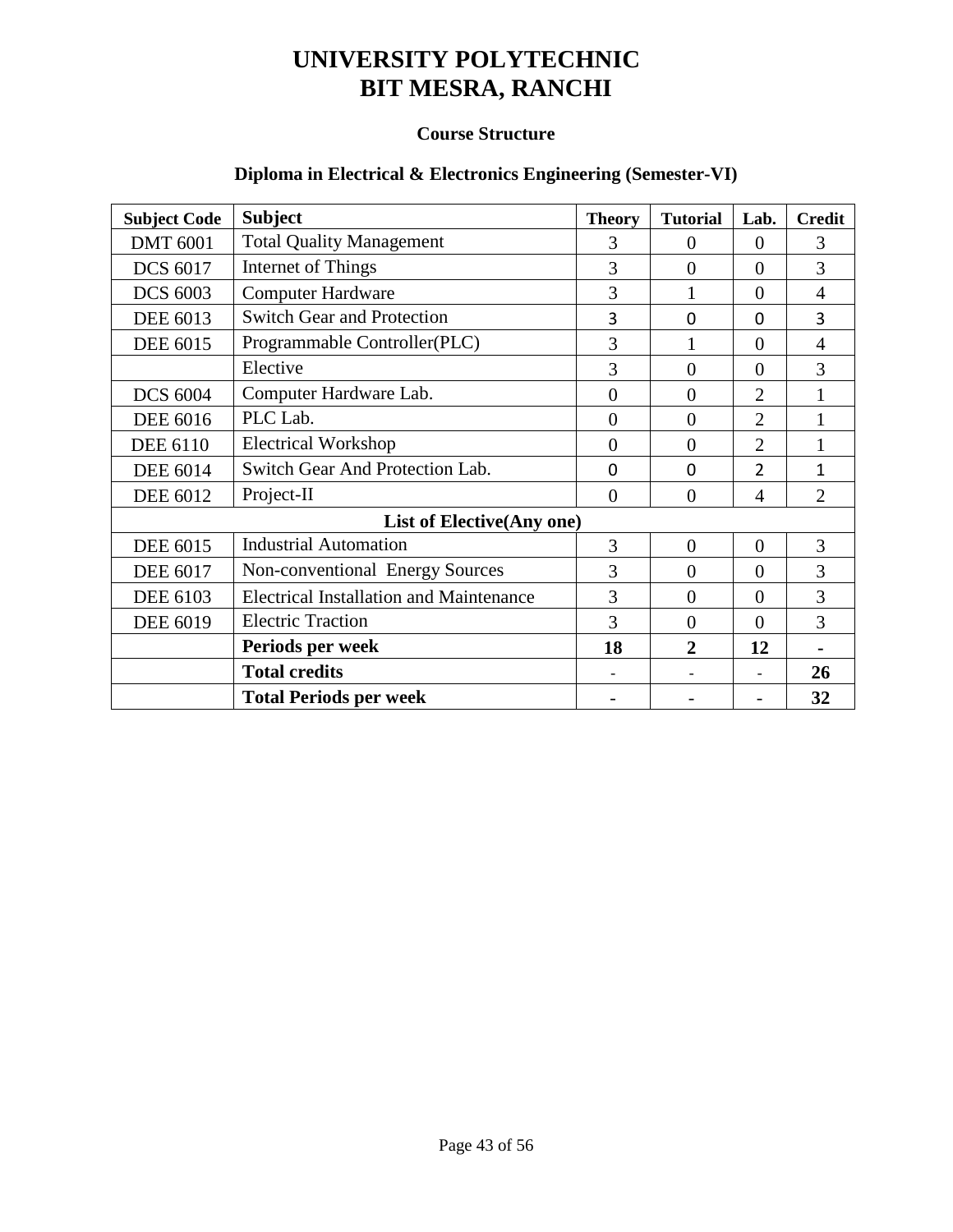## **Diploma in Electrical and Electronics Engineering(Semester VI)**

#### **DMT 6001 TOTAL QUALITY MANAGEMENT**

#### **OBJECTIVE**

- 1. To understand the principles of Total Quality Management (TQM).
- 2. To identify various components of TQM.
- 3. To be acquainted with various quality standards.
- 4. To understand the need for benchmarking and its process, and various quality improvement techniques.
- 5. To understand the importance of quality circle and identify various issues related with it.

## **Module-I:**

**Introduction**: - Management Concept, Function or Process, Characteristics of Management. Total Quality Management Concept, Objective, Scope, Principles of TQM, Evolution of TQM, Difference of Quality Vs Total Quality Management.

#### **Module-II:**

**Components of Total quality Management**: Customer Supplier Relationship in TQM System, Managerial Role in TQM, Value, vision, mission and goals in TQM.

**Practices for TQM**: TQM and Human Resource Development, Need and Significance of TQM, Process of TQM.

#### **Module-III:**

**Quality Management Systems**: -Need for ISO 9000 and Other Quality Systems, ISO 9000:2000 Quality System – Elements, Implementation of Quality system Documentation, ISO 14000 – Concept, Requirements and Benefits.

## **Module-IV:**

**Benchmarking** – Introduction, Reasons to Benchmark, Benchmarking Process, Quality Function Deployment (QFD), Cost of Quality, QFD Process. Six- Sigma.

## **Module-V:**

**Quality Circle**: - Purpose, Benefits, Problem in implementation of quality circles, Requirements of effective quality Circle.

#### **Text and Reference Books**

1. Feigenbaum.A.V. "Total Quality Management, McGraw-Hill, 1991.

- 2. Total Quality Management, Principles & Practice- S.K.Mandal.Vikas Publishing House Pvt Ltd.
- 3. Oakland.J.S. "Total Quality Management Butterworth Hcinemann Ltd., Oxford. 1989.
- 4. Narayana V. and Sreenivasan, N.S. Quality Management Concepts and Tasks, New Age International 1996.
- 5. Zeiri. "Total Quality Management for Engineers Wood Head Publishers, 1991.
- 6. Total Quality Management, Dr. S. Kumar 2011. Laxmi Publications Pvt. Ltd.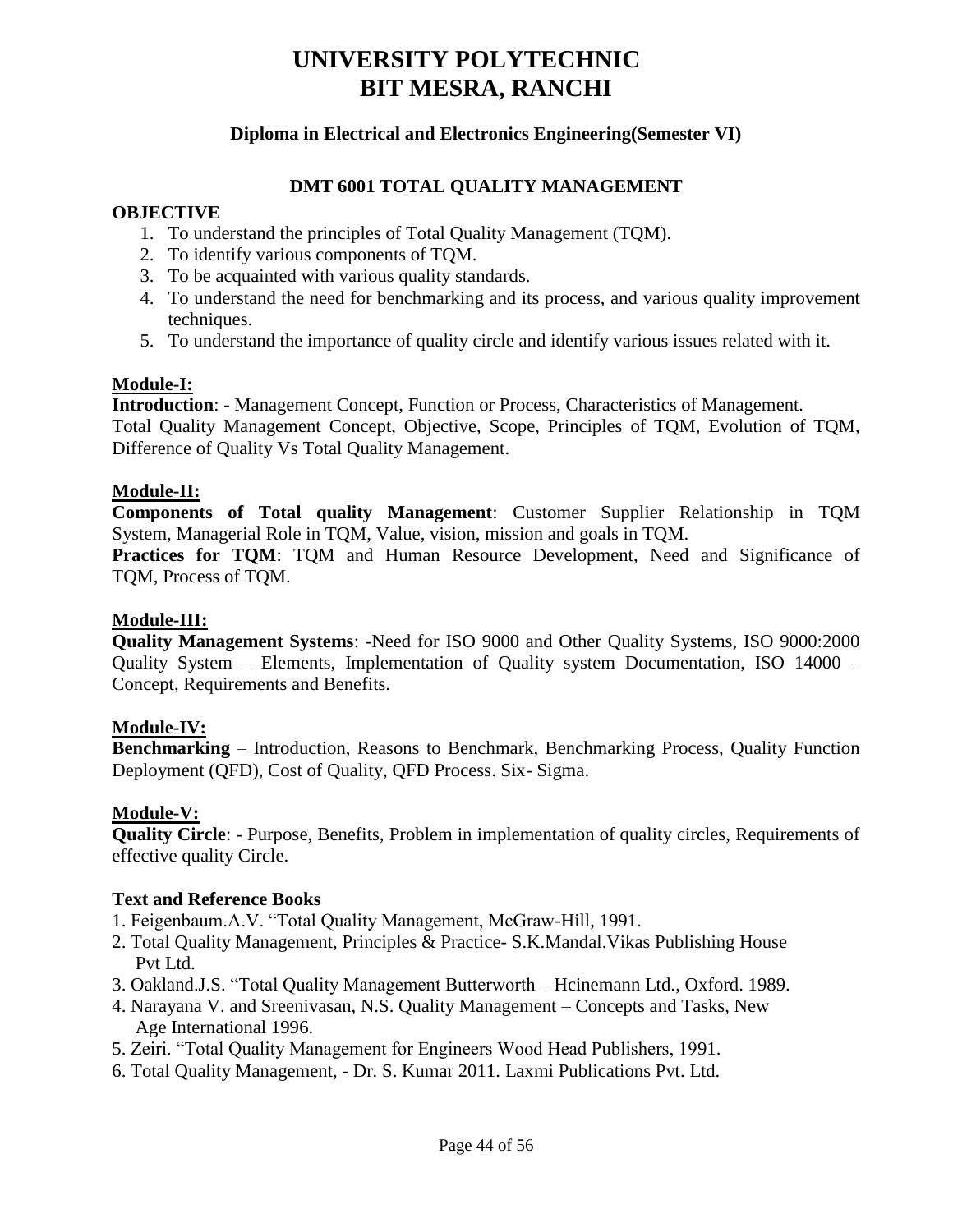## **Diploma in Electrical and Electronics Engineering(Semester VI)**

# **DCS 6017 INTERNET OF THINGS**

#### **OBJECTIVE**

- 1. To understand basics of Internet of Things.
- 2. To understand various wireless communication techniques
- 3. Understanding use of various protocols.
- 4. Understanding of various embedded components & physical design.
- 5. Students will be able to create and implement APIs.

#### **Module-I:**

#### **The Internet of Things: An Overview**

M2M and Internet of Things Technology Fundamentals, IoT Architectural, design principles and needed capabilities, standards considerations.

#### **Module-II:**

#### **Wireless Communication standards**

Bluetooth, wifi, PHY/MAC Layer(3GPP MTC, IEEE 802.11, IEEE 802.15), Wireless HART,Z-Wave, Bluetooth Low Energy, Zigbee Smart Energy, DASH7.

#### **Module-III:**

#### **Internet Principles**

Internet Communications: IP , TCP, Protocol Suite (TCP/IP), UDP, IP Addresses, DNS, Static IP Address Assignment, Dynamic IP Address Assignment, IPv6, MAC Addresses, TCP and UDP Ports, HTTP Ports, Other Common Ports, HTTP, HTTPS: Encrypted HTTP, Other Application Layer Protocols.

#### **Module-IV:**

#### **Embedded Devices**

Electronics: Sensors, Actuators, Scaling up the Electronics, Embedded Computing Basics, Microcontrollers.

## **Module-V:**

#### **Online Components**

Getting started with an API, Legalities, Writing a new API, security, implementing the API & testing.

#### **Text book and Reference books**

- 1. McEwen, Adrian, and Hakim Cassimally,"Designing the Internet of Things", John Wiley & Sons, Incorporated, 2013.
- 2. Arsheep Bahga &Vijay Madisetti, "Internet of Things: A Hands-On Approach", Paperback – 2015.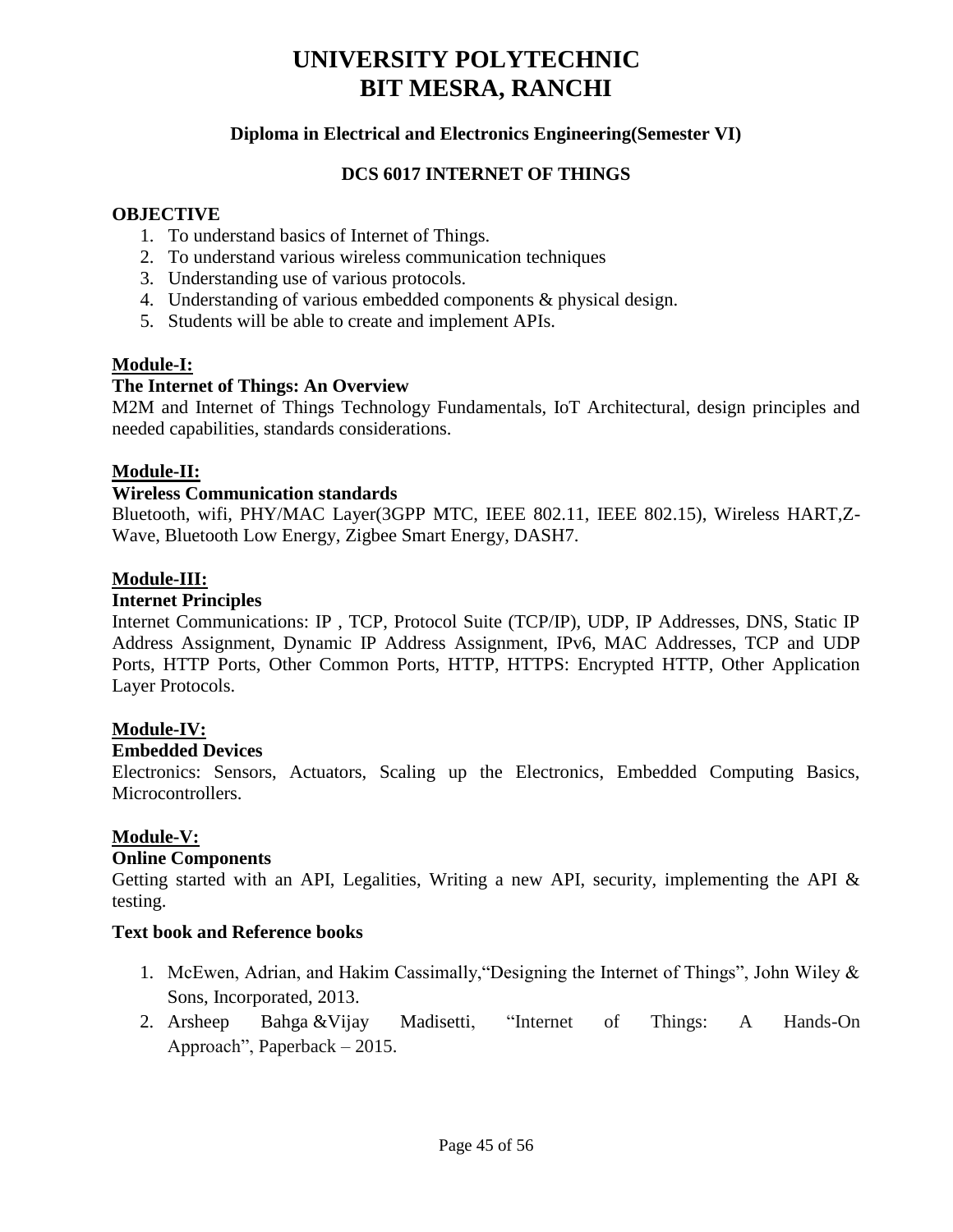## **Diploma in Electrical and Electronics Engineering (Semester VI)**

#### **DCS 6003 COMPUTER HARDWARE**

#### **OBJECTIVE**

- 1. To know various components used inside motherboard.
- 2. Students will be acquainted with the technologies used in modern microprocessor.
- 3. Develop understanding of construction & working of various types of memory used inside digital computer.
- 4. Develop understanding of working of SMPS and UPS.
- 5. Understand basics of various types of printer, preventive and corrective maintenance.

## **Module-I:**

#### **Motherboard**

Motherboard form factors; Layout of motherboard; Components of motherboard — chipset, processor socket, expansion slots, power supply connectors, ROM BIOS, CMOS, ports etc.

## **Module-II:**

#### **Microprocessor**

Processor Specification, FSB; Evolution of Processor; Modern Microprocessor technology- 64 bit architecture, Hyper-Threading, Multi-core processor, Turbo boost, Smart cache.

#### **Module-III:**

#### **Memory**

Logical memory Configuration— Conventional memory, UMA, Extended Memory & Expanded Memory; Memory Physical Packaging; SIMM, DIMM & RIMM memory modules; Memory Banks; Types of Dynamic RAM─ FPM, EDO, BEDO, SDRAM, RD RAM, DDR RAM. Magnetic Storage: Hard Drives— Hard Drive Construction and Interfaces. File System.

#### **Module-IV:**

#### **Power Supply**

Power Problems— Spike, Surge, Brownout and Blackout; EMI (Electromagnetic Interference); ESD; SMPS**─** SMPS form factors, connectors and voltages; UPS─ Purpose of UPS, SPS and Double conversion UPS.

#### **Module-V:**

#### **Printer, Preventive Maintenance & Troubleshooting**

Printer: Working of Dot matrix printer, Inkjet printer and Laser printer**;** Maintenance and Troubleshooting: Preventive Maintenance **─** HDD, CDROM, Viruses detection and Protection; Steps of Logical Troubleshooting, common PC problems.

#### **Text Book**

1. Ron Gilster, "PC Hardware: A Beginner's Guide", TMH

#### **Reference Books**

- 1. C.A.Schmidt, "The Complete Computer Repair Textbook", 3e, Dreamtech
- 2. David Groth, "A+ Complete Study Guide", 3e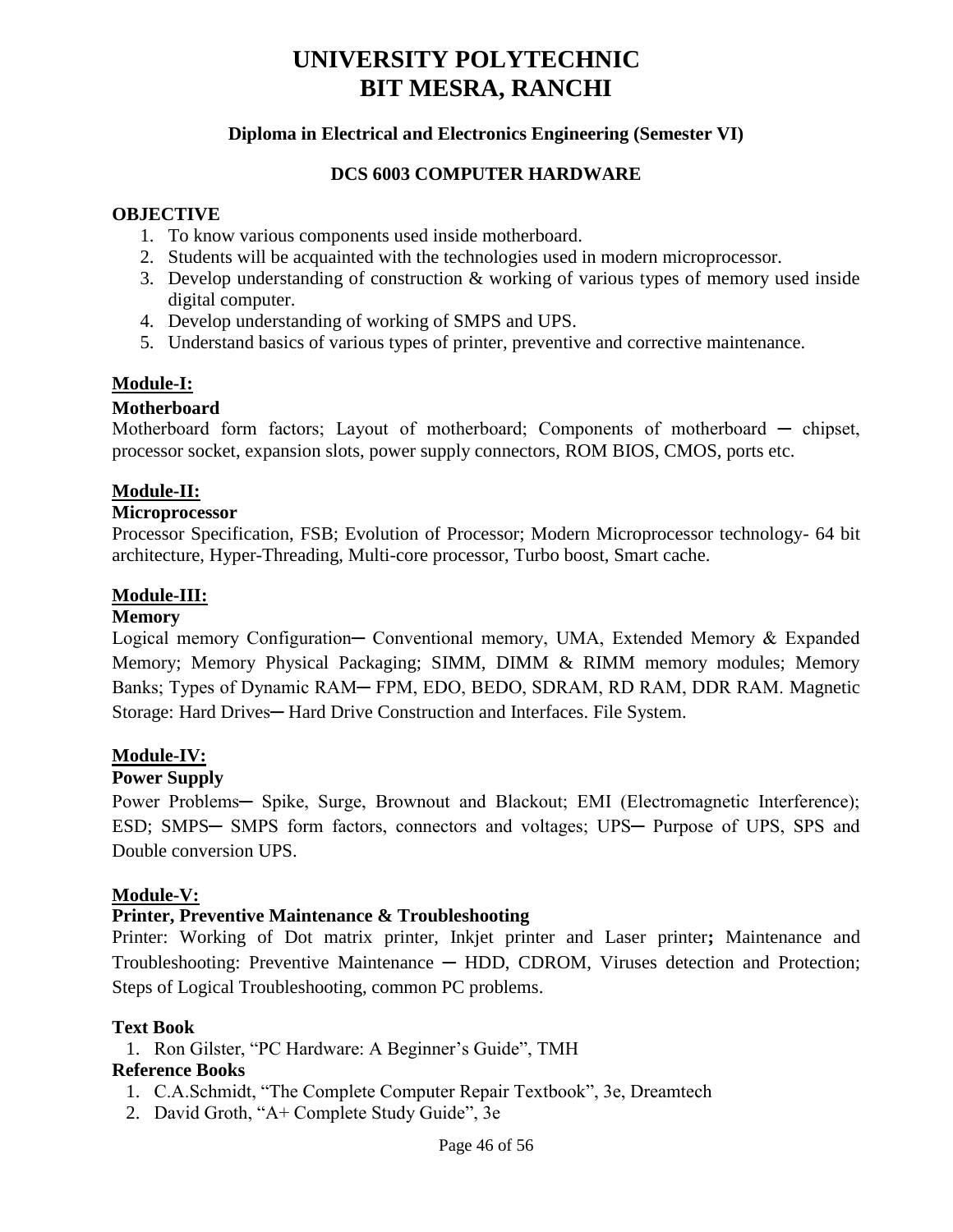# **Diploma in Electrical & Electronics Engineering (Semester-VI)**

## **DEE 6013 SWITCH GEAR AND PROTECTION**

#### **OBJECTIVE**

#### **Students will be able to:**

- 1. Learn the principles, concept & procedure aspect of switchgear & protection.
- 2. Identify the various components of switchgear & protection systems.
- 3. Know the specifications & select switchgear & protection systems.
- 4. Identify the fault & repairs.
- 5. Understand operation of various types of relay.

#### **Module-I:**

**Necessity & functions of protective system**, Normal & abnormal conditions. Types of faults & their causes, Short circuit calculations(Symmetrical faults only),Use of current limiting reactors & their arrangements.

#### **Module-II:**

Circuit interrupting devices- Fuses -Construction, , Working of Semi enclosed & HRC

fuse, characteristics, selection and applications, Isolators- Vertical break, Horizontal break & Pentograph type, Arc formation process, methods of arc extinction – High resistance method, Low resistance or current zero method, related terms – Arc voltage, Recovery voltage & Restriking voltage. Circuit breakers- Concept, Classification, Working principle, Construction, Specification & Applications of  $H.T - Bulk$  oil circuit breaker.

**Module-III Circuit breaker:** Minimum oil circuit breaker (M.O.C.B.), Sulpher Hexa Fluoride circuit breaker (SF6), Vacuum circuit breaker**.** L.T.- Air circuit breakers (ACB), Miniature circuit breakers ( M C B ) , Moulded case circuit breaker ( M C C B ) , Earth leakage circuit breaker (ELCB) , Comparison of fuse & MCCB, Selection of MCCB for motor, Selection and rating of circuit breakers.

#### **Module-IV Protective Relaying:**

Introduction to protective relaying, Thermal relay, Over current relay, Directional relay, Differential relay. Distance relay, over current and directional relay applications, Distance protection using impedance relay, Reactance relay, MHO relay.

#### **Module-V Protection of Transformer and alternator:**

Abnormalities & faults, Differential, Biased differential, Over current, Earth fault, Inter turn, Restricted earth fault, Over heating protection, Abnormalities & Faults, Differential protection , % Differential protection. Over current, earth fault, inter turn fault, negative phase sequence, over heating protection. Reverse power protections.

#### **Text books**

1. Power System Protection &Switch gear: Badrriram and Vishwa karma , TMH Publications.

2. Switch gear and Protection Sunil S. Rao, Khanna Publications.

## **Reference book**

- 1. The art and science of Protective relaying : C Russel Mason, Wiley Bastern Ltd
- 2. Power system protection & switch gear: Ravindranath & Chander, New age publications.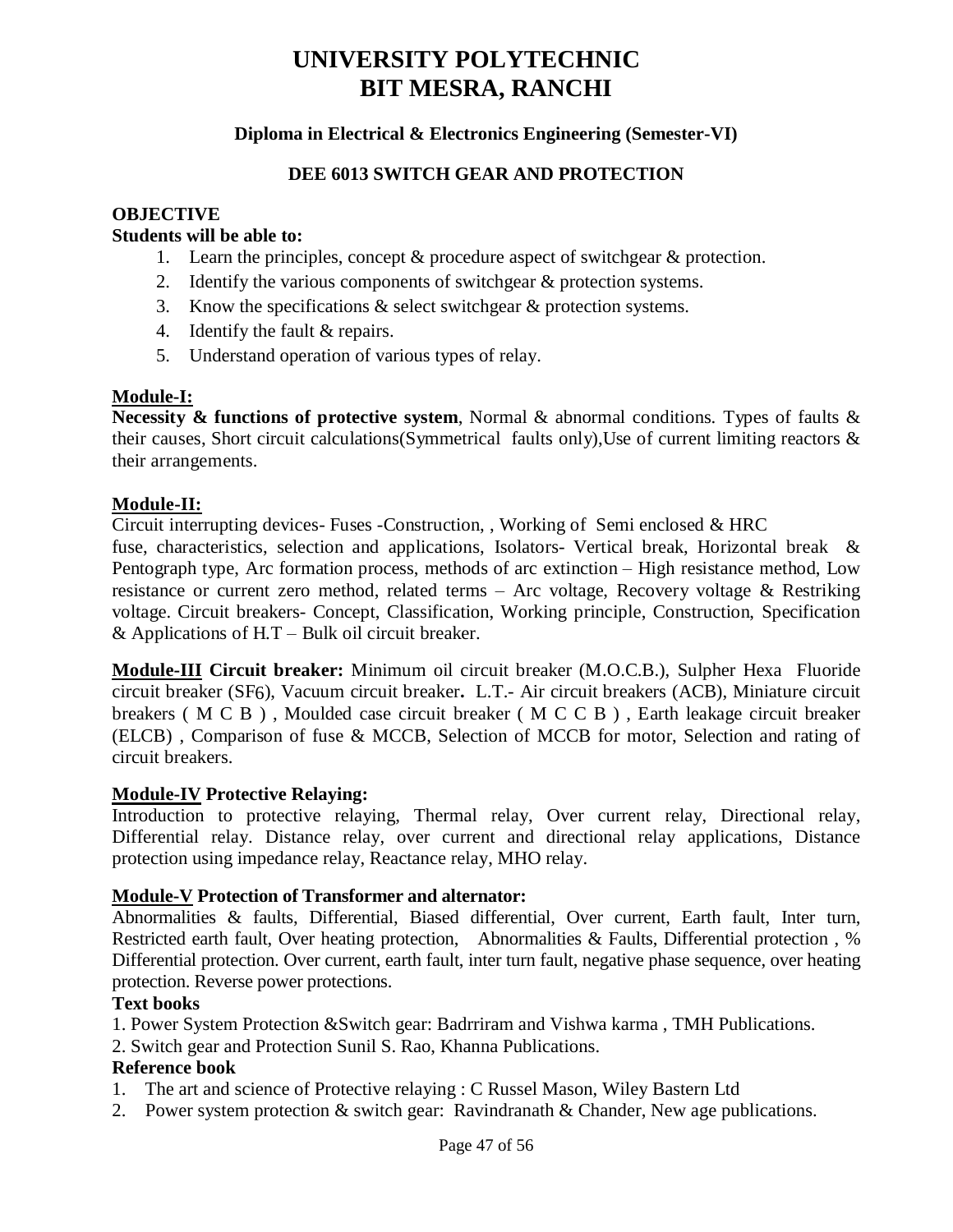# **Diploma in Electrical & Electronics Engineering (Semester-VI)**

#### **DEE 6015 PROGRAMMABLE LOGIC CONTROLLER (PLC)**

#### **OBJECTIVE**

Students will be able to learn to:

- 1. Understand the fundamentals Programmable Logic Controllers systems.
- 2. Identify the PLC Configuration.
- 3. Design, edit, test, and document PLC Ladder Logic Programs.
- 4. Diagnose and troubleshoot PLCs.
- 5. Specify safety consideration for personnel, field devices and automated equipment.

**Module-I Programmable Controllers:** Introduction, Principles of Operation: AND, OR, AND-OR, Architecture of Programmable Controllers: Diagnostics, Input/Output System, Programming Devices; Programming the Programmable controller: Programming Languages, Ladder Diagram Instructions, Boolean Mnemonics, Functional Blocks, English like Statement, Software, Configuration, Applications.

**Module-II Ladder Diagram Fundamentals:** Introduction, Basic Components and Their Symbols: Control Transformer, Fuses, Switches, Indicator Lamps, Relays; Fundamental of Ladder Diagrams: Basic Diagram Framework, Wiring, Reference Designators, Boolean Logic and Relay Logic, Ground Test, The Latch, Two- Handed Anti-Tie Down, Anti- Repeat, Single Cycle, Master Control Relays and Control Zones, Machine Control Terminology.

**Module-III The PLC and Fundamental PLC Programming:** Update-Solve the Ladder Update: Update, Solve the Ladder, Fundamental PLC Programming: Introduction, Physical components vs. Program Components, Example Problem- Lighting Control, Internal Relays, Disagreement circuit, Majority Circuit, Oscillator, Holding Contacts, Always-ON and Always-OFF Contacts, Ladder Diagrams Having More Than One Rung.

**Module-IV Advanced Programming Techniques:** Introduction, Ladder Program Execution Sequence, Flip Flops: R-S Flip Flop, One Shot, D Flip Flop, T Flip Flop, J-K Flip flop, Counters, Sequencers, Timers, Flashers, Timed One Shot, Timed Sequencer, Master Control Relays and control Zones**. Mnemonic Programming Code:** Introduction, AND Ladder Rung, Entering Normally Closed Contacts, OR Ladder Rung, Simple Branches, Complex Branches.

**Module-V Analog I/O:** Introduction, Analog Input: Specifying an Analog Input, Analog Output, Analog Data Handling, Analog Input Potential Problems.

**System Integrity and Safety:** Introduction, System Integrity, Equipment Temperature Considerations, Fail-Safe Wiring and Programming, Safety Interlocks: Interlock Switches, Pressure Sensitive Mat Switch, Pull Ropes, Light Curtains.

#### **Text Book:**

1. Computer-Based Industrial control- Krishnakant, PHI.

#### **Reference Book:**

1. Programmable Logic Controllers: Programming Methods and Applcations- John R. Hackworth, Frederick D. Hackworth, Jr., Pearson Education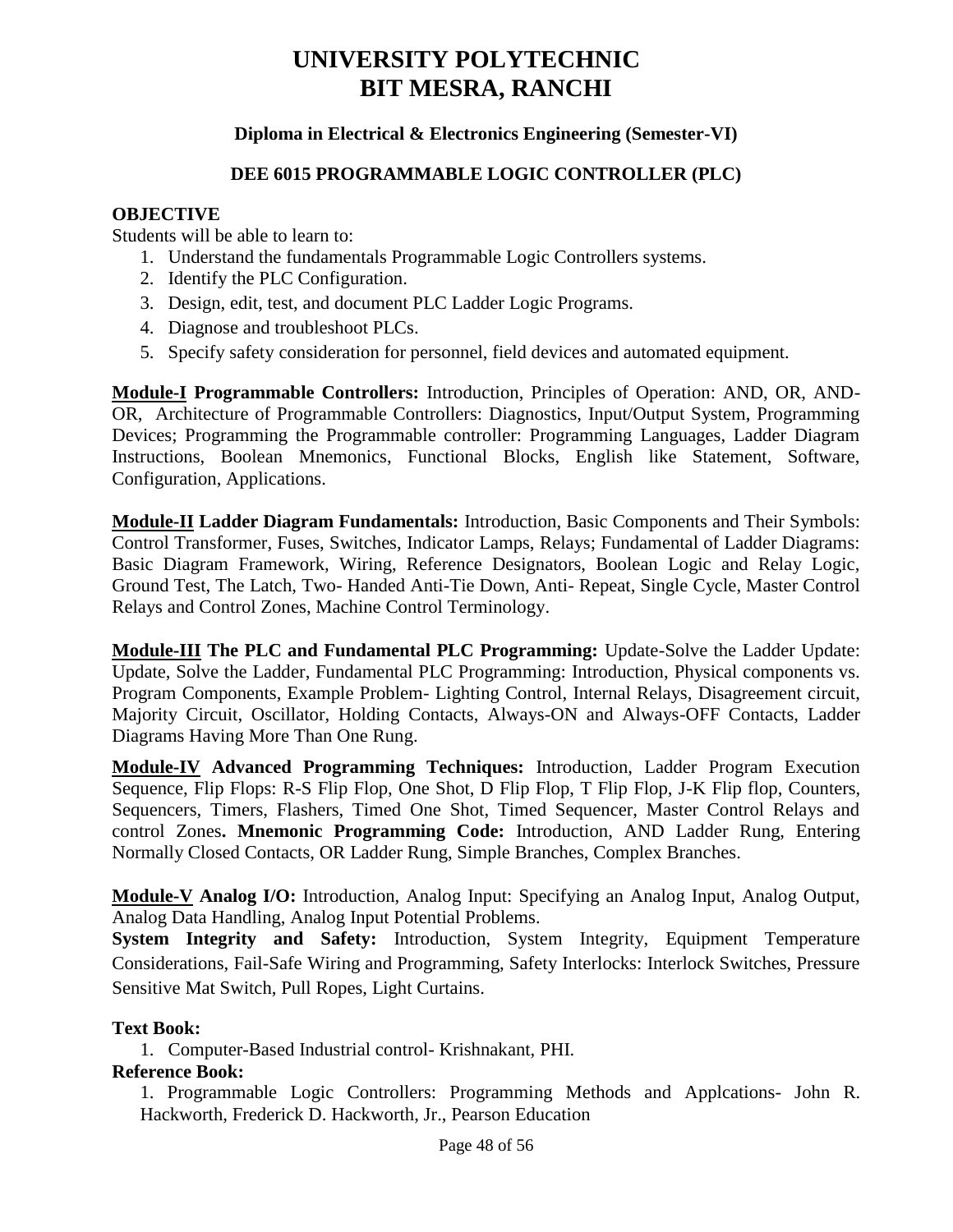# **Diploma in Electrical & Electronics Engineering (Semester-VI)**

## **DCS 6006 COMPUTER HARDWARE LAB.**

# **LIST OF EXPERIMENTS**

- 1. Study of motherboard:
	- a. XT form factor.
	- b. AT form factor.
	- c. LPX form factor.
	- d. ATX form factor.
- 2. Disassembling of PC:
	- a. PC- XT
	- b. PC- AT
	- c. PC- ATX
- 3. Assembling of PC:
	- a. PC-XT
	- b. PC-AT
	- c. PC-ATX
- 4. Study of BIOS Setup.
- 5. Installation of Windows-XP operating system.
- 6. Repairing corrupted operating system.
- 7. Installation of display diver, sound driver, network driver.
- 8. Managing disk and file system:
	- a. Installing two hard disk
	- b. Creating primary, extended, logical partition
	- c. Formatting a partition
	- d. Converting a Basic Disk to a Dynamic Disk
	- e. Understanding simple, spanned, striped, Mirrored volume
		- i. Creating Simple volume
		- ii. Creating spanned volume
		- iii. Creating striped volume
		- iv. Extending volume size
		- v. Deleting simple, striped, spanned volume
- 9. Preventive maintenance tools**:**
	- a. System restore
		- i. Creating restore point
		- ii. Restore system to earlier date and time.
	- b. Disk defragmentation
	- c. Scandisk
	- d. Installation and configuration of Anti-virus
- 10. Installation and configuration of VM Ware.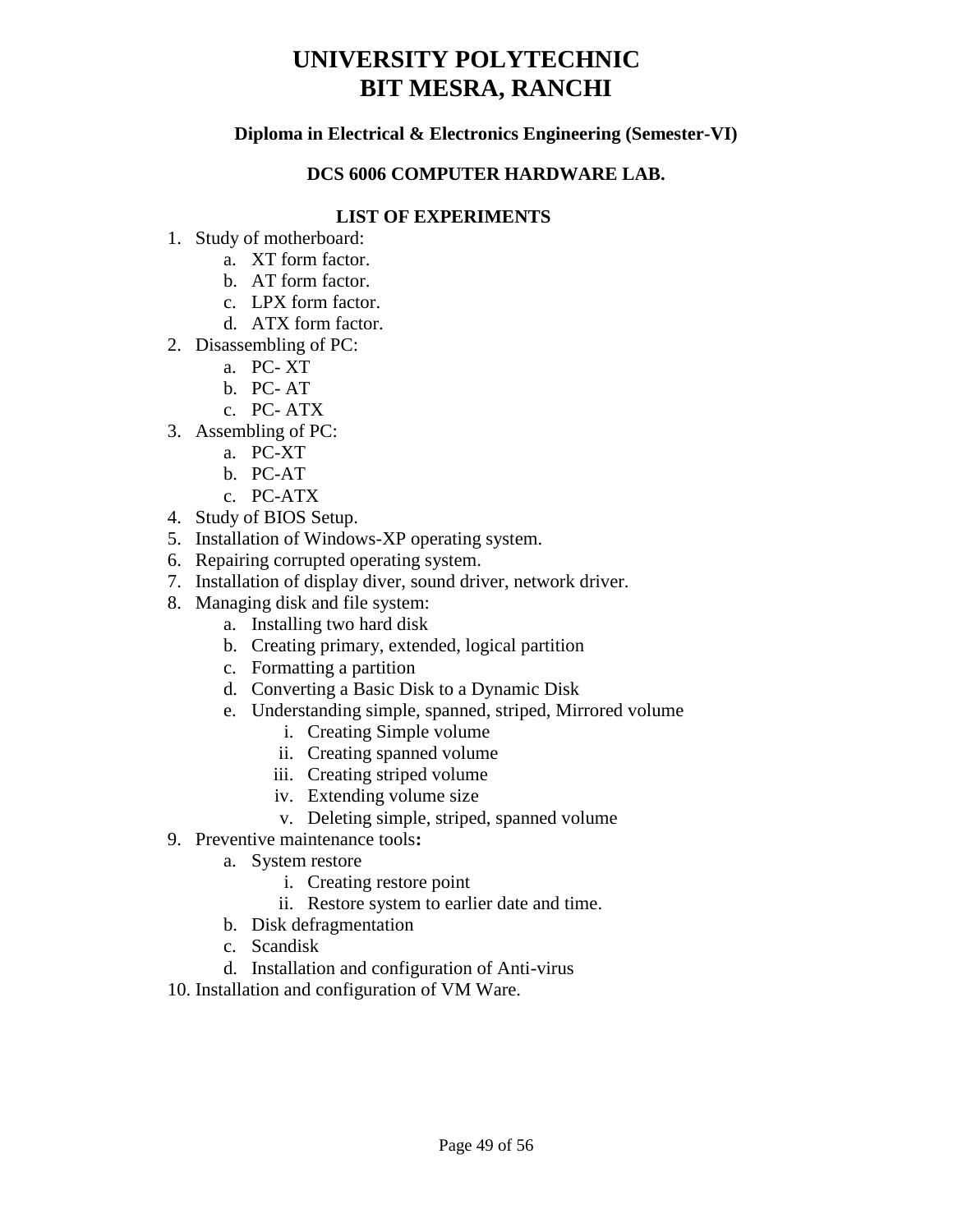# **Diploma in Electrical & Electronics Engineering (Semester-VI)**

# **DEE 6016 PLC LAB**

# **LIST OF EXPERIMENT**

- 1. Components/sub-components of a PLC, Learning functions of different modules of a PLC system
- 2. Practical steps in programming a PLC (a) using a Hand held programmer (b) using computer interface.
- 3. Introduction to step 5 programming language, ladder diagram concept.
	- Introduction to ladder programming  $&$  to implement basic logic gates
	- Develop, Simulate and Test Ladder diagram for Door Bell Operation
	- Develop, Simulate and Test Ladder diagram for Bottle Filling system
	- Develop, Simulate and Test Ladder diagram for Traffic Light Control System
	- Develop, Simulate and Test Ladder diagram for Car Parking System
	- Develop, Simulate and Test Ladder diagram for an alarm annunciator system
	- Develop, Simulate and Test Ladder diagram for Batch Mixer
	- Develop, Simulate and Test Ladder diagram for Drink Dispenser System
	- Develop and test PLC program for three phase motor in both direction
	- Develop, Simulate and Test Ladder Diagram for stepper motor control in forward and reverse direction
- 4. Develop, Simulate and Test Ladder diagram for an Elevator systeLogic control systems with time response as applied to clamping operation
- 5. Sequence control system e.g. in lifting a device for packaging and counting
- 6. Draw a Ladder logic diagram for two different examples.
- 7. Perform Stepper motor /Temperature control using PLC/traffic.
- 8. Identify the parts of hydraulic/Pneumatic Servomotor from Cut-Section/Model
- 9. Introduction to ladder programming  $\&$  to implement basic logic gates
- 10. Develop, Simulate and Test Ladder diagram for Door Bell Operation
- 11. Develop, Simulate and Test Ladder diagram for Bottle Filling system
- 12. Develop, Simulate and Test Ladder diagram for Traffic Light Control System
- 13. Develop, Simulate and Test Ladder diagram for Car Parking System
- 14. Develop, Simulate and Test Ladder diagram for an alarm annunciator system
- 15. Develop, Simulate and Test Ladder diagram for Batch Mixer
- 16. Develop, Simulate and Test Ladder diagram for Drink Dispenser System
- 17. Develop and test PLC program for three phase motor in both direction
- 18. Develop simulate and Test Ladder Diagram for stepper motor control in forward and reverse direction.
- 19. Develop, Simulate and Test Ladder diagram for an Elevator system.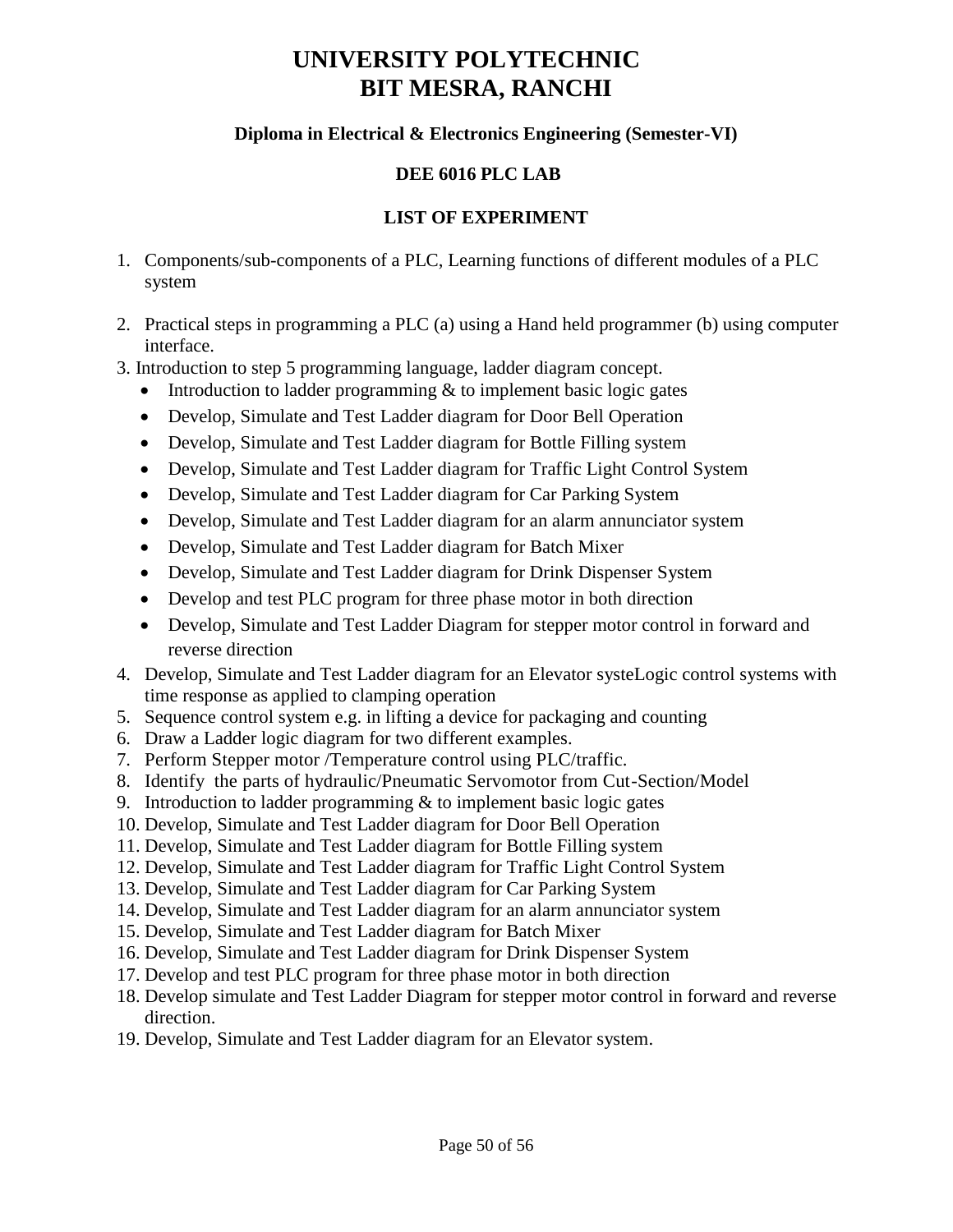# **Diploma in Electrical & Electronics Engineering (Semester-VI)**

## **DEE 6110 ELECTRICAL WORKSHOP**

#### **OBJECTIVE**

Students will be able to:

- 1. Know safety measures and state safety precautions.
- 2. Test single phase, three phase transformer, DC& AC machine as per IS.
- 3 .Identify/ locate common troubles in electrical machines and switch gear.
- 4. Plan& carry out routine & preventive maintenance.
- 5. Install LV switchgear and maintain it.
- 1. Introduction to Safety precautions, Elementary first aid and treatment of Electrical shocks.
- 2. Introduction to Tools, Measuring instruments and symbols used in electrical workshops.
- 3. Introduction to Indian electricity rules (IER) pertaining to domestic and industrial electrification.
- 4. Various types of wires and cables used for electrical wiring.
- 5. Various types of wires and cable joint practices.
- 6. To identify and give connections of wiring accessories.
- 7. A.C. and D.C. wiring practice for house and workshops.
- 8. Connection of 1-phase and 3-phase energy meter.
- 9. To install the overhead service line for building.
- 10. Visit of substation.

11. Practice for maintenance/repair of house hold appliances (Fans, Washing machines, Kitchen refrigerator, coolers etc).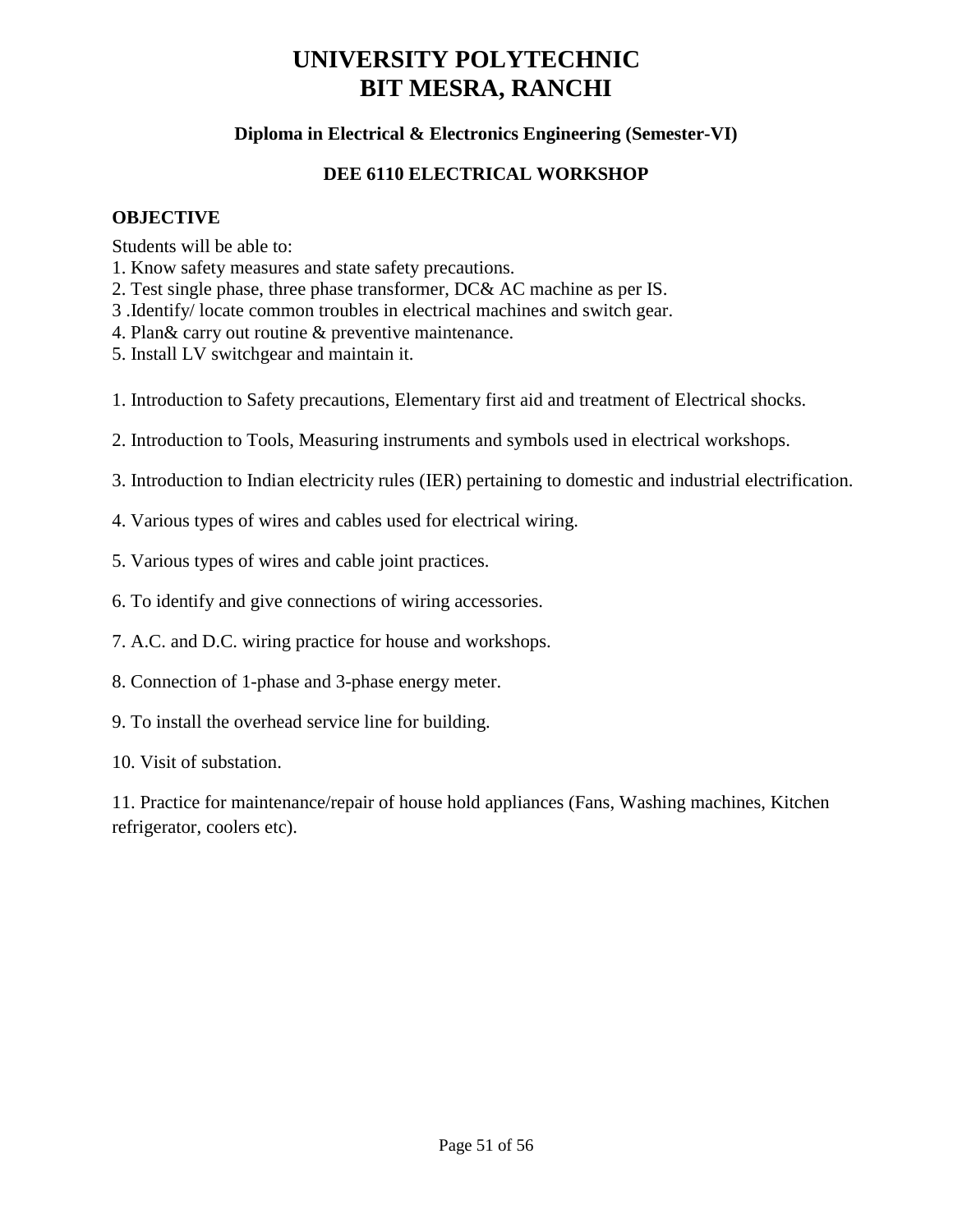# **Diploma in Electrical & Electronics Engineering (Semester-VI)**

# **DEE 6014 SWITCH GEAR AND PROTECTION LAB.**

# **LIST OF EXPERIMENT**

- 1. To demonstrate HRC fuse, MCB & ELCB and explain the functions of various components.
- 2. To Identify the components of following types of circuit breakers with their specifications (through visits , video or model ).: I) Low tension air circuit breaker.( including protective devices ) II) Minimum oil circuit breaker ( M O C B ) III) Air Blast circuit breaker ( ABCB) IV) Sulpher - Hexa fluoride circuit breaker ( S F 6 ) V) Vacuum circuit breaker.
- 3. To Plot the inverse characteristics of Induction type/ Micrprocessor Based (i) O/C relay, (ii) E/F relay using Relay Testing Kit.
- 4. To test percentage Differential Protection of Transformer Using Transformer Differential Relay (Electromagnetic/Microprocessor based).
- 5. To demonstrate the operation of single phasing preventer by creating single phasing fault for a given 3-ph induction motor with D.O.L. starter.
- 6. To test Directional Over Current Relay (DOCR) by Relay Testing Kit.
- 7. To simulate Alternator Protection using any simulator
- 8. To simulate the operation of Distance Relay using any simulator.
- 9. To prepare a report on specifications of lightning arresters of different manufacturers through Brochures / Literature.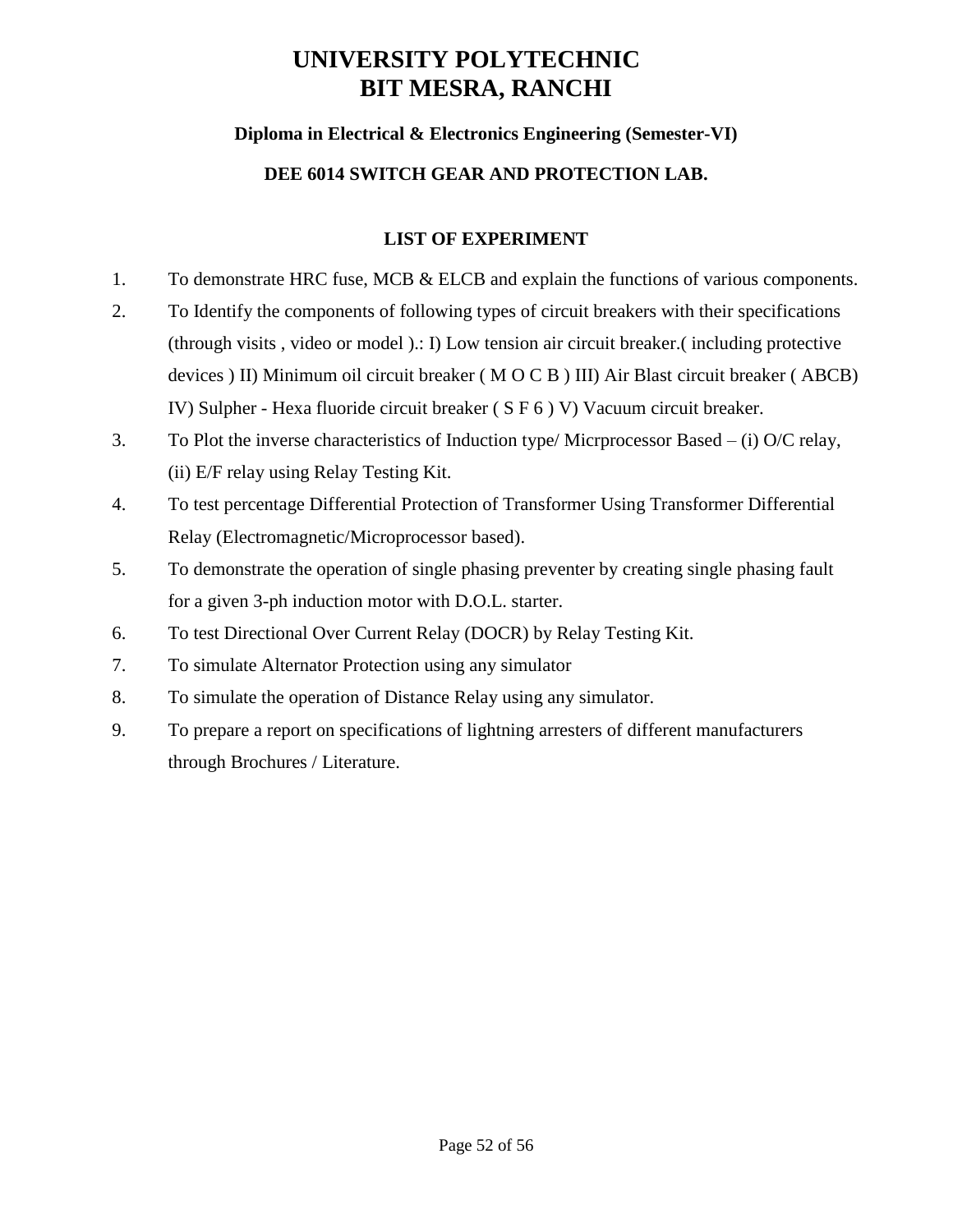# **Diploma in Electrical & Electronics Engineering (Semester-VI)**

#### **DEE 6015 INDUSTRIAL AUTOMATION**

#### **OBJECTIVE**

Students will be able to:

- 1. Know the basics of industrial automation systems.
- 2. Understand the principle and operation of hardware components for automation.
- 3. Understand industrial automation synthesis.
- 4. Understand the principle and operation of Electro-Pneumatic components.
- 5. Know about use of computers in industrial automation.

#### **Module -I:**

The industrial control system, Automation and Process Control, Purpose of Industrial Automation, Basic elements of an Automation system, Industrial Automation Circuits, Computer based Industrial control and Automation.

#### **Module -II:**

**Hardware components for Automation and Process Control:** Actuators: Electric Motors, Pneumatic Actuators, Micro-Electro-Mechanical-Systems, Relays, Relays' operation Principle, Power Relays, General Purpose relays, Latching Relays, Solid state relays, Electric contact classification, Solenoid Linear Actuators, Sensors: Thermal Overload Relay, Proximity switches, Photoelectric switches, Limit switches, Level Switches, Flow Switches, Temperature and flow switches, Timers, Drum Switches and special components.

#### **Module-III**:

**Industrial Automation Synthesis:** Introductory principles in Designing Automation Circuits, Step-by-step basic automation examples synthesis, The Meaning of the Electrical and Mechanical Latch, Automation Circuits for Motors, Automation circuits with Sensors, Automation Circuit Design Regulations, Implementation of Automation Circuits, Applications.

#### **Module -IV:**

**Elements of Electro-Pneumatic Components:** Introduction to Electro-Pneumatic components, Pressurized air, Production of pressurized air, distribution of pressurized air, Pneumatic devices, Pressurized air flow control valves, Circuits for Electro-Pneumatic Automation, Electro-Pneumatic applications.

#### **Module -V:**

Data Acquisition System, Data Loggers, Supervisory Control, Direct Digital Control, Distributed Control Systems.

# **Text Books:**

- 1. Introduction to industrial automation- Stamatios Manesis, George Nikolakopoulos, CRC Press
- 2. Process Control Instrumentation Technology- Curtis D. Johnson, Prentice Hall
- 3. Computer Based Industrial Control- Krishna Kant, PHI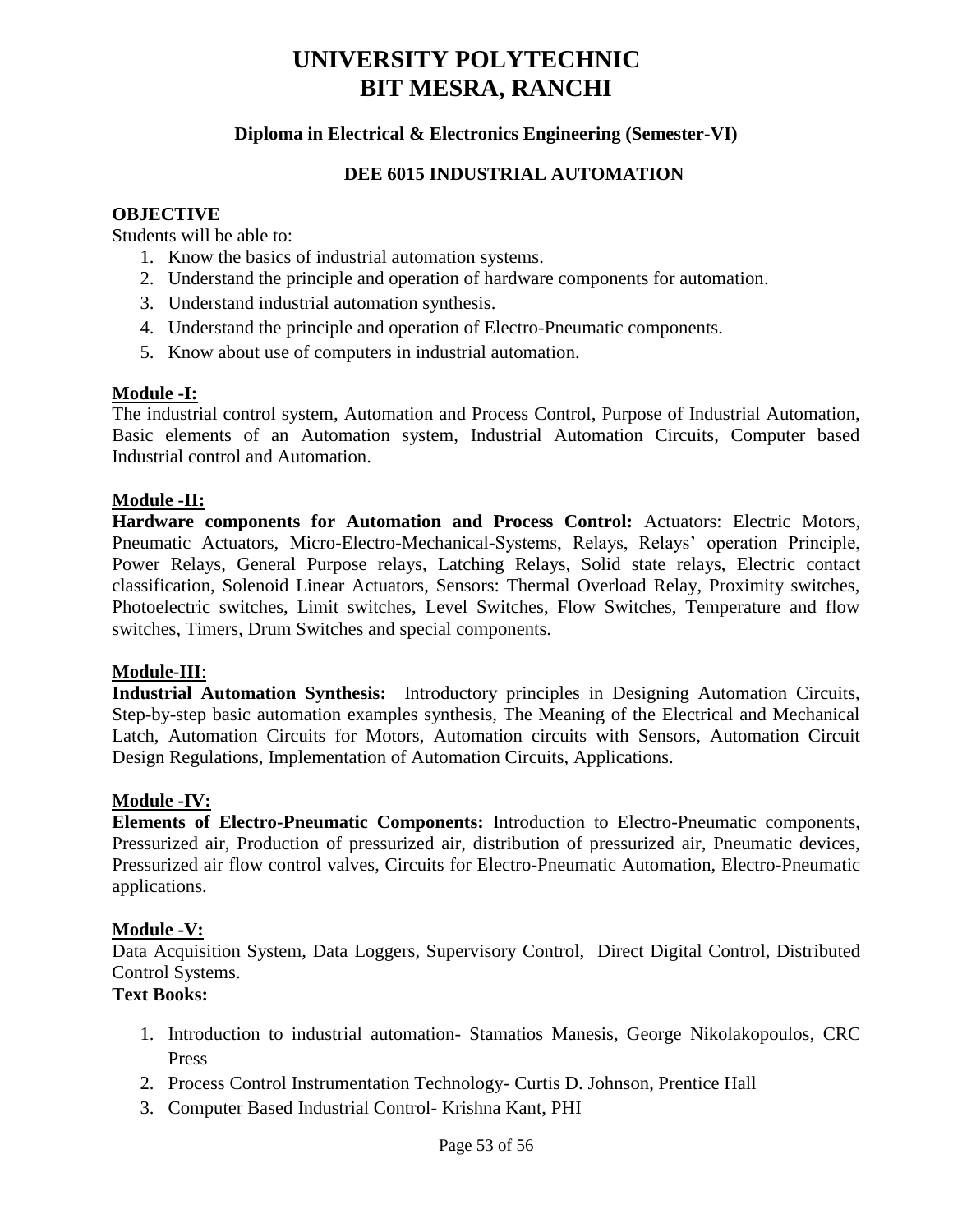# **Diploma in Electrical & Electronics Engineering (Semester-VI)**

#### **DEE 6017 NON-CONVENTIONAL ENERGY SOURCES**

#### **Module-I:**

#### **Introduction to Non-Conventional Energy Source:**

Energy consumption, Energy Sources & their Availability, Importance of Non-Conventional Energy sources, Electrical Energy demand, electrical energy growth in India.

Concepts of Energy Storage & application, Mechanical Energy storage, Electrical Storage-Lead Acid Battery.

#### **Module-II:**

#### **Solar Wind and Ocean Energy**

Solar energy, its features & its applications, Photo Voltaic system(Principle, Merits and demerits), Wind energy, its mechanisms Merits, demerits & application. Introduction to ocean energy, Types of Ocean energy, Open cycle , Closed cycle.

#### **Module-III:**

#### **Thermal & Tidal energy:**

Application their features, mechanisms & applications, Understand the Geothermal & hydro thermal energy, its mechanism & applications.

#### **Module-IV:**

**Hydro Electric Power Plants:** Selection of site, Advantages and disadvantages of hydro power plant, Hydrology, Classification based on- Water flow regulations, Load, Head, Element of hydro power plant and their functions- Dam, Storage reservoir, Fore bay, Surge tank, Pen stocks, Spill way, Head race and tailrace, Types of turbines, Specific speed, Brief idea about small and mini hydro plants, Pumped storage plant.

#### **Module-V:**

**Nuclear Power Station:** Introduction and selection of site, Block diagram of plant and its working, Main components and their function, Energy mass relationship, Energy due to fission and fusion, Nuclear chain reaction, Multiplication factor and critical size, Moderators materials, Classification of Nuclear reactor, main parts and their functions, Safety measures required in nuclear plant, Disposal of nuclear waste.

#### **Reference Books:**

- 1. Non-Conventional Energy Sources G D Rai, Khanna Publishers
- 2. Non-Conventional Energy Resources B H Khan,  $2<sup>nd</sup>$  Edition, Tata Mc Graw Hill Publications
- 3. Renewable Energy Sources & Emerging Technologies- DP Kothari, KC Singal & Rakesh Ranjan, Prentice Hall India Publication.
- 4. Energy opportunities and social responsibility by Satyesh C. Chakraborty Jaico publications.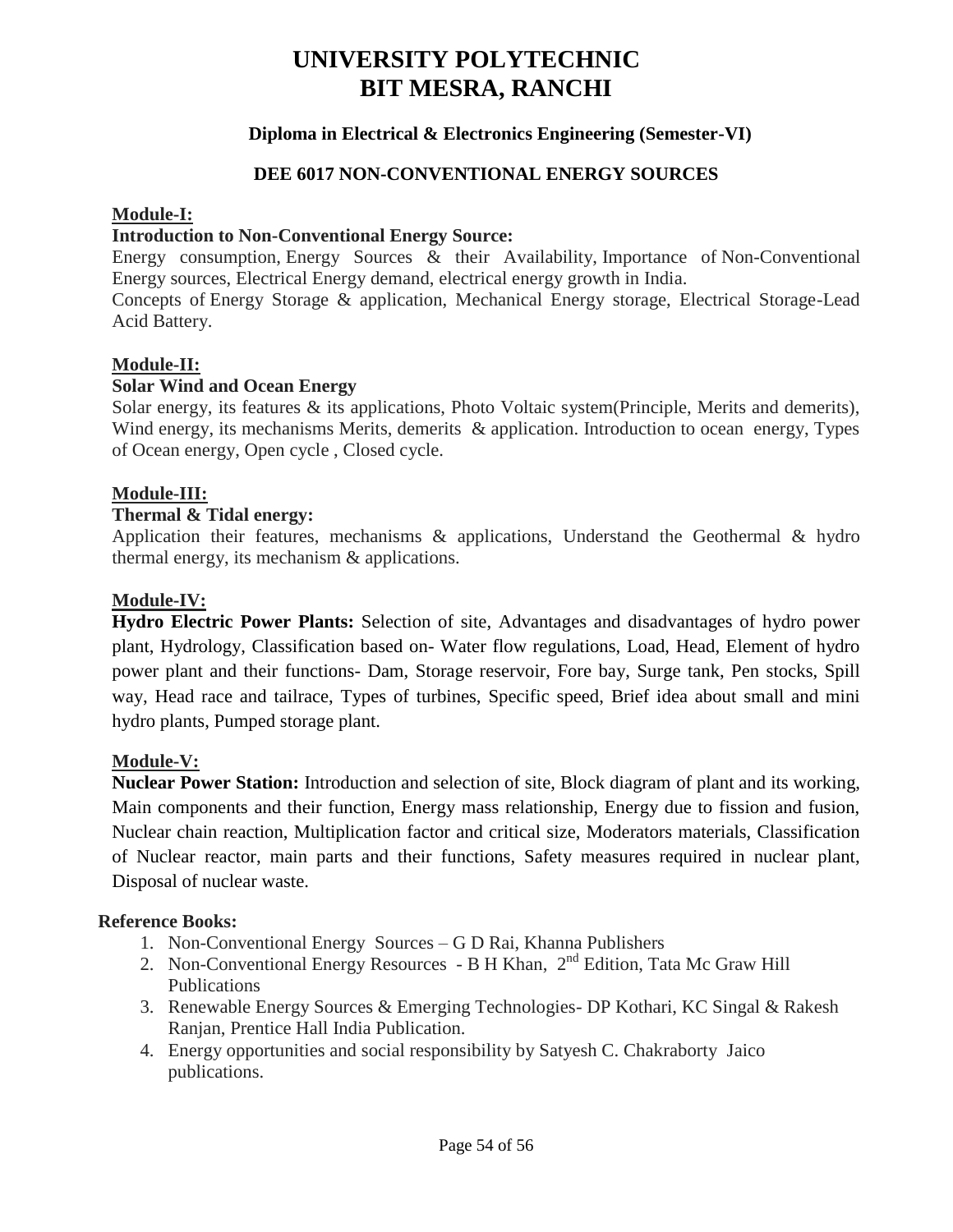## **Diploma in Electronics Engineering (Semester-VI)**

#### **DEE 6103 ELECTRICAL INSTALLATION AND MAINTENANCE**

# **OBJECTIVE**

# **Student will be able to**

- 1. Know safety measures & state safety precautions.
- 2. Identify / Locate common troubles in electrical machines & switch gear.
- 3. Test single phase, three phase transformer, DC & AC machine as per IS.
- 4. Plan & carry out routine & preventive maintenance.
- 5. Initiate total productive maintenance.

#### **Module-I:**

Safety procedure in electrical work including fire safety in building and electrical installation.

## **Module-II:**

Introduction to installation, maintenance, location and layout, positioning of machine, foundation, leveling and alignment, grounding, find alignment, Electrical installation requirement, preventive maintenance, breakdown maintenance and maintenance schedule.

#### **Module-III:**

Earthing: Installation of different types of earthing. Testing and maintenance.

## **Module-IV:**

Installation and maintenance of transformer, delivery, handling and inspection at site, civil work.

## **Module-V:**

Installation and maintenance of rotating machine, delivery, handling and inspection at site, civil work.

## **Text and Reference Books**:

1. Installation, commissioning and maintenance of electrical equipment Tarlok Singh

2. Maintenance of Electrical Equipment P.P. Gupta.